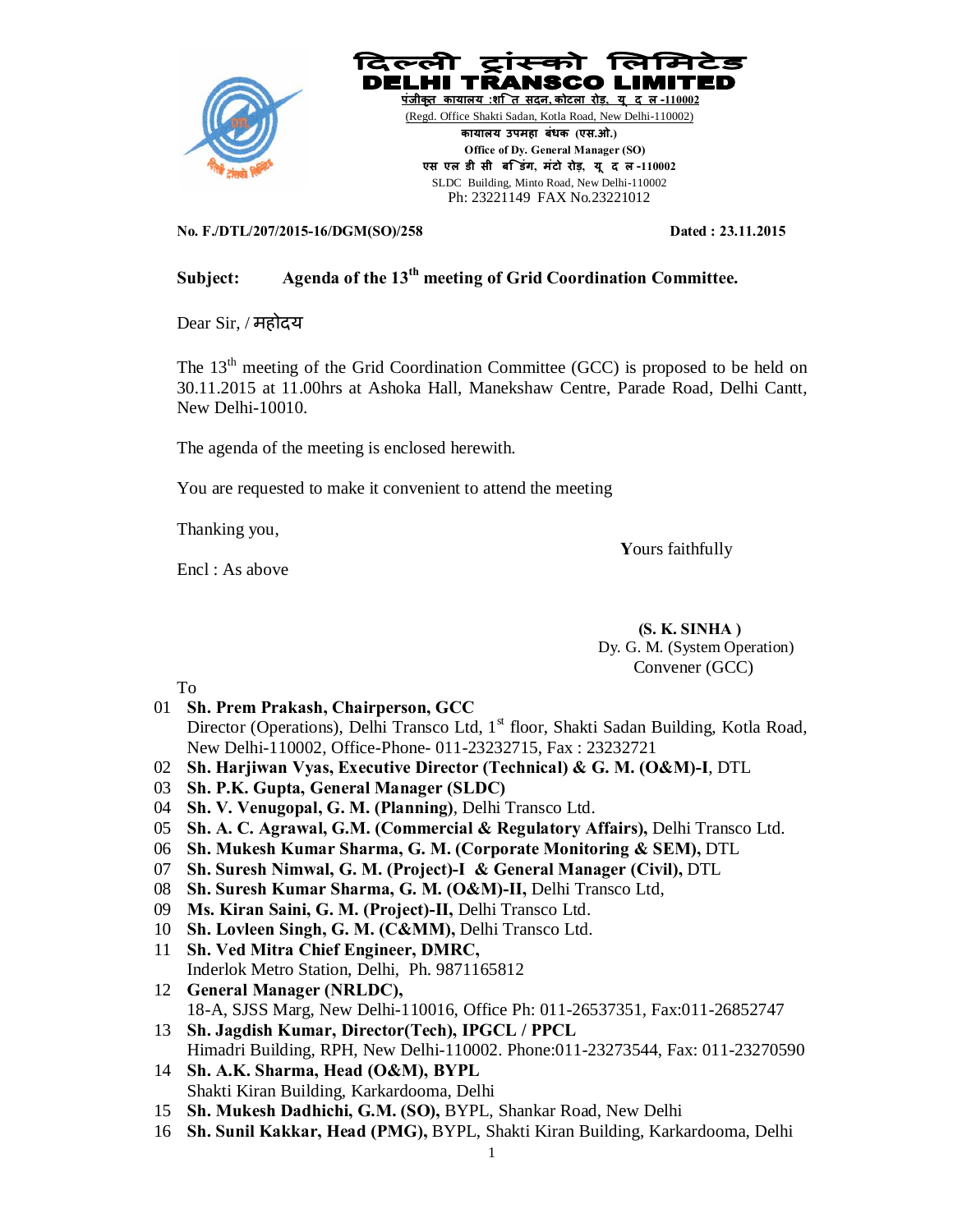- 17 **Chief Engineer (Transmission System)**, BBMB SLDC Complex, Sector-28, Industrial Area Phase-I, Chandigarh.
- 18 **Superintending Engineer (O&M) Circle, BBMB** 400kV S/Stn, BBMB Complex, Panipat-132107,Mob. 09416017711, Fax .0180-2662992
- 19 **Sh. Sanjay Kumar Banga, Head (PEC, PM&BD), TPDDL** SCADA Building, Near Netaji Place Subash Place Metro Station, Pitampura, Delhi 34 Phone Office: 011- 27468027, Fax: 011-27468023
- 20 **Sh. Ajay Kumar, VP (PMG), BRPL,**  Building No 20, Nehru Place**,** New Delhi–110019. Off. 39996052 Fax: 011- 3999605
- 21 **Sh. D. Sarkar , General Manager,** NTPC, BTPS, New Delhi-110044 Office Phone: 011- 26949523, Fax: 011- 26949532
- 22 **Sh. A.K. Joshi, Chief Engineer (Elect)-II, NDMC** Room No. 1706, 17<sup>th</sup> Floor, Palika Kendra, Sansad Marg, New Delhi-110001
- 23 **Sh. V.K. Pandey, Chief Engineer (Elec)-I, NDMC** Room No. 1701, 17th Floor, Palika Kendra, Sansad Marg, New Delhi-110001
- 24 **Sh. Mahender Singh, Executive Director (Tariff), DERC** DERC Viniyamak Bhawan, C-Block, Shivalik, New Delhi-17
- 25 **Sh. U.K. Tyagi, Executive Director (Engineering), DERC** DERC Viniyamak Bhawan, C-Block, Shivalik, New Delhi-17
- 26 **General Manager (Commercial)**, NTPC NCR Headquarters, R&D Building, A8A, Setor-24, Noida-201301. Fax no. 0120-2410192
- 27 **Sh. Neelesh Gupta** Whole Time Director, Timarpur ó Okhla Waste Management Company Ltd Jindal ITF Center, 28 Shivaji Marg New Delhi-110015, Ph. 45021983, Fax 45021982
- 28 **General Manager,** Indira Gandhi Super Thermal Power Station, Jharli, Jhajjar Distt. Haryana Pin-124141, Fax no. 01251-266202, Ph. 01251-266265
- 29 CWE (U), MES, MES Palam Road, Delhi Cantt, New Delhi-110010
- 30 **GE (U),** Electric Supply, Kotwali Road, Delhi Cantt, Delhi-110010
- 31 G. M. (Finance), DTL, Shakti Sadan, New Delhi 110002
- 32 Dy. G. M. (Fin-II), DTL Rajghat Power House New Delhi -110002
- 33 **Sh. Darshan Singh,** Manager (System Operation), Delhi SLDC
- 34 **Sh. Susheel Gupta,** Manager (Energy Accounting), Delhi SLDC
- 35 **Manager (SO)-Shift,** Delhi SLDC
- 36 **Ms. Mukesh Dagar,** Dy. Manager (Finance), SLDC
- 37 Sh. Anuj Gehlot, Manager (HW), SLDC

Copy for favour of kind information to :-

- 1. Principal Secretary (Power), Govt. of NCT of Delhi,
- 2. Secretary, DERC, Viniyamak Bhawan, C-Block, Shivalik, New Delhi-110017
- 3. Managing Director, DTL
- 4. Chairperson, NDMC, Palika Kendra, Sansad Marg, New Delhi-110001
- 5. Member Secretary, NRPC, Katwaria Sarai, New Delhi-110016
- 6. Director (Operations), NTPC, Scope Complex, 7 Institutional Area, Lodhi Road, New Delhi-110003
- 7. Managing Director, IPGCL / PPCL, Himadri, Rajghat Power House, New Delhi-02
- 8. Director (Operations), DMRC, Metro Bhawan, Fire Brigade Lane, Barakhamba Road, New Delhi-110001.
- 9. Director (Finance) DTL
- 10. CEO, BSES Rajdhani Power Ltd, BSES Bhawan, Nehru Place, New Delhi-110019
- 11. CEO, BSES Yamuna Power Ltd, Shakti Kiran Building, Karkardooma, New Delhi-92
- 12. CEO, TPDDL, 33kV Grid S/Stn, Hudson Lane, Kingsway Camp, Delhi-110009
- 13. Chief Engineer, Delhi Zone,(CEDZ), MES Palam Road, Delhi Cantt, New Delhi-10
- 14. Addl. Secretary (Power), Govt. of NCT of Delhi, Delhi Secretariat, New Delhi.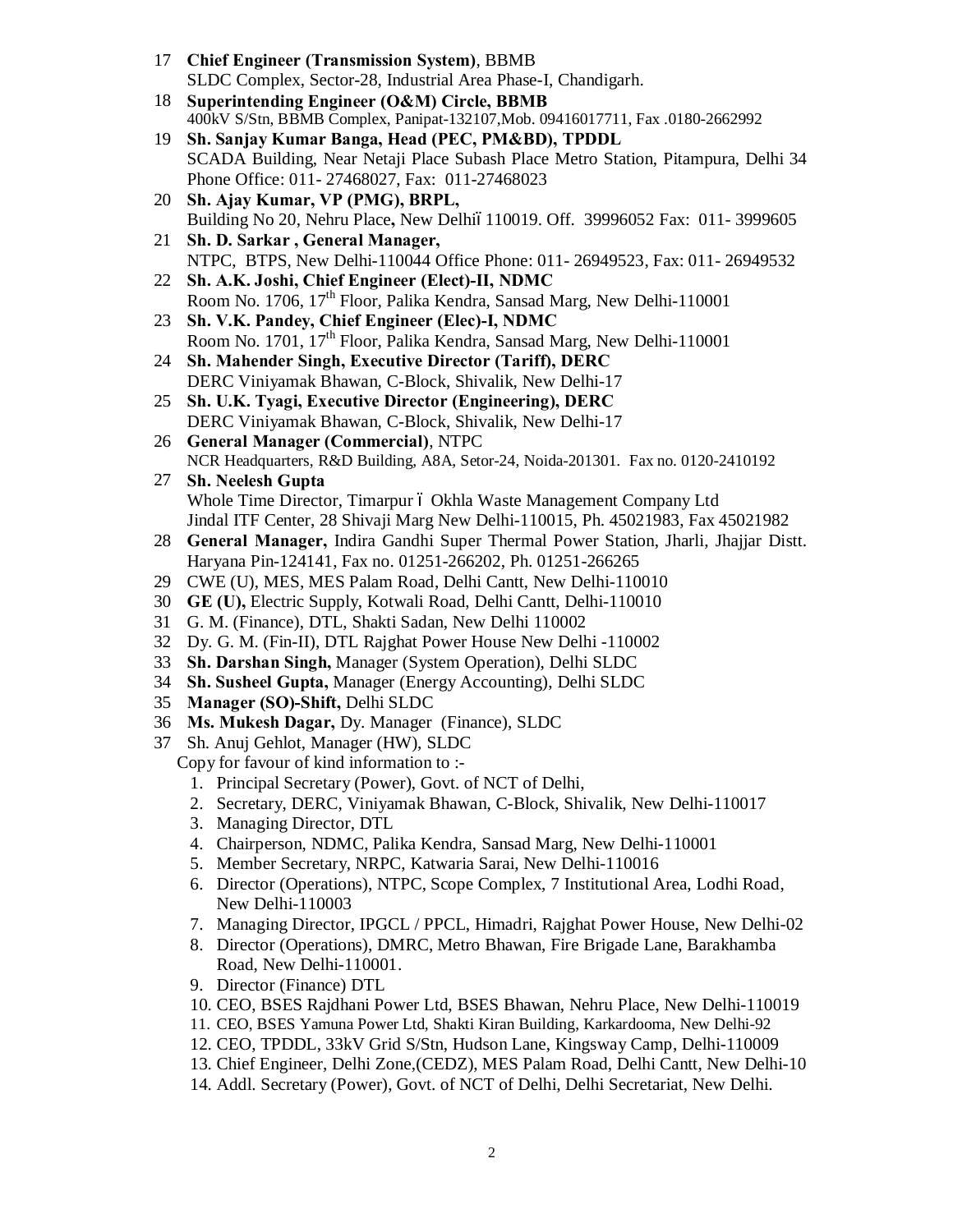

# **DELHI TRANSCO LTD.**

(Regd. Office : Shakti Sadan, Kotla Road, New Delhi 110002) **[Office of Dy. General Manager (SO)]** SLDC Building, Minto Road, New Delhi 6 110 002 Phone No.23221149, 23221175, Fax 23221012, 59

# **AGENDA FOR 13th MEETING OF GRID CO-ORDINATION COMMITTEE**

**Time & Date of GCC meeting : 11.00 Hrs. on 30.11.2015**

- **Venue : Ashoka Hall, Manekshaw Centre, Parade Road, Delhi Cantt-110010**
- **1 CONFIRMATION OF THE MINUTES OF 12TH MEETING OF GCC HELD ON 27.04.2015.**

The minutes of the 12<sup>th</sup> meeting of GCC held on **27.04.2015** have been circulated vide letter no. **F./DTL/207/15-16/GM(SLDC)/F.35/52** dated 15.07.2015. No comments have been received so far.

**GCC may hereby confirm the minutes of the 12th meeting of GCC held on 27.04.2015.**

## **2 FOLLOWUP ACTION ON THE DECISIONS TAKEN IN THE PREVIOUS GCC MEETINGS**

## **2.1. PROVSIONS OF HOT RESERVE OF TRANSFORMERS.**

The updated status of the issues discussed in the  $12<sup>th</sup>$  meeting of GCC held on 27.04.2015 is as under:-

| S.<br>N       | Capacity                               | Present<br>populati<br>on in<br>nos. | Original<br>planning for hot<br>reserve                                                  | <b>Present Status</b>                                                                                                                                                                                  |
|---------------|----------------------------------------|--------------------------------------|------------------------------------------------------------------------------------------|--------------------------------------------------------------------------------------------------------------------------------------------------------------------------------------------------------|
|               | 400/220<br>kV.<br>315MVA<br><b>ICT</b> | 16                                   | One Tx at 400kV<br>Mundka would be<br>hot reserve.                                       | With the commissioning of 2X500MVA Txs at<br>Bamnauli, 2X315MVA Tx.got spared from<br>Bamnauli. Out of two units 315MVA Txs, one<br>unit shall be shifted to Mundka for utilizaiton as<br>hot reserve. |
| $\mathcal{L}$ | 220/66 kV,<br>160MVA<br>Tx             | 18                                   | 160MVA Tx ear-<br>merked for 220kV<br>Kalan-II<br>Pappan<br>would be the hot<br>reserve. | One 220/66kV 160MVA Tx, already reached at<br>site and will be commissioned shortly, the same<br>shall be used as Hot reserve.                                                                         |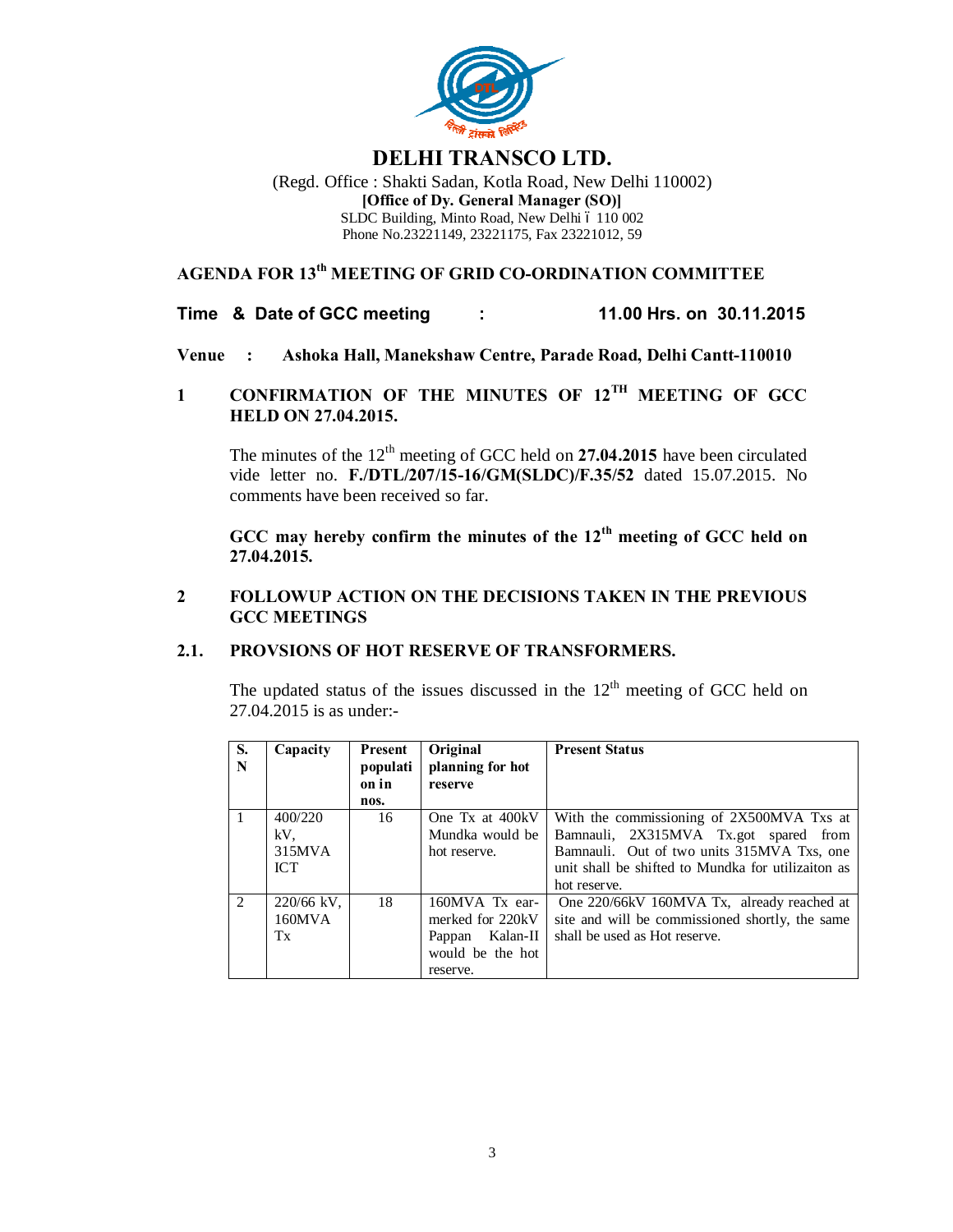| $\overline{\mathbf{S}}$ .<br>N | Capacity                                                   | <b>Present</b><br>populati | Original planning for hot<br>reserve                                                                                                                                                                           | <b>Present Status</b>                                                                                                                                                                                                                                                                                                                                                                                                                                                                                                                                           |
|--------------------------------|------------------------------------------------------------|----------------------------|----------------------------------------------------------------------------------------------------------------------------------------------------------------------------------------------------------------|-----------------------------------------------------------------------------------------------------------------------------------------------------------------------------------------------------------------------------------------------------------------------------------------------------------------------------------------------------------------------------------------------------------------------------------------------------------------------------------------------------------------------------------------------------------------|
|                                |                                                            | on in<br>nos.              |                                                                                                                                                                                                                |                                                                                                                                                                                                                                                                                                                                                                                                                                                                                                                                                                 |
| 3<br>$\overline{4}$            | 220/66kV,<br>$100$ MVA<br>Tx<br>220/33kV,<br>100MVA<br>Tx. | 41<br>37                   | New Tx. is required to be<br>purchased The scheme for one<br>220/66/ 33kV 100MVA Tx as<br>hot reserve has been approved<br>and the same would be placed<br>at Patparganj before summer<br>2014 for hot reserve | The<br>transformer<br>hot<br>meant<br><b>as</b><br>reserve available at Patparganj<br>has<br>diverted to replace<br>been<br>the<br>damaged 220/66kV 100MVA Tx-I<br>at Park Street. Procurement of new<br>transformer is in progress<br>and<br>expected by December 2015.                                                                                                                                                                                                                                                                                        |
| 5                              | 66/11kV<br>20MVA<br>Tx                                     | 24                         | The scheme for a $66/11kV$ Tx<br>as a hot reserve has been<br>approved and transformer is<br>under process for procurement.                                                                                    | In the last meeting, it was advised by<br>GCC that DTL shall maintain the<br>11kV feeders till the loads are<br>shifted by Discoms to avoid public<br>inconveni-ces. It was also advised<br>to Discoms for shifting of 11kV<br>loads from DTL sub-stations as per<br>directives of DERC as early as<br>possible due to inabilties experessed<br>by DTL to incur of any expenditure<br>on the account of 11kV level equip-<br>ments as directed by DERC in its<br>letter no. F.DTL /Engg ./DERC<br>/2012-13/3496 dt.19.11.2013<br>Discoms and DTL may update the |
|                                |                                                            |                            |                                                                                                                                                                                                                | status.                                                                                                                                                                                                                                                                                                                                                                                                                                                                                                                                                         |

**The Planning Department of DTL may update the status**.

## **2.2 IMPLEMENTATION OF AUTOMATIC STATE-OF-THE–ART–LOAD MANAGEMENT SCHEME BY DISCOMS**

In the last GCC meeting, the status for implementation of State-of-The-Art-Load Management Scheme by Discoms was informed as under:-

TPDDL informed that the automatic State-Of-The-Art Load Management Scheme as per the Grid Code provisions applicable from 17.02.2014 is envisaged in the upgradation of the SCADA system which is expected by 31.03.2016. In the present system, the provisions linked with frequency are functioning. However, they are observing the load management as per the Grid Code conditions.

BRPL informed that their system is also being upgraded and ADMS provisions as per the prevailing Grid Code in the provision could be implemented along with the upgradation of SCADA system i.e. 31.03.2016.

BYPL informed that their SCADA system has already having the ADMS provisions except the polarity changes in the 12 fifteen minutes time blocks. They are trying to update the software of ADMS linked with overall over drawal of Delhi as a whole to avoid unnecessary load shedding in any part of Delhi when Delhi (as a State) does not over draw from the Grid.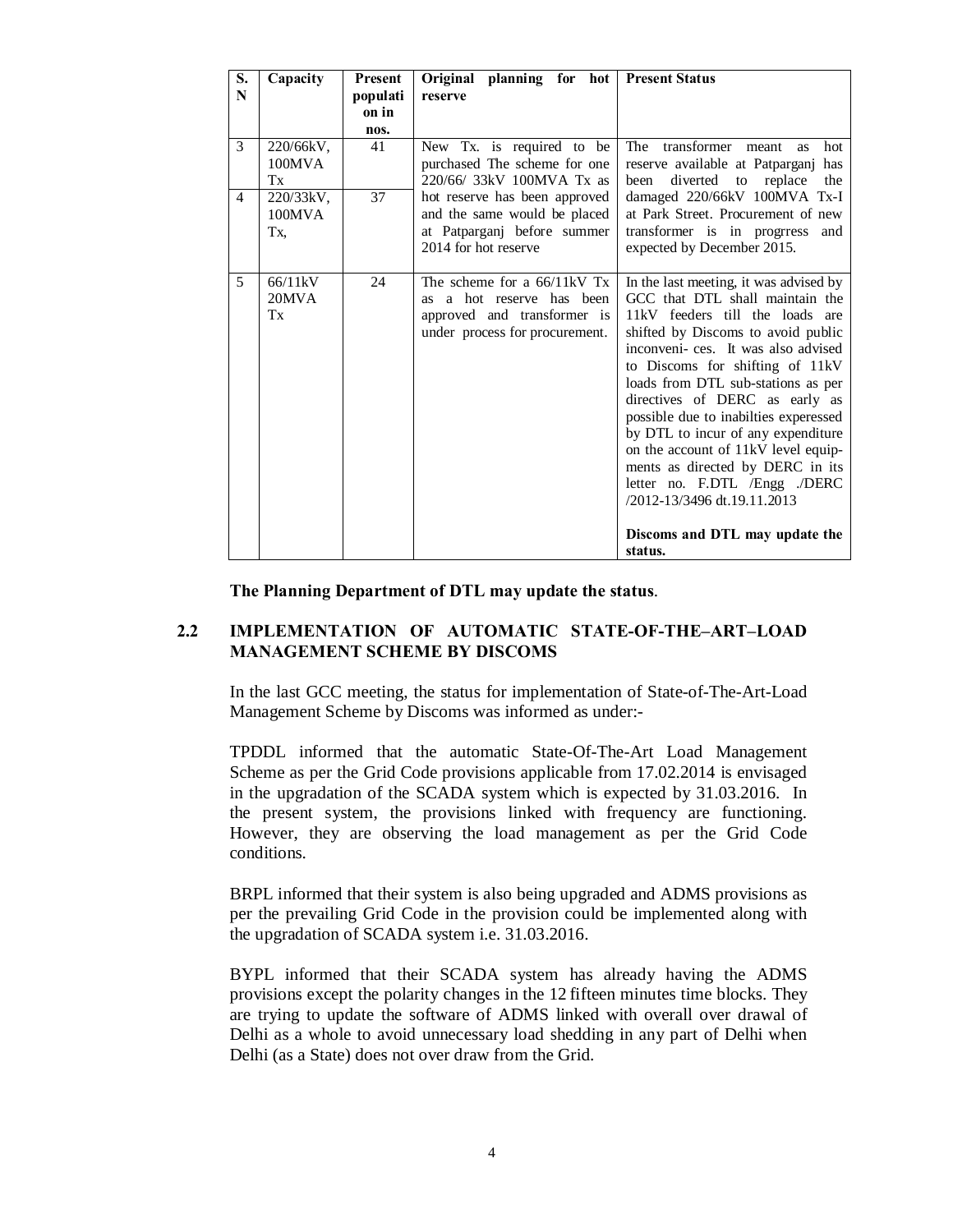NDMC informed that the software development in SCADA with reference to ADMS is assigned to TCS which is expected by 31.03.2016. Further, the system is partly implemented in some of the feeders.

MES has been exempted from ADMS as per the earlier decisions of GCC considering the strategic importance load to be catered by the utility beside total consumption of utility is less than 1% of the Delhi.

BRPL representative suggested that the SCADA staff should also be posted on round the clock basis in SLDC to address the SCADA related issues on real time basis as at present, to resolve the SCADA related issues after office hours or holidays, no arrangement is available in SLDC leading to load shedding due to data related issues.

BYPL representative suggested that real time operator in SLDC should adopt Discom data for drawal (as available in SLDC through ICCP) in case of SCADA problem of SLDC system.

TPDDL representative suggested a special meeting to resolve the ICCP integration of Discom data and to ensure realistic data of drawal of Discom on real time basis in SLDC.

As such, GCC had advised that a meeting of DTL, SLDC and Discoms be immediately convened at SLDC to resolve the data integration issues. GCC also advised all stakeholders to strictly adhere Grid Code provisions to ensure secure and economic operation of the Grid. After the closure of issues of ICCP integration with BRPL on 20.11.2015, a meeting has been scheduled on 26.11.2015.

**Outcome of the meeting shall be deliberated during the GCC meeting.**

### **2.3 OUTSTANDING DUES**

In the last GCC meeting, it was requested to all utilities to pay current dues as per Honoble Supreme Court order to at-least maintain the power supply in the Capital particularly during the crucial summer months so that the day-to-day work of transmission & generation utilities do not affect due to payment crises.

| Sr.            | <b>Station</b>     | Date        | <b>Regulated</b> |                 |
|----------------|--------------------|-------------|------------------|-----------------|
| No.            |                    | <b>From</b> | To               | quantum<br>(MW) |
| 1              | <b>BAIRASUIL</b>   | 28.03.2015  | Contd            | 5               |
| $\overline{2}$ | <b>SALAL</b>       | 28.03.2015  | Contd            | 20              |
| 3              | <b>TANAKPUR</b>    | 28.03.2015  | Contd            | 3               |
| 4              | CHAMERA1           | 28.03.2015  | Contd            | 11              |
| 5              | <b>URI</b>         | 28.03.2015  | Contd            | 13              |
| 6              | CHAMERA2           | 28.03.2015  | Contd            | 10              |
| 7              | <b>DHAULIGANGA</b> | 28.03.2015  | Contd            | 9               |
| 8              | SEWA 2             | 28.03.2015  | Contd            | 4               |
| 9              | CHAMERA3           | 28.03.2015  | Contd            | 7               |
| 10             | <b>SJVNL</b>       | 25.09.2013  | Contd            | 36              |
|                | <b>TOTAL</b>       |             |                  | 118             |

However, it is informed that due to non payment of dues, at present, regulations are imposed on BYPL as under: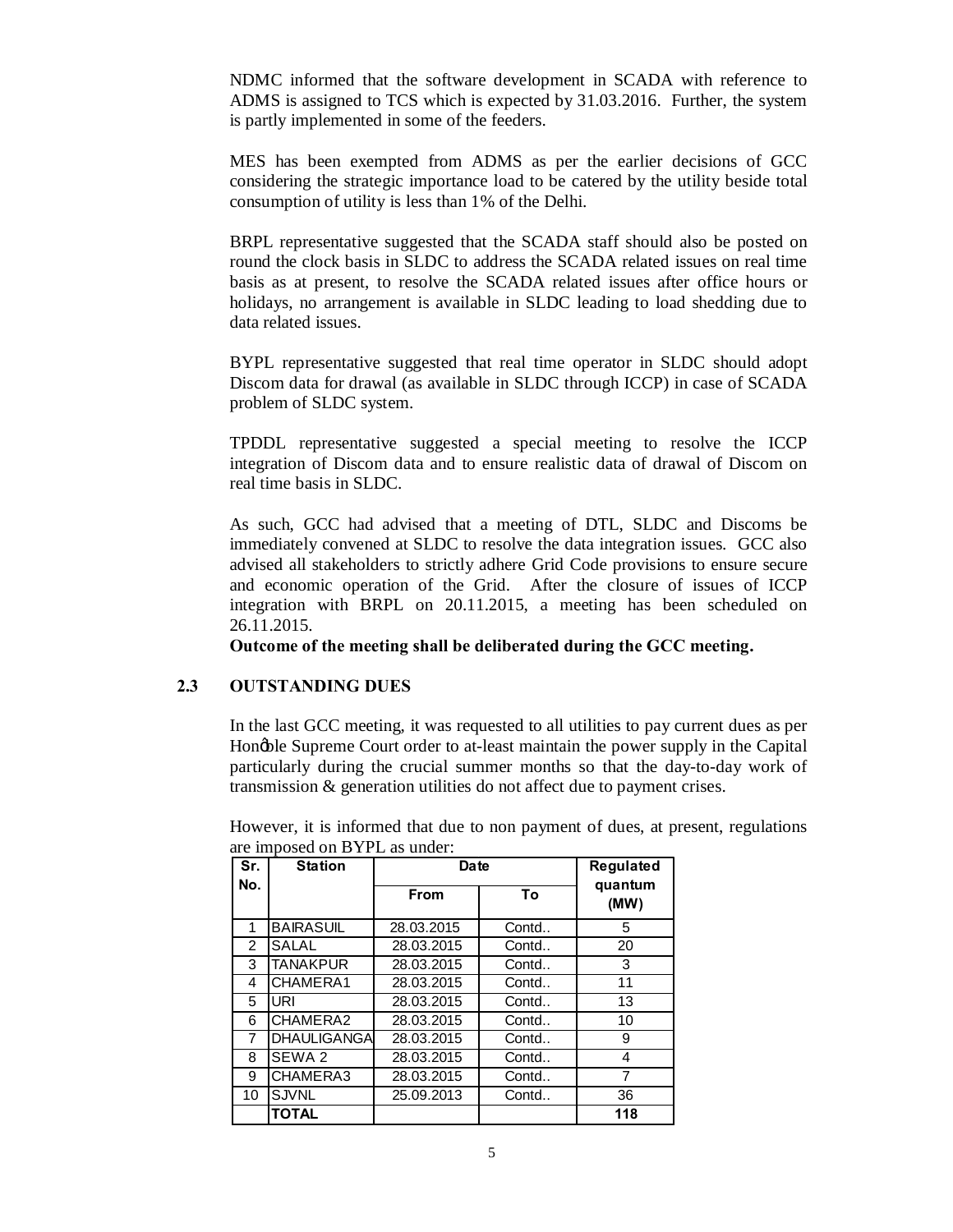**Utilities may further update the positions of outstanding dues and steps taken to clear the same.**

## 2.4 **STATUS OF IMPLEMENTATION OF RECOMMENDATIONS OF EXPERT COMMITTEE ON GRID DISTURBANCES OCCURRED ON 30.07.2012 AND 31.07.2012 IN THE GRID.**

**In the last meeting, the updated position for the following item in respect of the above subject matter, further latest updation may please be apprised to GCC.**

| Claus<br>e | <b>RECOMMEND</b><br><b>ATIONS</b>                                                                                                                                      | <b>STATUS AS ON DATE</b>                                                                                                                                                                                                                                                                                                                                                                                                                                                                                                                                                                                                                                                                                                                       |  |  |  |  |  |  |  |
|------------|------------------------------------------------------------------------------------------------------------------------------------------------------------------------|------------------------------------------------------------------------------------------------------------------------------------------------------------------------------------------------------------------------------------------------------------------------------------------------------------------------------------------------------------------------------------------------------------------------------------------------------------------------------------------------------------------------------------------------------------------------------------------------------------------------------------------------------------------------------------------------------------------------------------------------|--|--|--|--|--|--|--|
| 9.1.1      | 3 <sup>RD</sup><br>Periodical<br>Party Protection                                                                                                                      | The Protection Audit was completed before CWG-2010. The deficiencies pointed out and the latest<br>status on the issue of removal of deficiencies is as under :-                                                                                                                                                                                                                                                                                                                                                                                                                                                                                                                                                                               |  |  |  |  |  |  |  |
|            | Audit<br>- Time frame -                                                                                                                                                | S<br>Description of Issue<br>Sub-Stn<br>Action taken/proposed (As on 29.12.2014)<br>N                                                                                                                                                                                                                                                                                                                                                                                                                                                                                                                                                                                                                                                          |  |  |  |  |  |  |  |
|            | within one year                                                                                                                                                        | $\mathbf{1}$<br>Replacement of Static Distance<br>Bamnauli<br>For 400kV system, the replacement of<br>Relays by Numerical Relays<br>existing relays with Numerical Relays have<br>been ordered to M/s Alstom on 05.01.2015.<br>Expected to be completed by March 2015.<br>For 220kV system, LoI has been issued on<br>20.01.2015 with the completion period of 9<br>months. As such, expected to be completed<br>by Dec. 2015<br>DTL may provide the latest update in the<br>line of action.                                                                                                                                                                                                                                                   |  |  |  |  |  |  |  |
|            |                                                                                                                                                                        | The 400 kV EL is in place. EL for 220kV<br>$\overline{4}$<br>DR and Event Logger to be<br>provided or to be kept in order<br>under procurement and expected to be<br>completed by December 2015. DR already<br>available with 400kV system. DR for<br>220kV system is the inbuilt feature of<br>Numerical Relays to be installed.                                                                                                                                                                                                                                                                                                                                                                                                              |  |  |  |  |  |  |  |
|            |                                                                                                                                                                        | DTL may update the status.                                                                                                                                                                                                                                                                                                                                                                                                                                                                                                                                                                                                                                                                                                                     |  |  |  |  |  |  |  |
|            |                                                                                                                                                                        | (Basic Protection Audit carried out on 400kV S/Stn Bamnauli before CWG)<br>It was also advised by NRPC that DTL should go for fresh third party protection audit of entire DTL<br>system. In 95 <sup>th</sup> OCC meeting held on 21.01.2014 at NRPC, DTL submitted the list of 25 numbers<br>of 220kV Grids S/Stns identified for third party audit. Out of these, TPA of 400kV Mundka, 220kV<br>Shalimar Bagh, 220kV Rohini-I and 220kV Mehrauli S/Stn were completed by 25.05.2014. The<br>action for remedial measures suggested mainly the replacement with numerical relays have already<br>been initiated. Orders have been placed for numerical relays where they are not installed and would<br>be completed by end of December 2015. |  |  |  |  |  |  |  |
|            |                                                                                                                                                                        | DTL may update the status.                                                                                                                                                                                                                                                                                                                                                                                                                                                                                                                                                                                                                                                                                                                     |  |  |  |  |  |  |  |
| 9.1.2      | Philosophy<br>of<br>$Zone-3$<br>trippings to be<br>reviewed<br>to<br>avoid<br>indiscriminate<br>load<br>and<br>encroachment<br>and faults<br>Time Frame -<br>immediate | Powergrid has reviewed the zone-3 settings in coordination with STUs, generators and POSOCO<br>and put them in order in accordance with load ability. The status of implementation of the above by<br>the States was discussed at the meetings of National Power Committee (NPC) held on 15.04.2013<br>and 16.07.2013 wherein the PGCIL has informed that they have reviewed the zone -3 settings in<br>coordination with STUs and Gencos in interstate system wherever required in the country.<br>As far Delhi is concerned, the details have been submitted to PGCIL through NRPC as detailed<br>hereunder :-                                                                                                                               |  |  |  |  |  |  |  |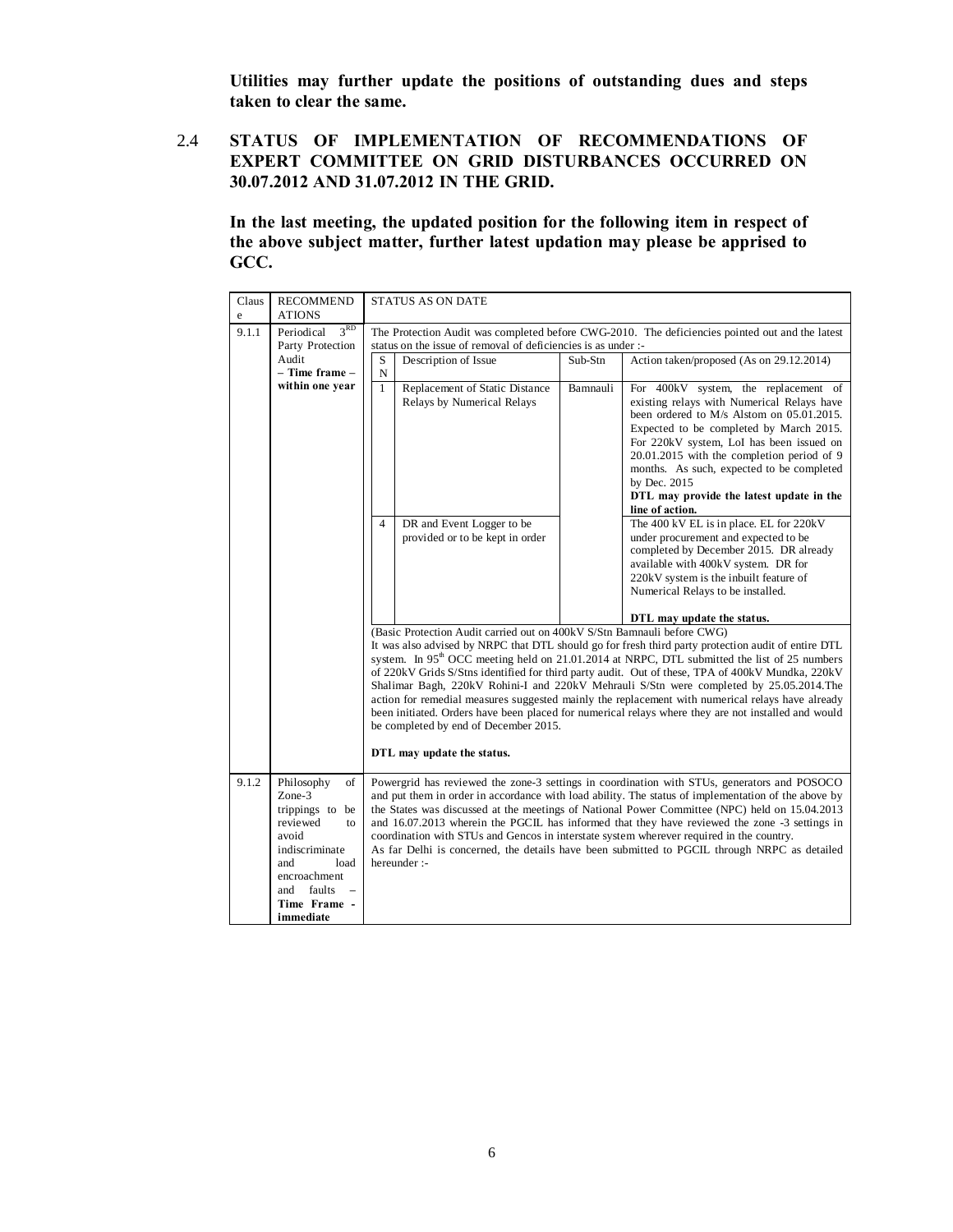| Clau<br>se | RECOMMEND<br><b>ATIONS</b>                         | <b>STATUS AS ON DATE</b>                           |                     |                                                                             |                              |                                                                                                                                                                                                                                                                                                                                                                                                                                                                                                                                                                  |                                                         |                         |                   |                                                |
|------------|----------------------------------------------------|----------------------------------------------------|---------------------|-----------------------------------------------------------------------------|------------------------------|------------------------------------------------------------------------------------------------------------------------------------------------------------------------------------------------------------------------------------------------------------------------------------------------------------------------------------------------------------------------------------------------------------------------------------------------------------------------------------------------------------------------------------------------------------------|---------------------------------------------------------|-------------------------|-------------------|------------------------------------------------|
|            |                                                    |                                                    | SI<br>N<br>$\bf{0}$ | Name of<br>substatio<br>$\mathbf{n}$                                        | Voltag<br>e<br>level(k<br>V) | Name of<br>transmissio<br>n line                                                                                                                                                                                                                                                                                                                                                                                                                                                                                                                                 | Voltage<br>(kV)<br>for<br><b>MVA</b><br>calculat<br>ion | Make of<br>relay        | CТ<br>primar<br>у | Zone-3<br>setting<br>(X)<br>Seconda<br>ry Ohms |
|            |                                                    | Main-I<br>Main-II                                  | $\mathbf{1}$        | Bamnauli                                                                    | 400kV                        | Ballabhrgarh-                                                                                                                                                                                                                                                                                                                                                                                                                                                                                                                                                    | 380kV<br>380kV                                          | Micromho<br>Micromho    | 2000/1<br>2000/1  | 13.9<br>3.36                                   |
|            |                                                    |                                                    |                     |                                                                             |                              | Ballabhrgarh-                                                                                                                                                                                                                                                                                                                                                                                                                                                                                                                                                    |                                                         |                         |                   |                                                |
|            |                                                    | Main-I<br>Main-II                                  | 2                   | Bamnauli                                                                    | 400kV                        | п                                                                                                                                                                                                                                                                                                                                                                                                                                                                                                                                                                | 380kV<br>380kV                                          | Micromho<br>Micromho    | 2000/1<br>2000/1  | 13.9<br>3.36                                   |
|            |                                                    | Main-I                                             | 3                   | Bamnauli                                                                    | 400kV                        | Mundka-I                                                                                                                                                                                                                                                                                                                                                                                                                                                                                                                                                         | 380kV                                                   | Micromho<br>Micromho    | 2000/1<br>2000/1  | 13.4<br>2                                      |
|            |                                                    | Main-II<br>Main-I                                  | $\overline{4}$      | Bamnauli                                                                    | 400kV                        | Mundka-II                                                                                                                                                                                                                                                                                                                                                                                                                                                                                                                                                        | 380kV<br>380kV                                          | Micromho                | 2000/1            | 13.4                                           |
|            |                                                    | Main-II<br>Main-I                                  | 5                   | Mundka                                                                      | 400kV                        | Bamnauli-I                                                                                                                                                                                                                                                                                                                                                                                                                                                                                                                                                       | 380kV<br>380kV                                          | Micromho<br>P442        | 2000/1<br>2000/1  | 2<br>10.27                                     |
|            |                                                    | Main-II                                            |                     |                                                                             |                              |                                                                                                                                                                                                                                                                                                                                                                                                                                                                                                                                                                  | 380 <sub>k</sub> V                                      | D60                     | 2000/1            | 10.27                                          |
|            |                                                    | Main-I<br>Main-II                                  | 6                   | Mundka                                                                      | 400kV                        | Bamnauli-II                                                                                                                                                                                                                                                                                                                                                                                                                                                                                                                                                      | 380kV<br>380kV                                          | P442<br>D <sub>60</sub> | 2000/1<br>2000/1  | 10.27<br>10.27                                 |
|            |                                                    | Main-I<br>Main-II                                  | 7                   | Mundka                                                                      | 400kV                        | Bawana-I                                                                                                                                                                                                                                                                                                                                                                                                                                                                                                                                                         | 380kV<br>380 <sub>k</sub> V                             | P442<br>D60             | 2000/1<br>2000/1  | 28.4<br>28.4                                   |
|            |                                                    | Main-I                                             | 8                   | Mundka                                                                      | 400kV                        | Bawana-II                                                                                                                                                                                                                                                                                                                                                                                                                                                                                                                                                        | 380kV                                                   | P442                    | 2000/1            | 28.4                                           |
|            |                                                    | Main-II<br>Main-I                                  | 9                   | Mundka                                                                      | 400kV                        | Jhajjar-I                                                                                                                                                                                                                                                                                                                                                                                                                                                                                                                                                        | 380kV<br>380kV                                          | D60<br>P442             | 2000/1<br>2000/1  | 28.4<br>20.14                                  |
|            |                                                    | Main-II                                            |                     |                                                                             |                              |                                                                                                                                                                                                                                                                                                                                                                                                                                                                                                                                                                  | 380kV                                                   | D60                     | 2000/1            | 20.14                                          |
|            |                                                    | Main-I<br>Main-II                                  | 10                  | Mundka                                                                      | 400kV                        | Jhajjar-II                                                                                                                                                                                                                                                                                                                                                                                                                                                                                                                                                       | 380kV<br>380kV                                          | P442<br>D60             | 2000/1<br>2000/1  | 20.14<br>20.14                                 |
|            |                                                    | Main-I                                             | 9                   | Bawana                                                                      | 400kV                        | Mundka-I                                                                                                                                                                                                                                                                                                                                                                                                                                                                                                                                                         | 380kV                                                   | Micromho                | 2000/1            | 13.4                                           |
|            |                                                    | Main-II<br>Main-I                                  | 10                  | Bawana                                                                      | 400kV                        | Mundka-II                                                                                                                                                                                                                                                                                                                                                                                                                                                                                                                                                        | 380kV<br>380kV                                          | Micromho<br>Micromho    | 2000/1<br>2000/1  | $\overline{c}$<br>13.4                         |
|            |                                                    | Main-II<br>Main-I                                  | 11                  | Bawana                                                                      | 400kV                        | Mandola-I                                                                                                                                                                                                                                                                                                                                                                                                                                                                                                                                                        | 380kV<br>380kV                                          | Micromho<br>Micromho    | 2000/1<br>2000/1  | 2<br>11.7                                      |
|            |                                                    | Main-II                                            |                     |                                                                             |                              |                                                                                                                                                                                                                                                                                                                                                                                                                                                                                                                                                                  | 380kV                                                   | Micromho                | 2000/1            | 3.12                                           |
|            |                                                    | Main-I<br>Main-II                                  | 12                  | Bawana                                                                      | 400kV                        | Mandola-II                                                                                                                                                                                                                                                                                                                                                                                                                                                                                                                                                       | 380kV<br>380 <sub>k</sub> V                             | Micromho<br>Micromho    | 2000/1<br>2000/1  | 11.7<br>3.12                                   |
|            |                                                    |                                                    | 13<br>14            | Bawana                                                                      | 400kV                        | Abdullapur                                                                                                                                                                                                                                                                                                                                                                                                                                                                                                                                                       |                                                         | Settings done by PGCIL  |                   |                                                |
|            |                                                    |                                                    |                     | Bawana                                                                      | 400kV                        | Bahdurgarh<br>Hisar (Now                                                                                                                                                                                                                                                                                                                                                                                                                                                                                                                                         |                                                         | Settings done by PGCIL  |                   |                                                |
|            |                                                    |                                                    | 15                  | Bawana                                                                      | 400kV                        | Mahendergar<br>h)                                                                                                                                                                                                                                                                                                                                                                                                                                                                                                                                                |                                                         | Settings done by PGCIL  |                   |                                                |
|            |                                                    |                                                    | 16                  | Bawana                                                                      | 400kV                        | Dipalpur                                                                                                                                                                                                                                                                                                                                                                                                                                                                                                                                                         |                                                         | Settings done by PGCIL  |                   |                                                |
|            |                                                    | Note<br>line.<br>REMARKS<br><b>BLOCKING SCHEME</b> |                     |                                                                             |                              | 1) Zone setting for main-I $\&$ main-II distance relays to be provided for each line.<br>2) Voltage kV for MVA calculation may be taken as 380 kV for 400 kV lines and 727 kV for 765 kV<br>1. MAIN-II PROTECTION OF DTL LINES IN THE DELHI RING MAIN LINES IS IN<br>2. ZONE 3 IS SET REVERSE LOOKING FOR MICROMHO RELAYS USED AS MAIN-II.<br>3. CALCULATED MAX LOADING LIMIT IS AS PER THE FORMULA GIVEN  IN THE<br>MINUTES WHERE X IS THE REACTANCE OF LINE                                                                                                    |                                                         |                         |                   |                                                |
|            |                                                    |                                                    |                     | CONFIRMED FROM NTPC/PGCIL/APCL                                              |                              | 4. THE OTHER END DETAILS IN RESPECT OF JHAJJAR LINE ALSO NEED TO BE                                                                                                                                                                                                                                                                                                                                                                                                                                                                                              |                                                         |                         |                   |                                                |
| 9.1.4      | Complete<br>independent                            |                                                    |                     |                                                                             |                              | The Protection Department of DTL intimated that, the recommendations stand implemented.<br>DTL intimated that at all interstate points the time synchronization has been done. Others will<br>follow. DR is available at all 400kV Grids. ELs for all 220kV S/Stns have been planned. DR is not                                                                                                                                                                                                                                                                  |                                                         |                         |                   |                                                |
|            | audit of time<br>synchronization<br>of DRs, EL and |                                                    |                     | of all relays with Numerical ones being undertaken.                         |                              | required at 220kV Sub-stations as <i>Numerical Relays</i> have this inbuilt feature for which replacement<br>As far as IPGCL and PPCL systems are concerned, they informed that DR is available at CCGT                                                                                                                                                                                                                                                                                                                                                          |                                                         |                         |                   |                                                |
|            | PMs should be<br>carried out                       | EL.                                                |                     |                                                                             |                              | Bawana and Pragati. EL is not required at generating stations as generators have inbuilt features of                                                                                                                                                                                                                                                                                                                                                                                                                                                             |                                                         |                         |                   |                                                |
|            | - Time frame -<br>within<br>one<br>month           |                                                    |                     | PPCL / IPGCL informed the following:<br>on each unit and 400kV SWYD panels. |                              | IPGCL & PPCL was advised to ensure the time synchronization of DRs.<br>1) 1500MW PPS-III Bawana : All the six generating units have least DRs installed. The process of<br>time synchronization of DRs is under progress by BHEL. The latest numerical relays are installed<br>ii) 330MW PPS-I, IP Estate: DRs are installed at all the three units of PPS-I. The DRs are time<br>synchronized with $G\{S$ . Further, $GT#1$ is also having latest numerical relays and the process of<br>installing of numerical relays on rest of the units is under progress. |                                                         |                         |                   |                                                |
|            |                                                    | being envisaged.                                   |                     |                                                                             |                              | iii)270MW GTPS, IP Estate: The process of installing of DRs on the unit sof GTPS is being taken<br>up on priority in phased manner. Further, 04 nos units out of nine are having numerical relays<br>installed and the process of installing of latest numerical relays on the rest of the units is under<br>progress. Most of 66kV SWYD feeders / bays are having numerical relays installed and rest are                                                                                                                                                       |                                                         |                         |                   |                                                |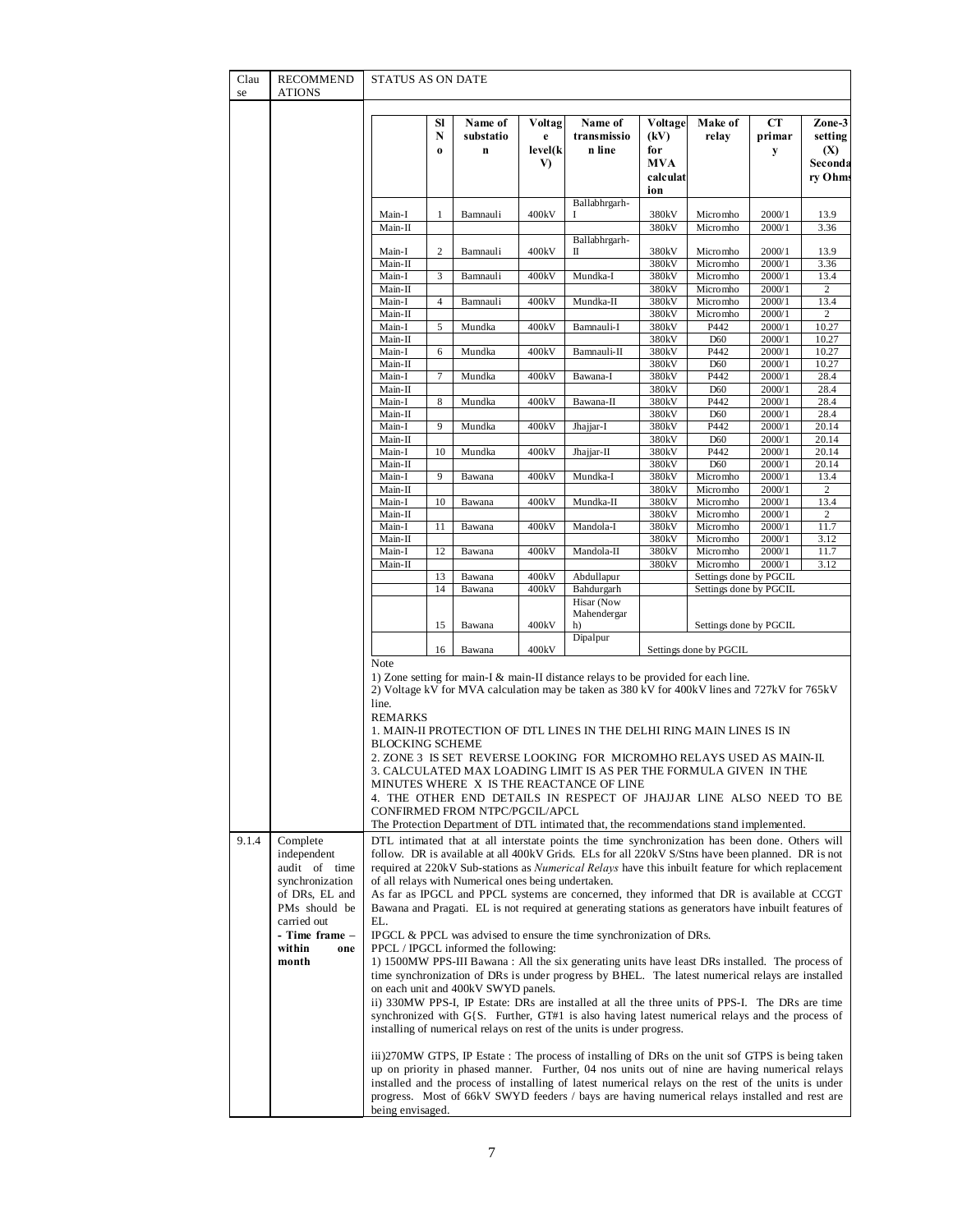| Clau<br>se | RECOMMENDATI<br><b>ONS</b>                                                        | <b>STATUS AS ON DATE</b>                                                                                                                                                                                                                                                                                                                                                                                                                                                                                                                                                                                                                                                                                                                                                  |                                                                                                                                                                                                                                                                                                                                                                                                                     |                                                              |                              |                                                        |                                        |                            |                                                        |                                            |                            |  |
|------------|-----------------------------------------------------------------------------------|---------------------------------------------------------------------------------------------------------------------------------------------------------------------------------------------------------------------------------------------------------------------------------------------------------------------------------------------------------------------------------------------------------------------------------------------------------------------------------------------------------------------------------------------------------------------------------------------------------------------------------------------------------------------------------------------------------------------------------------------------------------------------|---------------------------------------------------------------------------------------------------------------------------------------------------------------------------------------------------------------------------------------------------------------------------------------------------------------------------------------------------------------------------------------------------------------------|--------------------------------------------------------------|------------------------------|--------------------------------------------------------|----------------------------------------|----------------------------|--------------------------------------------------------|--------------------------------------------|----------------------------|--|
|            |                                                                                   | iv)135MW RPH Rajghat : The process of installing of numerical relays on the two units and<br>33kV SWYD feeders / bays is under progress.<br>The time synchronization work for the DRs is being taken up on priority in PPS-III and for the<br>rest of IPGCL units, the time synchronization shall be carried out upon installation and<br>commissioning of DRs. Finally, the complete independent audit of times synchronization of<br>DRs shall be carried out after the completion of these works.                                                                                                                                                                                                                                                                      |                                                                                                                                                                                                                                                                                                                                                                                                                     |                                                              |                              |                                                        |                                        |                            |                                                        |                                            |                            |  |
| 9.2.1      | of<br>Tightening<br>Frequency band and<br>brought<br>be<br>very<br>close to 50Hz. | IPGCL / PPCL may update the status.<br>CERC has already issued the amended Grid Code to be implemented from 17.02.2014 in which<br>the allowable frequency band is 49.90Hz to 50.05Hz. The Deviation Settlement Mechanism<br>has also been introduced according to the tightening to the frequency band. The main thrust of<br>the amended Grid Code is the utilities should always stick to its scheduled drawal. Further, the<br>following are the main issues:-<br>No over drawal by Delhi if frequency is below 49.90Hz.<br>a)<br>No under drawal by Delhi if the frequency is more than 50.05Hz.<br>b)<br>Every (12) time blocks the polarity of drawal should change.<br>c)<br>One day special interactive session was also conducted in SLDC on 14.02.14 under the |                                                                                                                                                                                                                                                                                                                                                                                                                     |                                                              |                              |                                                        |                                        |                            |                                                        |                                            |                            |  |
|            |                                                                                   | Commission.                                                                                                                                                                                                                                                                                                                                                                                                                                                                                                                                                                                                                                                                                                                                                               | guidance of Engineers of NRLDC. The representatives of Discoms, SLDC, DTL and Gencos<br>attended the interactive section.<br>In consultation with all stakeholders, the Revised Scheduling Procedure in consonance with the<br>amended Grid Code and DSM Regulations has been drawn out and submitted to DERC for its<br>approval. However, the procedures have been adopted in anticipation of the approval of the |                                                              |                              |                                                        |                                        |                            |                                                        |                                            |                            |  |
|            |                                                                                   | 12 time blocks.                                                                                                                                                                                                                                                                                                                                                                                                                                                                                                                                                                                                                                                                                                                                                           | In the regular OCC meetings of NRPC, the adherence of the above provisions is monitored. As<br>far as Delhi is concerned, the main violation is occurring in respect of non change of polarity in<br>The details of the violations for Delhi are as under:-                                                                                                                                                         |                                                              |                              |                                                        |                                        |                            |                                                        |                                            |                            |  |
|            |                                                                                   | Duration                                                                                                                                                                                                                                                                                                                                                                                                                                                                                                                                                                                                                                                                                                                                                                  | 17.02.1<br>4<br>to<br>11.05.1<br>4                                                                                                                                                                                                                                                                                                                                                                                  | 12.05.1<br>$\overline{4}$<br>to<br>22.06.1<br>$\overline{4}$ | 23.0<br>6.14<br>to<br>27.0   | 28.07.1<br>$\overline{4}$<br>24.08.1<br>$\overline{4}$ | $\overline{4}$<br>to<br>$\overline{4}$ | 25.08.1<br>to<br>28.09.1   | 29.09.1<br>$\overline{4}$<br>02.11.1<br>$\overline{4}$ | to                                         | 01.1<br>1.14<br>to<br>30.1 |  |
|            |                                                                                   | Violation<br>of<br>drawal<br>limit<br>150MW if freq<br>and<br>$>49.7$ Hz<br>above                                                                                                                                                                                                                                                                                                                                                                                                                                                                                                                                                                                                                                                                                         | OD69<br><b>UD-24</b>                                                                                                                                                                                                                                                                                                                                                                                                | 7.14<br>OD<br>67<br>UD-<br>30                                | OD ó 5<br><b>UD-19</b>       |                                                        | OD ó 9<br>$UD-1$                       | $OD-4$<br>$UD-17$          |                                                        | 1.14<br>OD-<br>$\overline{c}$<br>UD-<br>21 |                            |  |
|            |                                                                                   | Violation of non<br>polarity change<br>of drawal                                                                                                                                                                                                                                                                                                                                                                                                                                                                                                                                                                                                                                                                                                                          | 405                                                                                                                                                                                                                                                                                                                                                                                                                 | 198                                                          | 56                           | 116                                                    | 34                                     |                            | 158                                                    |                                            | 135                        |  |
|            |                                                                                   | Duration                                                                                                                                                                                                                                                                                                                                                                                                                                                                                                                                                                                                                                                                                                                                                                  | 01.12.1<br>4<br>to<br>31.12.1<br>4                                                                                                                                                                                                                                                                                                                                                                                  | 01.01.1<br>5<br>to<br>31.01.1<br>5                           | 01.02.1<br>5<br>28.02.1<br>5 | to<br>to                                               | 01.03.15<br>31.03.15                   | 01.04.15<br>to<br>30.04.15 |                                                        | 01.05.15<br>to<br>31.05.15                 |                            |  |
|            |                                                                                   | Violation<br>οf<br>drawal<br>limit<br>150MW if freq<br>$>49.7$ Hz<br>and<br>above                                                                                                                                                                                                                                                                                                                                                                                                                                                                                                                                                                                                                                                                                         | $OD-8$<br>UD-<br>NA                                                                                                                                                                                                                                                                                                                                                                                                 | $OD-5$<br>$UD-15$                                            | $OD-3$<br>$UD-14$            | OD-13<br>$UD-6$                                        |                                        | $OD-9$<br>$UD-4$           |                                                        | $OD-7$<br>$UD-18$                          |                            |  |
|            |                                                                                   | Violation of non<br>polarity change<br>of drawal                                                                                                                                                                                                                                                                                                                                                                                                                                                                                                                                                                                                                                                                                                                          | $\overline{\phantom{a}}$                                                                                                                                                                                                                                                                                                                                                                                            | 91                                                           | 124                          | 127                                                    |                                        | 115                        |                                                        | 126                                        |                            |  |
|            |                                                                                   | Duration                                                                                                                                                                                                                                                                                                                                                                                                                                                                                                                                                                                                                                                                                                                                                                  |                                                                                                                                                                                                                                                                                                                                                                                                                     | 01.06.20<br>15<br>30.06.15                                   | to<br>5<br>5                 | 01.07.1<br>to<br>31.07.1                               | 01.08.1<br>5<br>31.08.1<br>5           | to<br>5<br>5               | 01.09.1<br>to<br>30.09.1                               | 01.10.1<br>5<br>31.10.1<br>5               | to                         |  |
|            |                                                                                   | $OD-8$<br>$OD-2$<br>$OD-2$<br>$OD-9$<br>Violation of drawal limit<br>OD-11<br>150MW if freq >49.7Hz and<br>$UD-14$<br>$UD-13$<br><b>UD-44</b><br>UD-17<br>$UD-10$<br>above<br>94<br>Violation of non polarity<br>157<br>124                                                                                                                                                                                                                                                                                                                                                                                                                                                                                                                                               |                                                                                                                                                                                                                                                                                                                                                                                                                     |                                                              |                              |                                                        |                                        |                            |                                                        |                                            |                            |  |
|            |                                                                                   | change of drawal<br>In the last meeting, GCC advised SLDC to publish the violations details in respect of Discoms<br>in line with above.<br>It was informed by SLDC that due to shortage of staff, the Discomwise violations could not be                                                                                                                                                                                                                                                                                                                                                                                                                                                                                                                                 |                                                                                                                                                                                                                                                                                                                                                                                                                     |                                                              |                              |                                                        |                                        |                            |                                                        |                                            |                            |  |
|            |                                                                                   | computed. The same would be done as early as possible.<br>GCC advised all utilities to adhere to the schedules to avoid violations of CERC<br>regulations and for ensuring secure operation of the Grid.                                                                                                                                                                                                                                                                                                                                                                                                                                                                                                                                                                  |                                                                                                                                                                                                                                                                                                                                                                                                                     |                                                              |                              |                                                        |                                        |                            |                                                        |                                            |                            |  |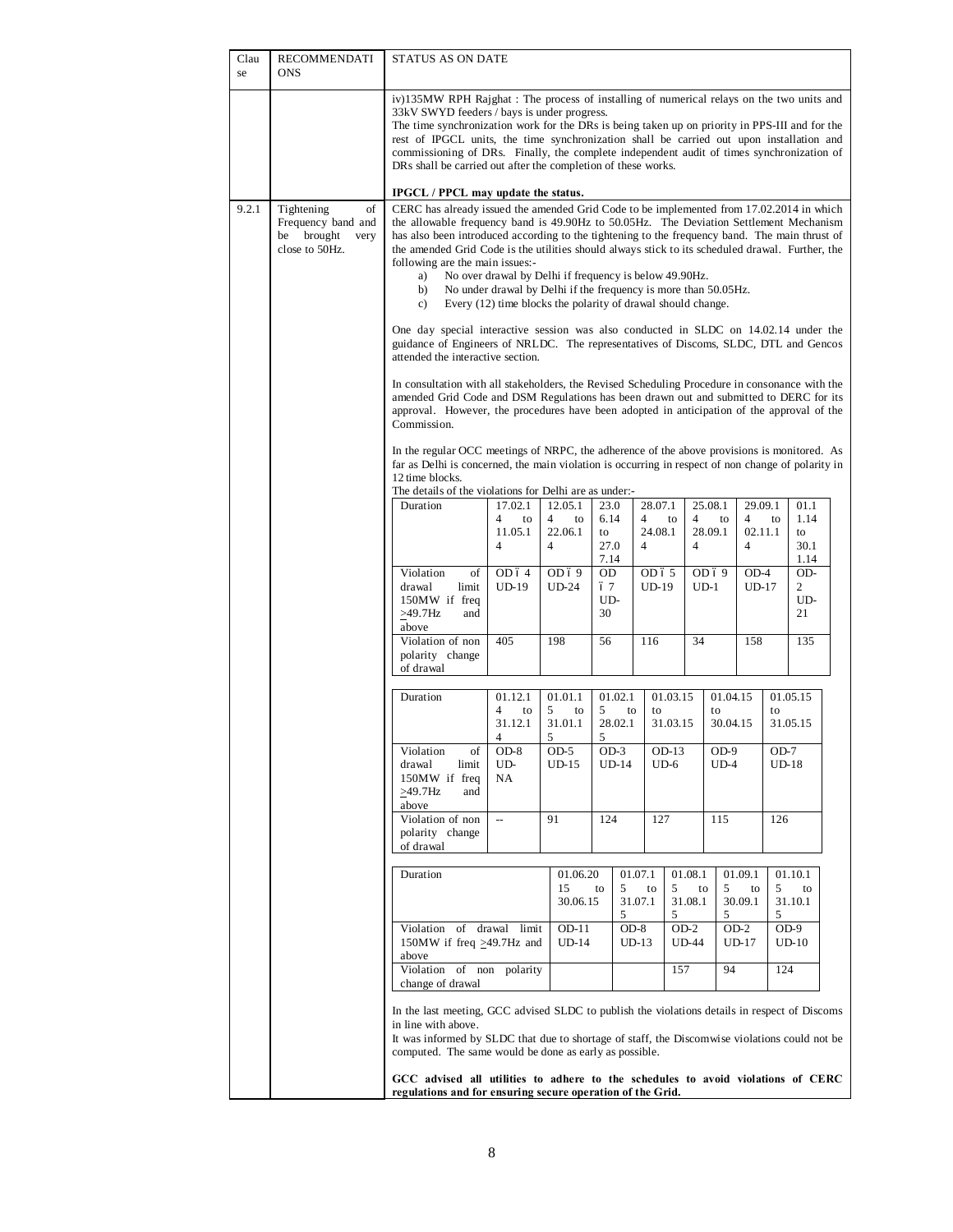| Clau  | <b>RECOMMENDATI</b>                                                                                                                                                                                                                                                                         |                      | STATUS AS ON DATE                                                                                                                                                                                                                                                                                                                                                                                                                                                                                                                                                                                                                                                                                                                                                                                                                                                                                                                                                                                                                                                                                                                                                                                                                                                                                                                                                                                                                        |                                                                                                                                                                                                                                                                                                                                                                                                                                                                                                                                                                                                                                                      |             |                                             |               |            |  |  |
|-------|---------------------------------------------------------------------------------------------------------------------------------------------------------------------------------------------------------------------------------------------------------------------------------------------|----------------------|------------------------------------------------------------------------------------------------------------------------------------------------------------------------------------------------------------------------------------------------------------------------------------------------------------------------------------------------------------------------------------------------------------------------------------------------------------------------------------------------------------------------------------------------------------------------------------------------------------------------------------------------------------------------------------------------------------------------------------------------------------------------------------------------------------------------------------------------------------------------------------------------------------------------------------------------------------------------------------------------------------------------------------------------------------------------------------------------------------------------------------------------------------------------------------------------------------------------------------------------------------------------------------------------------------------------------------------------------------------------------------------------------------------------------------------|------------------------------------------------------------------------------------------------------------------------------------------------------------------------------------------------------------------------------------------------------------------------------------------------------------------------------------------------------------------------------------------------------------------------------------------------------------------------------------------------------------------------------------------------------------------------------------------------------------------------------------------------------|-------------|---------------------------------------------|---------------|------------|--|--|
| se    | <b>ONS</b>                                                                                                                                                                                                                                                                                  |                      |                                                                                                                                                                                                                                                                                                                                                                                                                                                                                                                                                                                                                                                                                                                                                                                                                                                                                                                                                                                                                                                                                                                                                                                                                                                                                                                                                                                                                                          |                                                                                                                                                                                                                                                                                                                                                                                                                                                                                                                                                                                                                                                      |             |                                             |               |            |  |  |
| 9.2.2 | of<br>Review<br>UI<br>mechanism.<br>Frequency<br>control<br>through UI maybe<br>faced out in a time<br>bound manner and<br>generation reserves<br>and<br>ancillary<br>may<br>services<br>be<br>used for frequency<br>control<br>Time frame $-3$<br>months                                   |                      | UI regulations have been replaced with DSM Regulations and implemented from 17.02.2014.<br>CERC has proposed the draft regulations on ancillary services in May 2015, the public hearing<br>was held on June 2015. Ancillary services are required for secure, efficient and reliable<br>operation of the grid and proposed ancillary services will facilitate integration of Renewable<br>energy into the Grid.<br>In Indian context, Ancillary services will harness un-requisitioned<br>surplus in the Inter-State generating stations over various time frames to maintain the load<br>generation balance which will bring more economy and efficiency in grid management at<br>regional and national level.<br>NLDC gave the presentation on ancillary services. In the presentation, he explained the role of<br>nodal agency, RPC and Reserve Regulation Ancillary Services (RRAS) provide in the<br>implementation of the proposed Regulations. Detailed procedure for operationalization of<br>Ancillary services is under finalization by POSOCO.<br>Further, it was also requested that the SLDCs may provide the block wise daily forecast of<br>demand on day-ahead basis considering the historical data, weather forecast data, and the<br>outage plan of units / transmission elements etc to RLDCs and publish the same on their<br>websites; this will help in the forecasting of Regional load / All India forecasts. |                                                                                                                                                                                                                                                                                                                                                                                                                                                                                                                                                                                                                                                      |             |                                             |               |            |  |  |
| 9.3   | STU <sub>s</sub> should<br>All<br>immediately enable<br>Under<br>Frequency<br>under<br>and<br>df/dt<br>frequency scheme.<br>Central Commission<br>should explore ways<br>means<br>and<br>for<br>implementation<br>of<br>various regulations<br>issued under<br>the<br>Electricity Act 2003. | Freq<br>(Hz)<br>49.2 | has two relays.<br><b>Scheme for the NEW Grid</b><br>NR                                                                                                                                                                                                                                                                                                                                                                                                                                                                                                                                                                                                                                                                                                                                                                                                                                                                                                                                                                                                                                                                                                                                                                                                                                                                                                                                                                                  | In Delhi, there are 34 panels of Under Frequency Relays and each panel has 4 numbers of<br>UFR/ $df/dt$ Relays. Apart from this, 14 panels of Flat Under Frequency Relays have been<br>installed at various Sub-Stations which are the part of Delhi Islanding Scheme and each panel<br>The National Power Committee (NPC) in its $2nd$ meeting held on 16.07.13 has decided to adopt<br>four stages automatic load shedding scheme for NEW Grid. The scheme was decided to be<br>implemented within 3 months i.e. by the end of October 2013. The details are as under :-<br>Required Load Relief (MW) (based on max load on feeders)<br>WR<br>2060 | ER          | <b>NER</b><br>100                           | Total<br>5140 |            |  |  |
|       | Any violation of<br>these regulations can                                                                                                                                                                                                                                                   | 49.0                 | 2160<br>2170                                                                                                                                                                                                                                                                                                                                                                                                                                                                                                                                                                                                                                                                                                                                                                                                                                                                                                                                                                                                                                                                                                                                                                                                                                                                                                                                                                                                                             | 2070                                                                                                                                                                                                                                                                                                                                                                                                                                                                                                                                                                                                                                                 | 820<br>830  | 100                                         | 5170          |            |  |  |
|       | prove to be costly                                                                                                                                                                                                                                                                          | 48.8                 | 2190                                                                                                                                                                                                                                                                                                                                                                                                                                                                                                                                                                                                                                                                                                                                                                                                                                                                                                                                                                                                                                                                                                                                                                                                                                                                                                                                                                                                                                     | 2080                                                                                                                                                                                                                                                                                                                                                                                                                                                                                                                                                                                                                                                 | 830         | 100                                         | 5200          |            |  |  |
|       | Time frame -<br>$\overline{a}$<br>immediate                                                                                                                                                                                                                                                 | 48.6<br>Total        | 2200<br>8720                                                                                                                                                                                                                                                                                                                                                                                                                                                                                                                                                                                                                                                                                                                                                                                                                                                                                                                                                                                                                                                                                                                                                                                                                                                                                                                                                                                                                             | 2100<br>8310                                                                                                                                                                                                                                                                                                                                                                                                                                                                                                                                                                                                                                         | 840<br>3320 | 100<br>400                                  | 5240<br>20750 |            |  |  |
|       |                                                                                                                                                                                                                                                                                             | S.                   | State                                                                                                                                                                                                                                                                                                                                                                                                                                                                                                                                                                                                                                                                                                                                                                                                                                                                                                                                                                                                                                                                                                                                                                                                                                                                                                                                                                                                                                    | Peak<br>met                                                                                                                                                                                                                                                                                                                                                                                                                                                                                                                                                                                                                                          |             | Load Shedding target for four stages (MW) ó |               |            |  |  |
|       |                                                                                                                                                                                                                                                                                             | N                    |                                                                                                                                                                                                                                                                                                                                                                                                                                                                                                                                                                                                                                                                                                                                                                                                                                                                                                                                                                                                                                                                                                                                                                                                                                                                                                                                                                                                                                          | during 2012-                                                                                                                                                                                                                                                                                                                                                                                                                                                                                                                                                                                                                                         |             | Based on maximum load on the feeders        |               |            |  |  |
|       |                                                                                                                                                                                                                                                                                             |                      |                                                                                                                                                                                                                                                                                                                                                                                                                                                                                                                                                                                                                                                                                                                                                                                                                                                                                                                                                                                                                                                                                                                                                                                                                                                                                                                                                                                                                                          | 13 (MW                                                                                                                                                                                                                                                                                                                                                                                                                                                                                                                                                                                                                                               | 49.2        | 49.0                                        | 48.8          | 48.6       |  |  |
|       |                                                                                                                                                                                                                                                                                             | 1<br>$\overline{c}$  | Chandigarh<br>Delhi                                                                                                                                                                                                                                                                                                                                                                                                                                                                                                                                                                                                                                                                                                                                                                                                                                                                                                                                                                                                                                                                                                                                                                                                                                                                                                                                                                                                                      | 340<br>5642                                                                                                                                                                                                                                                                                                                                                                                                                                                                                                                                                                                                                                          | 16<br>258   | 16<br>259                                   | 16<br>262     | 16<br>263  |  |  |
|       |                                                                                                                                                                                                                                                                                             | 3                    | Haryana                                                                                                                                                                                                                                                                                                                                                                                                                                                                                                                                                                                                                                                                                                                                                                                                                                                                                                                                                                                                                                                                                                                                                                                                                                                                                                                                                                                                                                  | 6725                                                                                                                                                                                                                                                                                                                                                                                                                                                                                                                                                                                                                                                 | 308         | 309                                         | 312           | 314        |  |  |
|       |                                                                                                                                                                                                                                                                                             | $\overline{4}$       | HP                                                                                                                                                                                                                                                                                                                                                                                                                                                                                                                                                                                                                                                                                                                                                                                                                                                                                                                                                                                                                                                                                                                                                                                                                                                                                                                                                                                                                                       | 1672                                                                                                                                                                                                                                                                                                                                                                                                                                                                                                                                                                                                                                                 | 77          | 77                                          | 78            | 78         |  |  |
|       |                                                                                                                                                                                                                                                                                             | 5                    | J&K                                                                                                                                                                                                                                                                                                                                                                                                                                                                                                                                                                                                                                                                                                                                                                                                                                                                                                                                                                                                                                                                                                                                                                                                                                                                                                                                                                                                                                      | 1817                                                                                                                                                                                                                                                                                                                                                                                                                                                                                                                                                                                                                                                 | 83          | 84                                          | 84            | 85         |  |  |
|       |                                                                                                                                                                                                                                                                                             | 6<br>$\overline{7}$  | Punjab<br>Rajasthan                                                                                                                                                                                                                                                                                                                                                                                                                                                                                                                                                                                                                                                                                                                                                                                                                                                                                                                                                                                                                                                                                                                                                                                                                                                                                                                                                                                                                      | 8751<br>8515                                                                                                                                                                                                                                                                                                                                                                                                                                                                                                                                                                                                                                         | 400<br>390  | 402<br>392                                  | 406<br>395    | 408<br>397 |  |  |
|       |                                                                                                                                                                                                                                                                                             | 8                    | $\mathbf{U}\mathbf{P}$                                                                                                                                                                                                                                                                                                                                                                                                                                                                                                                                                                                                                                                                                                                                                                                                                                                                                                                                                                                                                                                                                                                                                                                                                                                                                                                                                                                                                   | 12048                                                                                                                                                                                                                                                                                                                                                                                                                                                                                                                                                                                                                                                | 551         | 554                                         | 559           | 561        |  |  |
|       |                                                                                                                                                                                                                                                                                             | 9                    | Uttrakhand                                                                                                                                                                                                                                                                                                                                                                                                                                                                                                                                                                                                                                                                                                                                                                                                                                                                                                                                                                                                                                                                                                                                                                                                                                                                                                                                                                                                                               | 1674                                                                                                                                                                                                                                                                                                                                                                                                                                                                                                                                                                                                                                                 | 77          | 77                                          | 78            | 78         |  |  |
|       |                                                                                                                                                                                                                                                                                             |                      | Total                                                                                                                                                                                                                                                                                                                                                                                                                                                                                                                                                                                                                                                                                                                                                                                                                                                                                                                                                                                                                                                                                                                                                                                                                                                                                                                                                                                                                                    | 47184<br>O&M Department of DTL has informed the revised settings for Grid Security and Islanding                                                                                                                                                                                                                                                                                                                                                                                                                                                                                                                                                     | 2160        | 2170                                        | 2190          | 2200       |  |  |
|       |                                                                                                                                                                                                                                                                                             | under:-              |                                                                                                                                                                                                                                                                                                                                                                                                                                                                                                                                                                                                                                                                                                                                                                                                                                                                                                                                                                                                                                                                                                                                                                                                                                                                                                                                                                                                                                          | for Delhi have been implemented in Delhi as per the advise of NRPC. The details are as                                                                                                                                                                                                                                                                                                                                                                                                                                                                                                                                                               |             | Load relief in MW                           |               |            |  |  |
|       |                                                                                                                                                                                                                                                                                             |                      | Frequency set at<br>49.2Hz                                                                                                                                                                                                                                                                                                                                                                                                                                                                                                                                                                                                                                                                                                                                                                                                                                                                                                                                                                                                                                                                                                                                                                                                                                                                                                                                                                                                               |                                                                                                                                                                                                                                                                                                                                                                                                                                                                                                                                                                                                                                                      | 297         |                                             |               |            |  |  |
|       |                                                                                                                                                                                                                                                                                             |                      | 49.0Hz                                                                                                                                                                                                                                                                                                                                                                                                                                                                                                                                                                                                                                                                                                                                                                                                                                                                                                                                                                                                                                                                                                                                                                                                                                                                                                                                                                                                                                   |                                                                                                                                                                                                                                                                                                                                                                                                                                                                                                                                                                                                                                                      | 353         |                                             |               |            |  |  |
|       |                                                                                                                                                                                                                                                                                             |                      | 48.8Hz.                                                                                                                                                                                                                                                                                                                                                                                                                                                                                                                                                                                                                                                                                                                                                                                                                                                                                                                                                                                                                                                                                                                                                                                                                                                                                                                                                                                                                                  |                                                                                                                                                                                                                                                                                                                                                                                                                                                                                                                                                                                                                                                      | 428         |                                             |               |            |  |  |
|       |                                                                                                                                                                                                                                                                                             |                      | 48.6Hz                                                                                                                                                                                                                                                                                                                                                                                                                                                                                                                                                                                                                                                                                                                                                                                                                                                                                                                                                                                                                                                                                                                                                                                                                                                                                                                                                                                                                                   |                                                                                                                                                                                                                                                                                                                                                                                                                                                                                                                                                                                                                                                      | 1048        |                                             |               |            |  |  |
|       |                                                                                                                                                                                                                                                                                             | Total                |                                                                                                                                                                                                                                                                                                                                                                                                                                                                                                                                                                                                                                                                                                                                                                                                                                                                                                                                                                                                                                                                                                                                                                                                                                                                                                                                                                                                                                          |                                                                                                                                                                                                                                                                                                                                                                                                                                                                                                                                                                                                                                                      | 2126        |                                             |               |            |  |  |
|       |                                                                                                                                                                                                                                                                                             | df/dt                |                                                                                                                                                                                                                                                                                                                                                                                                                                                                                                                                                                                                                                                                                                                                                                                                                                                                                                                                                                                                                                                                                                                                                                                                                                                                                                                                                                                                                                          |                                                                                                                                                                                                                                                                                                                                                                                                                                                                                                                                                                                                                                                      |             |                                             |               |            |  |  |
|       |                                                                                                                                                                                                                                                                                             |                      | 49.9Hz. with slope 0.1Hz.                                                                                                                                                                                                                                                                                                                                                                                                                                                                                                                                                                                                                                                                                                                                                                                                                                                                                                                                                                                                                                                                                                                                                                                                                                                                                                                                                                                                                |                                                                                                                                                                                                                                                                                                                                                                                                                                                                                                                                                                                                                                                      | 261         |                                             |               |            |  |  |
|       |                                                                                                                                                                                                                                                                                             |                      | 49.9Hz with slope 0.2Hz                                                                                                                                                                                                                                                                                                                                                                                                                                                                                                                                                                                                                                                                                                                                                                                                                                                                                                                                                                                                                                                                                                                                                                                                                                                                                                                                                                                                                  |                                                                                                                                                                                                                                                                                                                                                                                                                                                                                                                                                                                                                                                      | 282         |                                             |               |            |  |  |
|       |                                                                                                                                                                                                                                                                                             |                      | 49.9Hz with slope 0.3Hz                                                                                                                                                                                                                                                                                                                                                                                                                                                                                                                                                                                                                                                                                                                                                                                                                                                                                                                                                                                                                                                                                                                                                                                                                                                                                                                                                                                                                  |                                                                                                                                                                                                                                                                                                                                                                                                                                                                                                                                                                                                                                                      | 290         |                                             |               |            |  |  |
|       |                                                                                                                                                                                                                                                                                             |                      | Total df/dt                                                                                                                                                                                                                                                                                                                                                                                                                                                                                                                                                                                                                                                                                                                                                                                                                                                                                                                                                                                                                                                                                                                                                                                                                                                                                                                                                                                                                              |                                                                                                                                                                                                                                                                                                                                                                                                                                                                                                                                                                                                                                                      | 833         |                                             |               |            |  |  |
|       |                                                                                                                                                                                                                                                                                             |                      |                                                                                                                                                                                                                                                                                                                                                                                                                                                                                                                                                                                                                                                                                                                                                                                                                                                                                                                                                                                                                                                                                                                                                                                                                                                                                                                                                                                                                                          | With regard to the suggestion of providing under frequency relayes at Discoms end, it was                                                                                                                                                                                                                                                                                                                                                                                                                                                                                                                                                            |             |                                             |               |            |  |  |
|       |                                                                                                                                                                                                                                                                                             |                      |                                                                                                                                                                                                                                                                                                                                                                                                                                                                                                                                                                                                                                                                                                                                                                                                                                                                                                                                                                                                                                                                                                                                                                                                                                                                                                                                                                                                                                          | advised that to ensure proper load relief and to avoid confusion in operation of relays in<br>coordinated ways, the relays be installed in DTL $\alpha$ s Grid S/Stns.<br>CERC in its order $23.12.2013$ has issued notices to the Head of SLDC & MD/CMD of the<br>STUs to explain why action should not be initiated under section 142 of Indian Electricity Act<br>2003 (IEC 2003) for non compliance of Grid Code. The relevant portion of the order in                                                                                                                                                                                           |             |                                             |               |            |  |  |
|       |                                                                                                                                                                                                                                                                                             |                      |                                                                                                                                                                                                                                                                                                                                                                                                                                                                                                                                                                                                                                                                                                                                                                                                                                                                                                                                                                                                                                                                                                                                                                                                                                                                                                                                                                                                                                          | petition no. 221/MP/2012 is reproduced hereunder:                                                                                                                                                                                                                                                                                                                                                                                                                                                                                                                                                                                                    |             |                                             |               |            |  |  |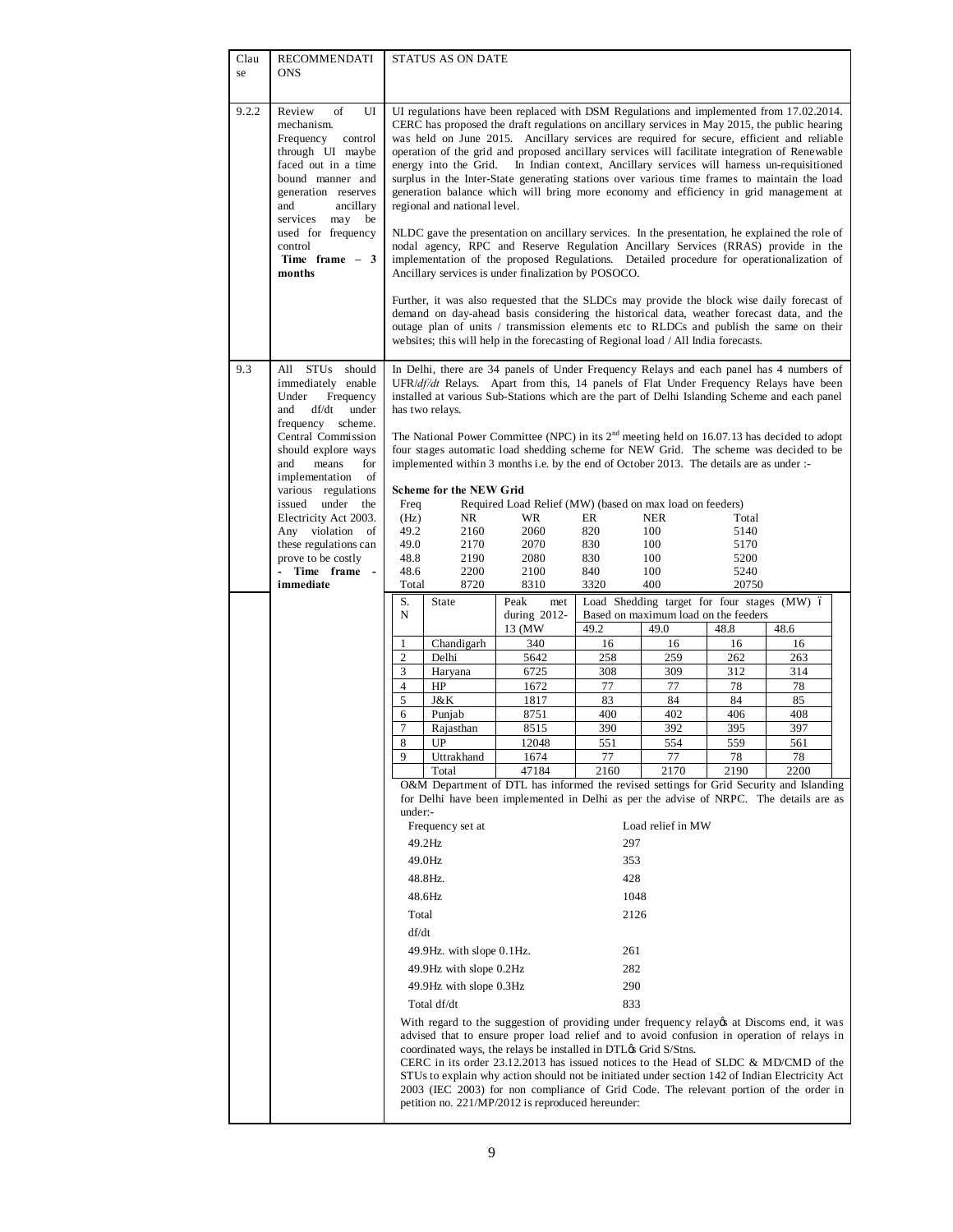| Clau<br>se | <b>RECOMMENDAT</b><br><b>IONS</b>                                                                                                                                                                                                                                                                                                                                        | <b>STATUS AS ON DATE</b>                                                                                                                                                                                                                                                                                                                                                                                                                                                                                                                                                                                                                                                                                                                                                                                                                                                                                                                                                                                                                                                                                                                                                                                                                                                                                                                                                                                                                                                                                                                                                                                                                                                                                                                                                                                         |
|------------|--------------------------------------------------------------------------------------------------------------------------------------------------------------------------------------------------------------------------------------------------------------------------------------------------------------------------------------------------------------------------|------------------------------------------------------------------------------------------------------------------------------------------------------------------------------------------------------------------------------------------------------------------------------------------------------------------------------------------------------------------------------------------------------------------------------------------------------------------------------------------------------------------------------------------------------------------------------------------------------------------------------------------------------------------------------------------------------------------------------------------------------------------------------------------------------------------------------------------------------------------------------------------------------------------------------------------------------------------------------------------------------------------------------------------------------------------------------------------------------------------------------------------------------------------------------------------------------------------------------------------------------------------------------------------------------------------------------------------------------------------------------------------------------------------------------------------------------------------------------------------------------------------------------------------------------------------------------------------------------------------------------------------------------------------------------------------------------------------------------------------------------------------------------------------------------------------|
|            |                                                                                                                                                                                                                                                                                                                                                                          | 29. We are constrained to remark that we are thoroughly dissatisfied with the defense<br>mechanism in terms of UFR and $df/dt$ . Hard reality which stares us on the face is that<br>these have not been provided and maintained as per Regulation 5.2 (n) and 5.4.2 (e) of<br>the Grid Code by NR constituents. Accordingly, we hereby direct as follows:<br>(a) Issue notices to the heads of SLDCs and MD/ CMD of the STU of Punjab, Haryana,<br>Rajasthan, Delhi, Uttar Pradesh, Uttarakhand, Himachal Pradesh, Jammu and Kashmir<br>and head of Electricity Department, UT of Chandigarh and to explain why action should not<br>be initiated under Section 142 of the Electricity Act, 2003 for non-compliance of the Grid<br>Code.<br>(b)Member Secretary, NRPC to submit the latest status of UFRs and df/dt installations in NR<br>within 1 month from the issue of this order.<br>(c) UFRs and df/dt relays also be mapped on the SCADA system of each state so that they can<br>be monitored from SLDC/NRLDC.<br>(d) All STUs and SLDCs to map/network the UFR and $df/dt$ on their SCADA system.<br>Quote<br>(e) NRLDC to submit the compliance report on the progress of installation of additional UFR<br>and df/dt relays and quantum of load relief expected during contingency by 31.3.2014.<br>(f) The staff shall examine the reports of the Member-Secretary, NRPC and NRLDC and shall<br>submit to the Commission within one month of the receipt of the reports of NRPC and NRLDC.<br>With regard to installation of UFR, DTL has complied the directions. As far as integration of<br>UFR in SCADA system, it would be done by end of January 2015.<br>This issue has already been addressed in last GCC meeting as SLDC had integrated the<br>UFR with SCADA system during January 2015. |
| 9.4        | All<br>efforts<br>out<br>should be made to<br>implement<br>the<br>provisions of IEGC<br>regard<br>with<br>to<br>Governor Action -<br>POSOCO to take up<br>matter<br>with<br>the<br>Central Commission<br>- Time frame $-3$<br>months                                                                                                                                     | CERC in its order dated 31.12.2012 reiterated the need for compliance by generators and<br>directed as to why they may not be held responsible for non-implementation of RGMO /<br>FGMO mode of operation.<br>A task force has been constituted by CEA under Member<br>(Thermal), CEA to develop a procedure for testing of primary response of Generating units.<br>Activity in progress.<br>As far Delhi Gencos are concerned, PPCL informed that the generating stations in Delhi mainly<br>gas based stations are exempted from FGMO/RGMO. They quoted section $5.2(f)(iii)$ of IEGC<br>indicating oall other generating units including the pondage upto 3 hours gas turbine /<br>combined cycle power plants, wind and solar generators, and nuclear power plants are<br>exempted from operation of $RGMO$ / $FGMO$ till the Commission review the situation.<br>However, all the 200MW and above thermal machines, should have the RGMO / FGMO. $\ddot{o}$<br>In the last meeting, BTPS representative intimated that clause is applicable to the capacity<br>above 200MW units. As far as BTPS is concerned, the units are fitted with mechanical<br>governors as BTPS has old LMZ make Russian turbines with no electro hydro governing<br>system. However to meet the grid code stipulations, 210MW machines would be provided with<br>RGMO facilities in the proposed R&M activities to be approved by CERC.<br>BTPS representative informed that they have already filed a Petition in CERC vide Petition<br>No.MP/65/2014 in the month of September 2014 and admitted by the CERC for exemption till<br>R&M activities are carried out in the 210MW machines.                                                                                                                                       |
| 9.5.1      | POSOCO<br>should<br>take up with Central<br>Commission<br>the<br>issue<br>of<br>inconsistency<br>between congestion<br>regulation<br>and<br>detailed<br>procedure<br>framed there under<br>so that congestion<br>forced<br>due<br>to<br>outages<br>and<br>Unscheduled<br>Interchange (UI) can<br>handled<br>be<br>effectively.<br>Action :<br>Posoco<br>within one month | BTPS may update the latest status.<br>CERC vide order dated 22.04.2013 has approved amendment to the detailed procedure for<br>relieving congestion in real time operation under Regulation 4(2) of the Central Electricity<br>Regulatory Commission (Measures to relieve congestion in Real Time Operation) Regulation<br>2009. The revised procedure is available in NRLDC <sub>C</sub> website homepage. However, no<br>amendment in the regulation in this respect has been issued so far.                                                                                                                                                                                                                                                                                                                                                                                                                                                                                                                                                                                                                                                                                                                                                                                                                                                                                                                                                                                                                                                                                                                                                                                                                                                                                                                   |
| 9.6        | Coordinated outage<br>planning<br>of<br>transmission<br>elements                                                                                                                                                                                                                                                                                                         | NRPC OCC has already decided all Interstate Transmission Elements shut-down should be<br>planned and forwarded to RPC by STUs by 8 <sup>th</sup> of every month for the next month. In addition<br>to above, annual outage plan should also be drawn out. In the $102nd$ and $103rd$ NRPC OCC<br>meetings held on 20.08.2014 and 28.09.2014 respectively, it was further decided that after the<br>tentative approval of NRPC OCC, the intending utilities should intimate NRLDC regarding<br>availing of shut-downs before $4th$ day of actual date of the shut-down.<br>DTL is adhering to the procedure with regard to shutdown of Transmission lines.                                                                                                                                                                                                                                                                                                                                                                                                                                                                                                                                                                                                                                                                                                                                                                                                                                                                                                                                                                                                                                                                                                                                                        |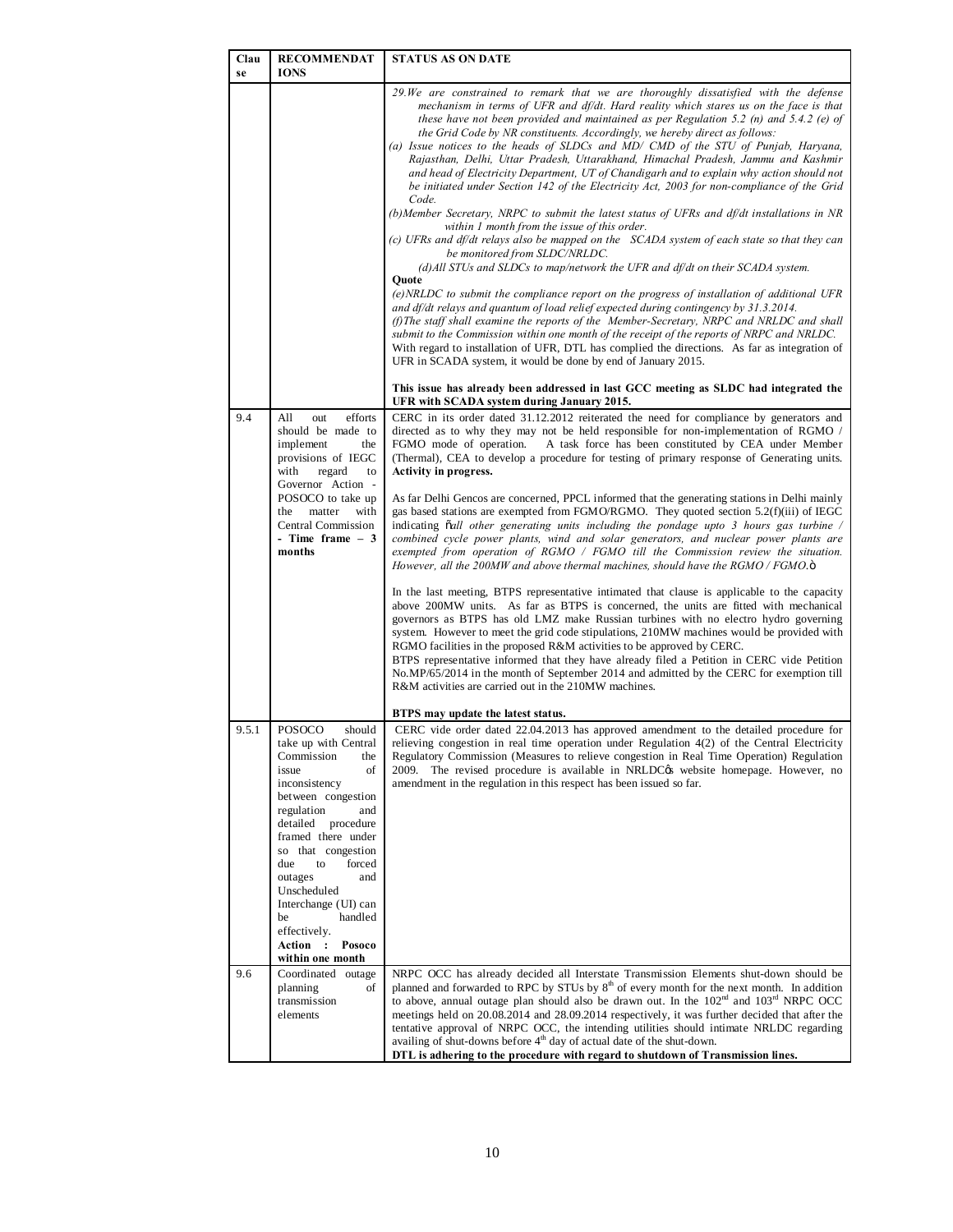| Clause | <b>RECOMMENDATIONS</b>                                                                                                                                                                                                                                                                                                                                                                      | <b>STATUS AS ON DATE</b>                                                                                                                                                                                                                                                                                                                                                                                                                                                                                                                                                                                                                                                                                                                                                                                                                                                                                                                                                                                                                                                                 |                                                                              |                                                   |                                                                                                                                                                                                                                                                                                                        |                                             |                                                                                                                                                                                                                                                                                                                                                                                                                                                                                                                                                                                                                                                                                                                                                                                                                                                                                                                                                                                                                                                                                                                                                                                                                                                                                                                                                                                                                                                                                                                                                                                                                                                                                                                                                                                                                                                                                  |  |
|--------|---------------------------------------------------------------------------------------------------------------------------------------------------------------------------------------------------------------------------------------------------------------------------------------------------------------------------------------------------------------------------------------------|------------------------------------------------------------------------------------------------------------------------------------------------------------------------------------------------------------------------------------------------------------------------------------------------------------------------------------------------------------------------------------------------------------------------------------------------------------------------------------------------------------------------------------------------------------------------------------------------------------------------------------------------------------------------------------------------------------------------------------------------------------------------------------------------------------------------------------------------------------------------------------------------------------------------------------------------------------------------------------------------------------------------------------------------------------------------------------------|------------------------------------------------------------------------------|---------------------------------------------------|------------------------------------------------------------------------------------------------------------------------------------------------------------------------------------------------------------------------------------------------------------------------------------------------------------------------|---------------------------------------------|----------------------------------------------------------------------------------------------------------------------------------------------------------------------------------------------------------------------------------------------------------------------------------------------------------------------------------------------------------------------------------------------------------------------------------------------------------------------------------------------------------------------------------------------------------------------------------------------------------------------------------------------------------------------------------------------------------------------------------------------------------------------------------------------------------------------------------------------------------------------------------------------------------------------------------------------------------------------------------------------------------------------------------------------------------------------------------------------------------------------------------------------------------------------------------------------------------------------------------------------------------------------------------------------------------------------------------------------------------------------------------------------------------------------------------------------------------------------------------------------------------------------------------------------------------------------------------------------------------------------------------------------------------------------------------------------------------------------------------------------------------------------------------------------------------------------------------------------------------------------------------|--|
| 9.7    | In order to avoid frequent<br>outages / opening of lines<br>under over voltages and also<br>providing voltage support<br>steady<br>under<br>state<br>and<br>dynamic<br>conditions,<br>installation<br>of<br>adequate<br>reactive power compensators<br>should be planned.<br>Action: CTU/STUs and CEA<br>ó Time frame 6 months                                                              | The order for Dynamic Simulation Study and Reactive Power compensation has been<br>placed to CPRI.<br>CPRI has already submitted the report with regard to the Reactive Power<br>compensation.<br>The same is being coordinated with Discoms and DTL for<br>implementation. NRLDC is also being consulted for implementation of CPRI report.<br>It was informed that a training on dynamic stimulation study has already been carried<br>out at CPRI Bangalore. As far as, Reactive Power compensation study is concerned a<br>meeting has already been convened on 18.02.2015 wherein it was decided that the<br>utilities should given comments as quick as possible.<br>The comments have been received from BRPL, BYPL and PGCIL. However,<br>TPDDL and NDMC have yet to submit the comments.<br>GCC had advised Planning Department of DTL to wait for one more week for the<br>comments failing which CPRI may be requested to go ahead with available data and<br>complete the study and give the report accordingly.<br>Planning Department of DTL may update the latest status. |                                                                              |                                                   |                                                                                                                                                                                                                                                                                                                        |                                             |                                                                                                                                                                                                                                                                                                                                                                                                                                                                                                                                                                                                                                                                                                                                                                                                                                                                                                                                                                                                                                                                                                                                                                                                                                                                                                                                                                                                                                                                                                                                                                                                                                                                                                                                                                                                                                                                                  |  |
| 9.8    | The powers of load dispatch<br>regulatory<br>centers.<br>commissions related to non<br>compliance to statutory /<br>regulatory provision including<br>that for non compliance for<br>direction for non payment of<br>UI charges needs review.<br>Appropriate amendments need<br>to be carried out in Electricity<br>Act 2003 after such review.<br>Action MoP, GoI Time<br>frame: 6 months. | Standing Committee on Energy is examining the amended bill. The bill is likely to be<br>come up in monsoon session of Parliament. The latest status of the amendment in the<br>bill is yet to be circulated.                                                                                                                                                                                                                                                                                                                                                                                                                                                                                                                                                                                                                                                                                                                                                                                                                                                                             |                                                                              |                                                   |                                                                                                                                                                                                                                                                                                                        |                                             |                                                                                                                                                                                                                                                                                                                                                                                                                                                                                                                                                                                                                                                                                                                                                                                                                                                                                                                                                                                                                                                                                                                                                                                                                                                                                                                                                                                                                                                                                                                                                                                                                                                                                                                                                                                                                                                                                  |  |
| 9.9.1  | provisions<br>Regulatory<br>regarding<br>absorption<br>of<br>Reactive Power by generating<br>units need to be implemented :<br>Posoco<br>Time<br>frame<br>immediate                                                                                                                                                                                                                         | voltage conditions.<br>given under<br>Name of the Power Station<br>Date<br>Generating<br>unit<br>#1<br>#2<br>#3<br>í.<br>advised PPCL to expedite.                                                                                                                                                                                                                                                                                                                                                                                                                                                                                                                                                                                                                                                                                                                                                                                                                                                                                                                                       | Time<br>hh.mm<br>hh.mm<br>í.<br>hh.mm<br>hh.mm<br>í.<br>hh.mm<br>hh.mm<br>í. | MW<br>at<br>Generato<br>$\mathbf{r}$<br>terminals | through SCADA. The relevant portion of the MoM is reproduced hereunder :-<br>Monitoring of reactive support from generating units.<br>Northern Grid during night off peak hours. Available shunt reactors at the Sub-<br>GENERATOR REACTIVE POWER MONITORING TEMPLATE<br>MVAr<br>Lead/Lag at<br>Generator<br>terminals | Generator<br>transformer<br>Tap<br>Position | In 79 <sup>th</sup> NRPC <sub>®</sub> OCC meeting, NRLDC informed that they have taken up the matter<br>with Regional Generators to absorb reactive power as per the capability during high<br>They advised SLDCs to do the same. In 84 <sup>th</sup> Operation<br>Coordination Committee meeting of NRPC held on 19.02.2013. It was decided to<br>monitor the reactive power generation on real time basis at RLDC / SLDC level<br>Representative of NRLDC stated that critical high voltage is being experienced in the<br>stations are being taken into service, power order on HVDC bi-pole is being reduced,<br>instructions are being given to generators to absorb reactive power to the extent<br>possible and under exceptional conditions under-loaded/redundant EHV transmission<br>lines are being manually opened for voltage regulation. Para 13.6 of the revised<br>Transmission Planning Criteria envisages that during operation, following the<br>instructions of the System Operator, the generating units shall operate at leading<br>power factor as per their respective capability curves. Further as per regulation 5.2 (k)<br>of the Indian Electricity Grid Code, all generating units shall normally have their<br>automatic voltage regulators (AVR) in operation. It is proposed that the reactive<br>power absorption/injection by the generating units may be monitored in the format<br>Voltage<br>at the HV<br>Bus<br>SCADA circle of SLDC has already integrated the reactive power position of RPH,<br>Pragati Stage-I and GT Station. The data integration is in progress in Bawana CCGT<br>Station which has to be done through SAS by PPCL In the last meeting, PPCL<br>intimated that the matter is being persued with Siemens 6 the OEM of SAS and GCC<br>PPCL informed that Siemens could not integrate the same so far. However, it is |  |
|        |                                                                                                                                                                                                                                                                                                                                                                                             | expected that the issues would be resolved soon.<br>PPCL may update the latest status.                                                                                                                                                                                                                                                                                                                                                                                                                                                                                                                                                                                                                                                                                                                                                                                                                                                                                                                                                                                                   |                                                                              |                                                   |                                                                                                                                                                                                                                                                                                                        |                                             |                                                                                                                                                                                                                                                                                                                                                                                                                                                                                                                                                                                                                                                                                                                                                                                                                                                                                                                                                                                                                                                                                                                                                                                                                                                                                                                                                                                                                                                                                                                                                                                                                                                                                                                                                                                                                                                                                  |  |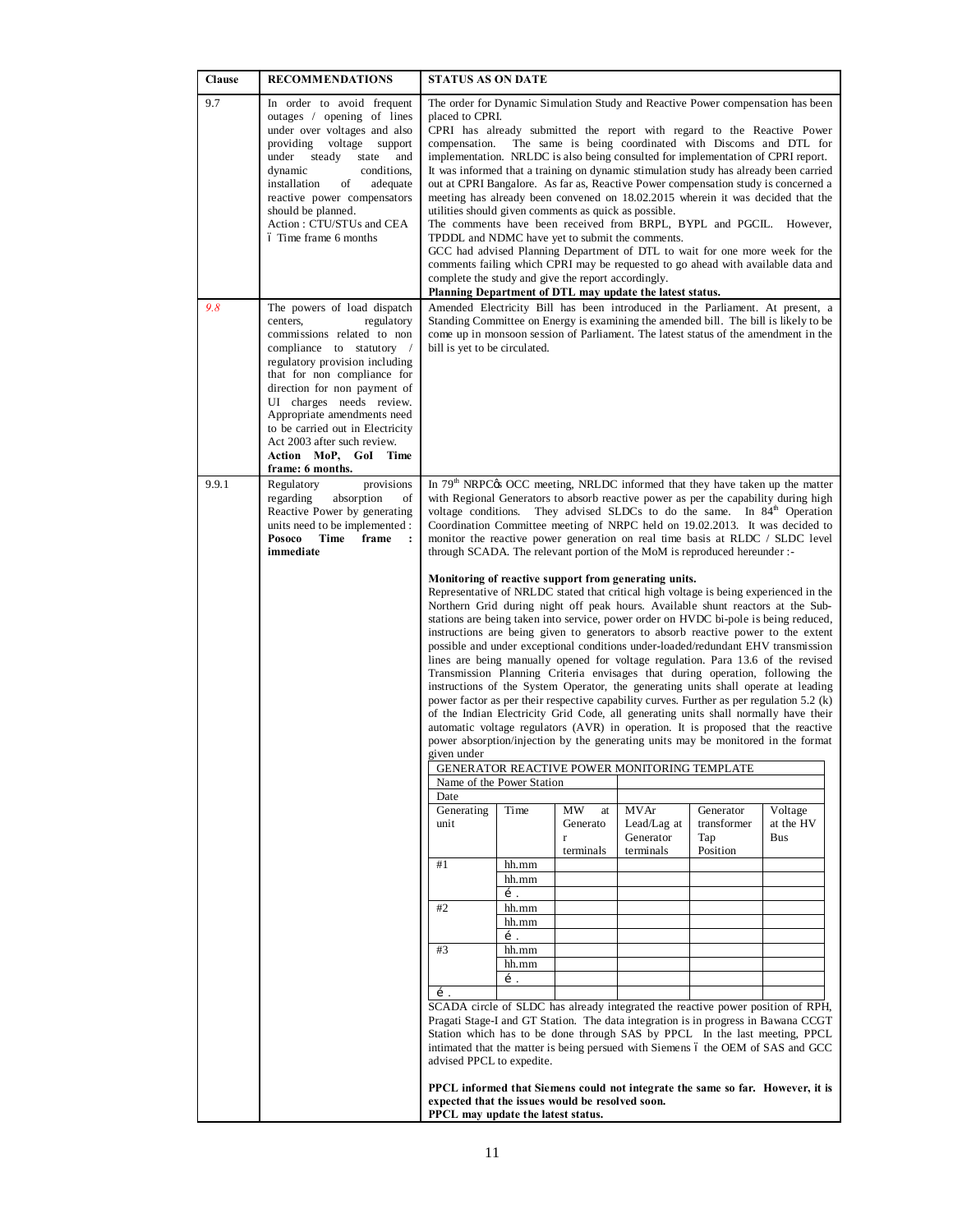| Clause | <b>RECOMMENDATIONS</b>                                                                                                                                                                                                                                                                                                                                                                           | <b>STATUS AS ON DATE</b>                                                                                                                                                                                                                                                                                                                                                                                                                                                                                                                                                                                                                  |
|--------|--------------------------------------------------------------------------------------------------------------------------------------------------------------------------------------------------------------------------------------------------------------------------------------------------------------------------------------------------------------------------------------------------|-------------------------------------------------------------------------------------------------------------------------------------------------------------------------------------------------------------------------------------------------------------------------------------------------------------------------------------------------------------------------------------------------------------------------------------------------------------------------------------------------------------------------------------------------------------------------------------------------------------------------------------------|
| 9.12   | Efforts should be made to design islanding<br>scheme based on frequency sensing relays<br>so that in case of imminent Grid failure,<br>electrical island can be formed.<br>These<br>electrical islands not only help in<br>maintaining essential services but would<br>also help in faster restoration of Grid.<br>Action : CEA, RPCs, CTU, STUs, SLDCs<br>and generators Time Frame: six months | It was informed by representative of DTL that the Islanding Scheme has<br>already been commissioned. However, for the healthy operation of the<br>Islanding Scheme, the communication system needs to be strengthened.<br>M/s CPRI was entrusted the job of dynamic simulation study of Delhi<br>Islanding Scheme. The final report has been submitted by CPRI. Officers<br>from DTL had attended the office of M/s CPRI at Bangalore wherein they<br>were apprised and explained about the findings about dynamic simulation<br>study of Islanding Scheme.<br>The gist of study says that chances of stability of Islanding increases in |
|        |                                                                                                                                                                                                                                                                                                                                                                                                  | case of single bigger island instead of smaller islands due to better load<br>generation matching. It was also advised that due to large change of<br>network configuration, the Islanding Scheme needs to be revised regularly.                                                                                                                                                                                                                                                                                                                                                                                                          |
|        |                                                                                                                                                                                                                                                                                                                                                                                                  | The copies of the report have been given to Discoms, IPGCL / PPCL,<br>NTPC and PGCIL for their comments on the outcome of the simulation<br>study. The comments are awaited.                                                                                                                                                                                                                                                                                                                                                                                                                                                              |
|        |                                                                                                                                                                                                                                                                                                                                                                                                  | In the last meeting, GCC had advised Discoms, PPCL/IPGCL, NTPC and<br>PGCIL to submit their comments at the earliest so that a comprehensive<br>decision can be taken regarding the formation of island.                                                                                                                                                                                                                                                                                                                                                                                                                                  |
|        |                                                                                                                                                                                                                                                                                                                                                                                                  | No comments have been received so far from the constituents. PPCL /<br>IPGCL, NTPC and PGCIL may update the status.                                                                                                                                                                                                                                                                                                                                                                                                                                                                                                                       |
| 9.13.1 | System Operation needs to be entrusted to<br>independent system operator. In addition,<br>SLDCs should be reinforced for ring fences<br>for ensuring function autonomy.<br>Action : Govt. of India, time frame : one<br>year                                                                                                                                                                     | Though Delhi SLDC is operated by DTL it has full autonomy with regard<br>to grid operation. Further it has separate ARR approved by DERC for<br>financial autonomy. Further a committee constituted for creation for SLDC<br>as a separate company has already given its report to State Government.<br>Decision is likely in line with the decision of Govt. of India on<br>Independent System Operator (ISO).<br>The same is being taken up with Delhi Govt. for implementation in line<br>with the report submitted by the committee.<br>DTL, SLDC may update the status.                                                              |
| 9.13.2 | Training<br>and<br>certification of system<br>operators<br>need to be given focused<br>attention.<br>Sufficient financial incentives<br>need to be given to certified system<br>operators so that system operation gets<br>recognized as specialized activity.<br>Action : Govt. of India State Govt. Time<br>frame: 3 months                                                                    | Discussed in the 1 <sup>st</sup> meeting of the National Power Committee held on<br>15.04.2013. Maharashtra has already started an incentive scheme for<br>System Operators in the State. States were requested to expedite training<br>of system operators and it was recommended that only certified operators<br>should man the Load Despatch Centers.<br>PSTI has organized basic system operator certificate examination on<br>01.11.2015 for which 13<br>nos. Executives from SLDC have been<br>nominated to appear in the said examination                                                                                         |
| 9.14   | Intrastate transmission system needs to be<br>planned and strengthened in a better way to                                                                                                                                                                                                                                                                                                        | The strengthening of intrastate transmission and distribution system has<br>been given highest priority by the Govt. of India and Delhi Govt The                                                                                                                                                                                                                                                                                                                                                                                                                                                                                          |
|        | avoid problems of frequent congestion.<br><b>Action: STU</b><br>Time Frame: 2 Years                                                                                                                                                                                                                                                                                                              | ambitious plans for system improvement have been drawn out to be<br>implemented by 2016-17 for stable and reliable supply for Delhi. The<br>implementation of scheme is being monitored at the higher levels of State<br>and Central Govt.                                                                                                                                                                                                                                                                                                                                                                                                |
|        |                                                                                                                                                                                                                                                                                                                                                                                                  | In this direction, the work has already been started for the capacity<br>augmentation of 220KV Transmission lines by replacing the existing<br>ACSR Zebra conductor with HTLS conductor. The augmentation works<br>for the 220KV Geeta Colony-S.O.W. T/L and the 2x315MVA Trf. with<br>2x500MVA Trf. at Bamnauli have already been completed.                                                                                                                                                                                                                                                                                             |
|        |                                                                                                                                                                                                                                                                                                                                                                                                  | DTL may provide the latest update of ongoing projects for<br>strengthening the intrastate transmission system.                                                                                                                                                                                                                                                                                                                                                                                                                                                                                                                            |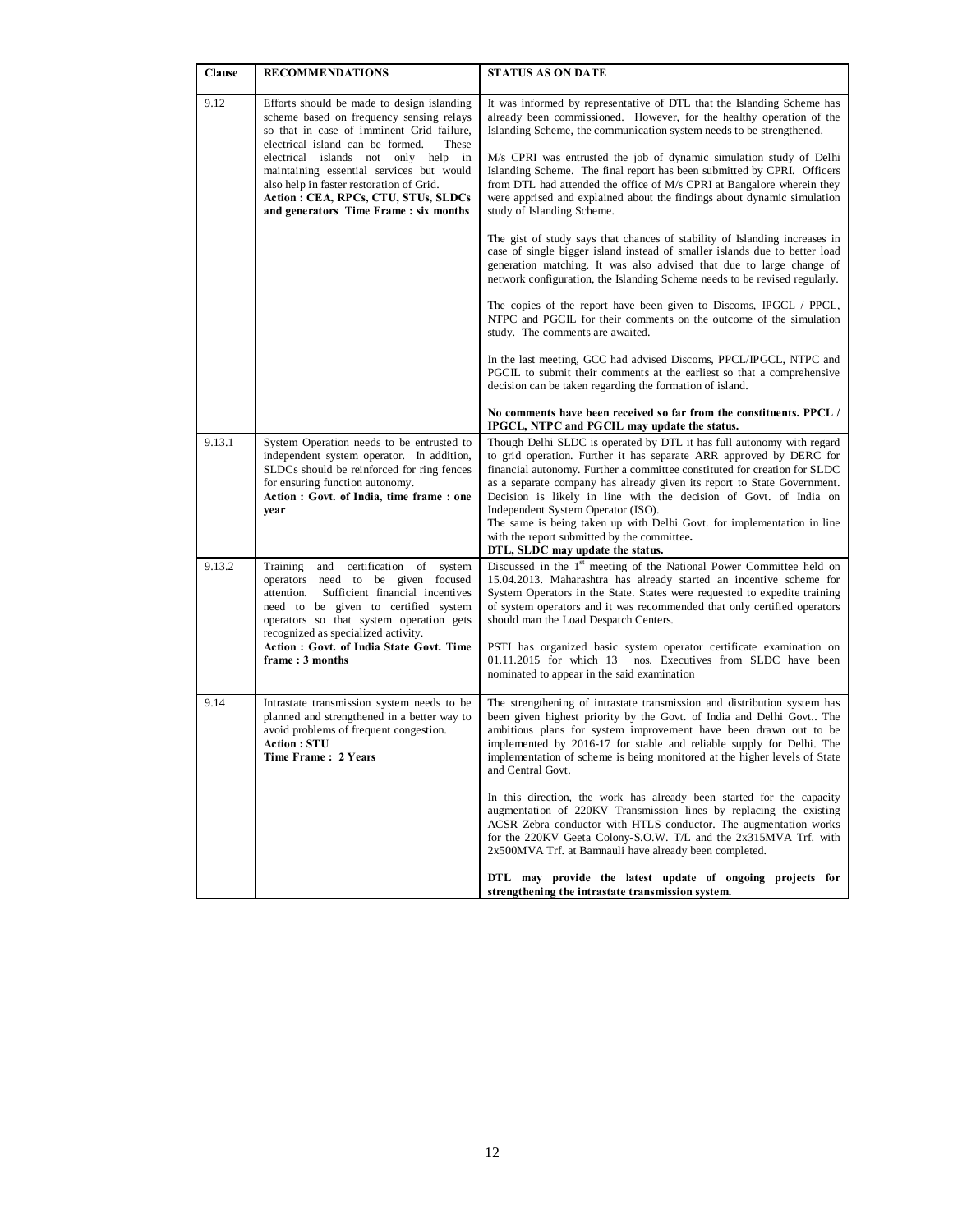| Clause | <b>RECOMMENDATIONS</b>                                                                                                                                                                                                                                                                                                                                                                                                                                                                                                                                                                                                                                                                                                                                                                              | <b>STATUS AS ON DATE</b>                                                                                                                                                                                                                                                                                                                                                                                                                                                                                                                                                                                                                                                                                            |
|--------|-----------------------------------------------------------------------------------------------------------------------------------------------------------------------------------------------------------------------------------------------------------------------------------------------------------------------------------------------------------------------------------------------------------------------------------------------------------------------------------------------------------------------------------------------------------------------------------------------------------------------------------------------------------------------------------------------------------------------------------------------------------------------------------------------------|---------------------------------------------------------------------------------------------------------------------------------------------------------------------------------------------------------------------------------------------------------------------------------------------------------------------------------------------------------------------------------------------------------------------------------------------------------------------------------------------------------------------------------------------------------------------------------------------------------------------------------------------------------------------------------------------------------------------|
| 9.15.1 | Appropriate amendments should be carried<br>out in Grid connectivity standards to<br>restrain connectivity of a generating station<br>or a transmission element without required<br>communication and telemetry facilities                                                                                                                                                                                                                                                                                                                                                                                                                                                                                                                                                                          | GCC advised all utilities that efforts should be made to ensure the data<br>flow to the control centres w.r.t. new installations as per the relevant<br>provisions of connectivity conditions of CEA and relevant provisions of<br>IEGC.<br>Earlier GCC meeting decided not to issue energization certificate<br>without data connectivity to SLDC / RLDC. Distribution licenses were<br>also advised for such actions.                                                                                                                                                                                                                                                                                             |
|        |                                                                                                                                                                                                                                                                                                                                                                                                                                                                                                                                                                                                                                                                                                                                                                                                     | SLDC is adhering the same as decided in the GCC.                                                                                                                                                                                                                                                                                                                                                                                                                                                                                                                                                                                                                                                                    |
| 9.15.2 | The communication network should be<br>strengthened by<br>putting<br>fiber optic<br>communication system.<br>Further,<br>the<br>should<br>communication<br>network<br>be<br>maintained properly to ensure reliability of<br>data at Load Despatch Centers.                                                                                                                                                                                                                                                                                                                                                                                                                                                                                                                                          | PGCIL have informed that requirement of Fibre Optic link for effective<br>communication is being worked out by them with STUs through different<br>RPCs and its implementation is being done in a progressive manner. The<br>work of laying Fibre Optic cables in all the regions is being awarded<br>progressively from December 2012 and is likely to be completed by the<br>year end of 2014.                                                                                                                                                                                                                                                                                                                    |
|        |                                                                                                                                                                                                                                                                                                                                                                                                                                                                                                                                                                                                                                                                                                                                                                                                     | DTL has also given the requisition to PGCIL for laying of 286 Kms of<br>OPGW for strengthening of communication system across Delhi under the<br>above contract.<br>It was informed that PGCIL has already placed orders for additional<br>OPGW and work would be completed by December 2015.                                                                                                                                                                                                                                                                                                                                                                                                                       |
|        |                                                                                                                                                                                                                                                                                                                                                                                                                                                                                                                                                                                                                                                                                                                                                                                                     | DTL may update the latest status.                                                                                                                                                                                                                                                                                                                                                                                                                                                                                                                                                                                                                                                                                   |
| 9.15.3 | <b>RTUs</b><br>communication<br>and<br>equipment<br>should have uninterrupted power supply<br>with proper battery backup so that in case of<br>total power failure, supervisory control and<br>data acquisition channels do not fail.                                                                                                                                                                                                                                                                                                                                                                                                                                                                                                                                                               | SLDC informed that the 28 Battery Banks have been installed at the<br>various locations for maintaining uninterrupted power supply with proper<br>battery backup so that in case of total power failure, supervisory control<br>and data acquisition channels do not get affected.                                                                                                                                                                                                                                                                                                                                                                                                                                  |
| 9.18   | There is need to reinforce system study<br>groups in power sector organizations to<br>analyze the system behaviour under<br>different network status / tripping of lines<br>/outage of generators. Where these do not<br>exist, these should be created.<br>Action by: CEA, STU, CTU<br>Time frame: one year                                                                                                                                                                                                                                                                                                                                                                                                                                                                                        | The first meeting of System Study Group has already been conducted on<br>17.04.2015. Due to shortage of executives, system study group has been<br>started by constituting a part-time team from the executives working in the<br>real time operation which needs to be strengthened by regular system study<br>group for better performance and results. Inspite of all best efforts, the<br>proper study of System could not possible due to shortage of executives.                                                                                                                                                                                                                                              |
| 9.20   | For smooth operation of Grid system, it is<br>absolutely important that all the power<br>generating and distribution stations are<br>connected on a very reliable telecom<br>network.<br>$\mathbf{i}$<br>A proper network may be built<br>up preferably using<br><b>MPLS</b><br>(Multi<br>Protocol<br>Label<br>Switching) which is simple, cost<br>effective and reliable. In remote<br>place where connectivity is a<br>problem, the stations can use<br>dedicated fibber cable from the<br>nearest node.<br>Since POWER GRID has its<br>$\mathbf{ii}$ )<br>fibber<br>optic<br>cables,<br>own<br>practically covering all major<br>nodes and power stations, a<br>proper communication / IT<br>network may be built using<br>dedicated fibres to avoid any<br>cyber attack on the power<br>system. | CTU have informed that they already have a dedicated independent<br>communication network in place. Further, they are in the process of<br>developing a Grid Security Expert System (GSES) at an estimated cost of<br>about Rs.1300 Crore which involves laying of optical fiber network<br>costing about Rs.1100 Crore for reliable communication and control of<br>under-frequency & df/dt relay based load shedding, etc. System will<br>include substations of 132kV level and above.<br>DTL has already upgraded most of their communication network by fibre<br>optic link except for few small lengths which are also under process of<br>execution through Power Grid.<br>DTL may update the latest status. |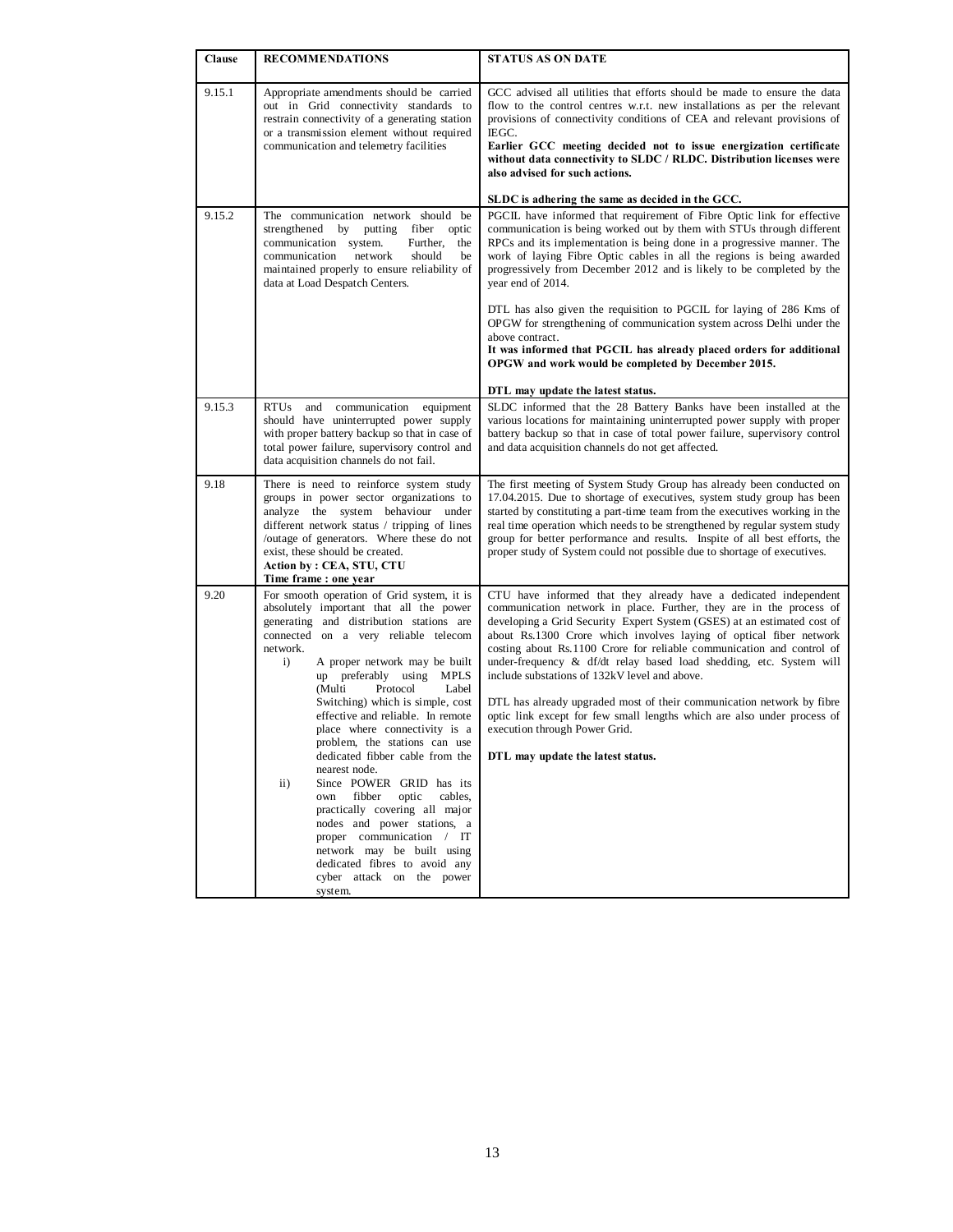# **NEW ISSUES**

# **3 OPERATIONAL ISSUES**

# **3.1 POWER SUPPLY POSITION**

The anticipated power supply position of winter 2015-16 is as under:-

# **DELHI AS A WHOLE**

| <b>MONTH</b>                    |           |           | 1st Fortnight |           |       | 2nd fortnight     |           |           |           |           |
|---------------------------------|-----------|-----------|---------------|-----------|-------|-------------------|-----------|-----------|-----------|-----------|
| OCTOBER 2015                    | $00 - 10$ | $10 - 18$ | $18 - 22$     |           | 22-24 |                   | $10 - 18$ | 18-22     |           | $22 - 24$ |
| <b>DEMAND</b>                   | 4600      | 4800      | 4600          |           | 4800  |                   | 3600      | 3700      | 3250      |           |
| AVAILABILITY                    | 4998      | 5142      | 5321          |           | 5142  |                   | 5292      | 5471      | 5292      |           |
| SURPLUS (+) /<br>SHORTAGE (-)   | 398       | 342       | 721           |           | 342   |                   | 1692      | 1771      | 2042      |           |
| <b>NOVEMBER 2015</b>            | 00-06     | $06 - 12$ | $12 - 18$     | 18-22     | 22-24 | 2048<br>$00 - 06$ | $06 - 12$ | $12 - 18$ | 18-22     | $22 - 24$ |
| <b>DEMAND</b>                   | 2250      | 3300      | 3100          | 3600      | 2650  | 1950              | 3350      | 3200      | 3300      | 2450      |
| AVAILABILITY                    | 4383      | 5081      | 4741          | 5064      | 4383  | 4073              | 4831      | 4491      | 4814      | 4073      |
| SURPLUS (+) /<br>SHORTAGE (-)   | 2133      | 1781      | 1641          | 1464      | 1733  | 2123              | 1481      | 1291      | 1514      | 1623      |
| <b>DECEMBER 2015</b>            | 00-06     | $06 - 12$ | $12 - 18$     | 18-22     | 22-24 | $00 - 06$         | $06 - 12$ | $12 - 18$ | 18-22     | 22-24     |
| <b>DEMAND</b>                   | 2200      | 3350      | 3200          | 3150      | 2550  | 2300              | 4500      | 3600      | 4400      | 3000      |
| AVAILABILITY                    | 3911      | 4669      | 4329          | 4652      | 4073  | 4123              | 5021      | 4541      | 4863      | 4123      |
| SURPLUS (+) /<br>SHORTAGE (-)   | 1711      | 1319      | 1129          | 1502      | 1523  | 1823              | 521       | 941       | 463       | 1123      |
| <b>JANUARY 2016</b>             | 00-06     | $06-12$   | $12 - 18$     | 18-22     | 22-24 | $00 - 06$         | $06 - 12$ | $12 - 18$ | 18-22     | $22 - 24$ |
| <b>DEMAND</b>                   | 1850      | 4600      | 4400          | 3800      | 3200  | 1950              | 4400      | 4050      | 3700      | 3100      |
| AVAILABILITY                    | 4338      | 5276      | 4796          | 5118      | 4368  | 4438              | 5376      | 4896      | 5218      | 4468      |
| SURPLUS (+) /<br>SHORTAGE (-)   | 2488      | 676       | 396           | 1318      | 1168  | 2488              | 976       | 846       | 1518      | 1368      |
| FEBRUARY 2016                   | 00-06     | $06-12$   | 12-18         | 18-22     | 22-24 | $00 - 06$         | $06-12$   | $12 - 18$ | 18-22     | $22 - 24$ |
| <b>DEMAND</b>                   | 1750      | 4000      | 3700          | 3400      | 2800  | 1800              | 3500      | 3350      | 3200      | 2500      |
| AVAILABILITY                    | 4368      | 5206      | 4826          | 5148      | 4398  | 4393              | 5191      | 4851      | 5173      | 4423      |
| SURPLUS $(+)$ /<br>SHORTAGE (-) | 2618      | 1206      | 1126          | 1748      | 1598  | 2593              | 1691      | 1501      | 1973      | 1923      |
| <b>MARCH 2016</b>               | $00 - 10$ | $10 - 18$ | 18-22         | $22 - 24$ |       | $00 - 10$         | $10 - 18$ | 18-22     | $22 - 24$ |           |
| <b>DEMAND</b>                   | 3300      | 3500      | 3050          | 2400      |       | 3200              | 3800      | 3800      | 3200      |           |
| AVAILABILITY                    | 4793      | 4919      | 5098          | 4936      |       | 4743              | 4869      | 5048      | 4886      |           |
| SURPLUS $(+)$ /<br>SHORTAGE (-) | 1493      | 1419      | 2048          | 2536      |       | 1543              | 1069      | 1248      | 1686      |           |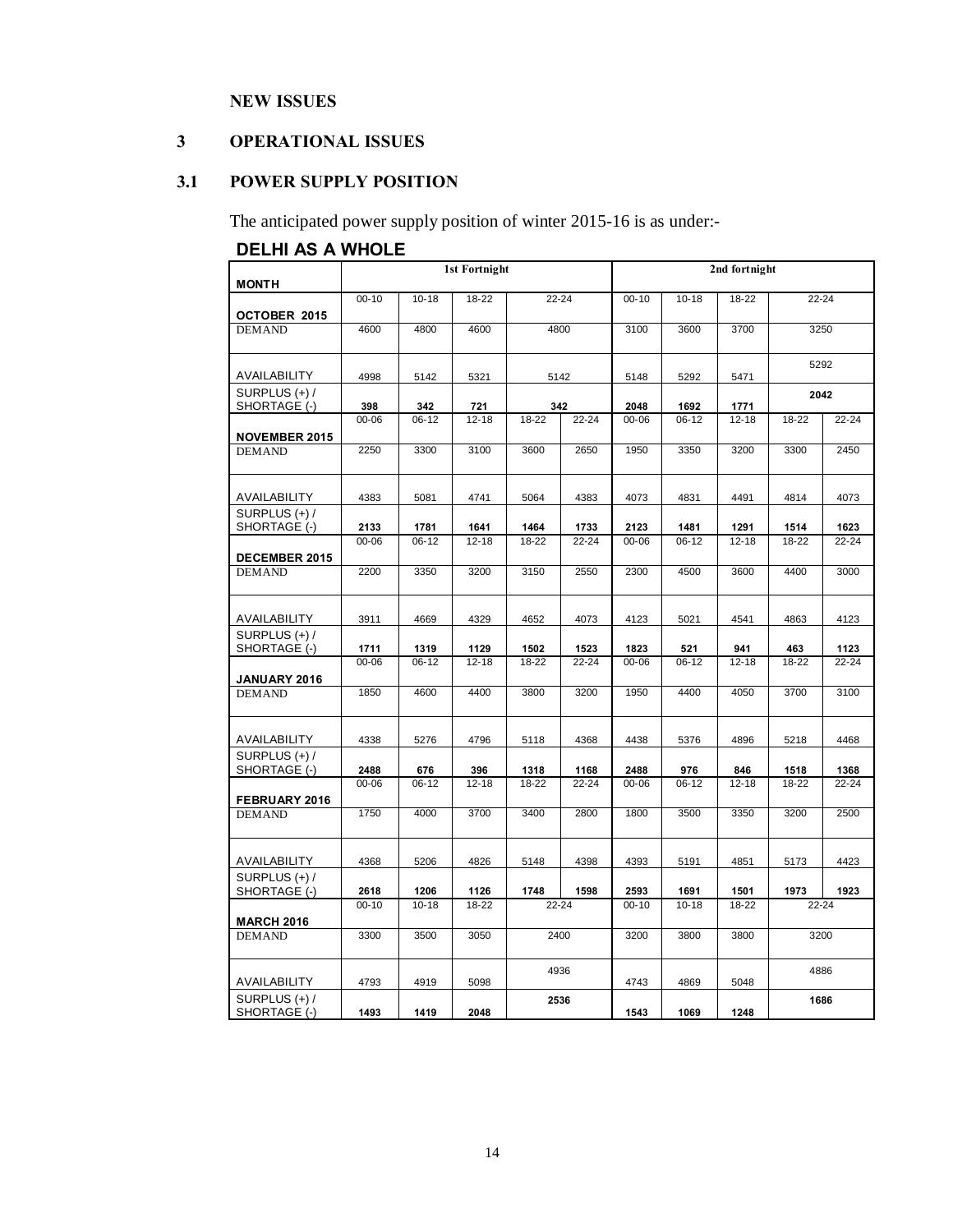| <b>1st Fortnight</b><br>2nd fortnight<br><b>MONTH</b><br>$00 - 10$<br>$10 - 18$<br>18-22<br>$22 - 24$<br>$00 - 10$<br>$10 - 18$<br>18-22<br>$22 - 24$<br>OCTOBER 2015<br>1900<br>1963<br>1908<br>2012<br>1245<br>1449<br>1513<br>1344<br><b>DEMAND</b><br>1807<br>1857<br>AVAILABILITY<br>1744<br>1807<br>1886<br>1794<br>1857<br>1936<br>SURPLUS (+) /<br>$-204$<br>513<br>SHORTAGE (-)<br>$-22$<br>549<br>408<br>423<br>$-155$<br>$-156$<br>00-06<br>18-22<br>22-24<br>$00 - 06$<br>$06 - 12$<br>18-22<br>$06 - 12$<br>$12 - 18$<br>$12 - 18$<br>$22 - 24$<br><b>NOVEMBER 2015</b><br>1487<br>1094<br>931<br>1346<br>1256<br>799<br>1373<br>1304<br>1355<br>1006<br><b>DEMAND</b><br>AVAILABILITY<br>1585<br>1821<br>1662<br>1804<br>1585<br>1473<br>1709<br>1550<br>1692<br>1473<br>SURPLUS (+)/<br>SHORTAGE (-)<br>491<br>654<br>475<br>406<br>317<br>674<br>337<br>246<br>337<br>467<br>$22 - 24$<br>00-06<br>$06-12$<br>$12 - 18$<br>18-22<br>$00 - 06$<br>$06 - 12$<br>$12 - 18$<br>18-22<br>22-24<br>DECEMBER 2015<br>907<br>1366<br>1309<br>1291<br>1052<br>1858<br>1467<br>1836<br>1245<br>946<br><b>DEMAND</b><br>AVAILABILITY<br>1369<br>1448<br>1606<br>1447<br>1588<br>1501<br>1737<br>1578<br>1720<br>1501<br>SURPLUS (+) /<br>SHORTAGE (-)<br>396<br>463<br>240<br>138<br>297<br>554<br>$-121$<br>111<br>$-116$<br>256<br>$00 - 06$<br>00-06<br>$06-12$<br>$12 - 18$<br>18-22<br>22-24<br>$06 - 12$<br>$12 - 18$<br>18-22<br>22-24<br>JANUARY 2016<br>1924<br>736<br>1805<br>1555<br>1311<br>780<br>1807<br>1662<br>1520<br>1271<br><b>DEMAND</b><br>AVAILABILITY<br>1854<br>1695<br>1726<br>1649<br>1588<br>1837<br>1618<br>1619<br>1885<br>1868<br>SURPLUS (+) /<br>SHORTAGE (-)<br>852<br>$-70$<br>$-110$<br>282<br>307<br>839<br>78<br>63<br>348<br>377<br>$06-12$<br>$12 - 18$<br>$22 - 24$<br>$00 - 06$<br>$06 - 12$<br>$12 - 18$<br>$22 - 24$<br>00-06<br>18-22<br>18-22<br>FEBRUARY 2016<br>703<br>1649<br>1520<br>1399<br>1146<br>725<br>1443<br>1375<br>1019<br>1315<br><b>DEMAND</b><br>AVAILABILITY<br>1549<br>1815<br>1798<br>1579<br>1574<br>1656<br>1840<br>1681<br>1823<br>1604<br>SURPLUS (+) /<br>SHORTAGE (-)<br>846<br>166<br>136<br>399<br>432<br>849<br>397<br>306<br>507<br>585<br>$00 - 10$<br>$22 - 24$<br>$22 - 24$<br>$10 - 18$<br>18-22<br>$00 - 10$<br>$10 - 18$<br>18-22<br><b>MARCH 2016</b><br>1355<br>1414<br>1239<br>966<br>1302<br>1537<br>1566<br>1309<br><b>DEMAND</b><br>1686<br>1636<br>AVAILABILITY<br>1623<br>1669<br>1748<br>1573<br>1698<br>1619<br>SURPLUS (+)/<br>720<br>327<br>SHORTAGE (-)<br>268<br>255<br>509<br>271<br>82<br>132 | <b>BRPL</b> |  |  | ALL FIGURES IN MW |  |  |  |  |
|----------------------------------------------------------------------------------------------------------------------------------------------------------------------------------------------------------------------------------------------------------------------------------------------------------------------------------------------------------------------------------------------------------------------------------------------------------------------------------------------------------------------------------------------------------------------------------------------------------------------------------------------------------------------------------------------------------------------------------------------------------------------------------------------------------------------------------------------------------------------------------------------------------------------------------------------------------------------------------------------------------------------------------------------------------------------------------------------------------------------------------------------------------------------------------------------------------------------------------------------------------------------------------------------------------------------------------------------------------------------------------------------------------------------------------------------------------------------------------------------------------------------------------------------------------------------------------------------------------------------------------------------------------------------------------------------------------------------------------------------------------------------------------------------------------------------------------------------------------------------------------------------------------------------------------------------------------------------------------------------------------------------------------------------------------------------------------------------------------------------------------------------------------------------------------------------------------------------------------------------------------------------------------------------------------------------------------------------------------------------------------------------------------------------------------------------------------------------------------------------------------------------------------------------------------------------------------------------------|-------------|--|--|-------------------|--|--|--|--|
|                                                                                                                                                                                                                                                                                                                                                                                                                                                                                                                                                                                                                                                                                                                                                                                                                                                                                                                                                                                                                                                                                                                                                                                                                                                                                                                                                                                                                                                                                                                                                                                                                                                                                                                                                                                                                                                                                                                                                                                                                                                                                                                                                                                                                                                                                                                                                                                                                                                                                                                                                                                                    |             |  |  |                   |  |  |  |  |
|                                                                                                                                                                                                                                                                                                                                                                                                                                                                                                                                                                                                                                                                                                                                                                                                                                                                                                                                                                                                                                                                                                                                                                                                                                                                                                                                                                                                                                                                                                                                                                                                                                                                                                                                                                                                                                                                                                                                                                                                                                                                                                                                                                                                                                                                                                                                                                                                                                                                                                                                                                                                    |             |  |  |                   |  |  |  |  |
|                                                                                                                                                                                                                                                                                                                                                                                                                                                                                                                                                                                                                                                                                                                                                                                                                                                                                                                                                                                                                                                                                                                                                                                                                                                                                                                                                                                                                                                                                                                                                                                                                                                                                                                                                                                                                                                                                                                                                                                                                                                                                                                                                                                                                                                                                                                                                                                                                                                                                                                                                                                                    |             |  |  |                   |  |  |  |  |
|                                                                                                                                                                                                                                                                                                                                                                                                                                                                                                                                                                                                                                                                                                                                                                                                                                                                                                                                                                                                                                                                                                                                                                                                                                                                                                                                                                                                                                                                                                                                                                                                                                                                                                                                                                                                                                                                                                                                                                                                                                                                                                                                                                                                                                                                                                                                                                                                                                                                                                                                                                                                    |             |  |  |                   |  |  |  |  |
|                                                                                                                                                                                                                                                                                                                                                                                                                                                                                                                                                                                                                                                                                                                                                                                                                                                                                                                                                                                                                                                                                                                                                                                                                                                                                                                                                                                                                                                                                                                                                                                                                                                                                                                                                                                                                                                                                                                                                                                                                                                                                                                                                                                                                                                                                                                                                                                                                                                                                                                                                                                                    |             |  |  |                   |  |  |  |  |
|                                                                                                                                                                                                                                                                                                                                                                                                                                                                                                                                                                                                                                                                                                                                                                                                                                                                                                                                                                                                                                                                                                                                                                                                                                                                                                                                                                                                                                                                                                                                                                                                                                                                                                                                                                                                                                                                                                                                                                                                                                                                                                                                                                                                                                                                                                                                                                                                                                                                                                                                                                                                    |             |  |  |                   |  |  |  |  |
|                                                                                                                                                                                                                                                                                                                                                                                                                                                                                                                                                                                                                                                                                                                                                                                                                                                                                                                                                                                                                                                                                                                                                                                                                                                                                                                                                                                                                                                                                                                                                                                                                                                                                                                                                                                                                                                                                                                                                                                                                                                                                                                                                                                                                                                                                                                                                                                                                                                                                                                                                                                                    |             |  |  |                   |  |  |  |  |
|                                                                                                                                                                                                                                                                                                                                                                                                                                                                                                                                                                                                                                                                                                                                                                                                                                                                                                                                                                                                                                                                                                                                                                                                                                                                                                                                                                                                                                                                                                                                                                                                                                                                                                                                                                                                                                                                                                                                                                                                                                                                                                                                                                                                                                                                                                                                                                                                                                                                                                                                                                                                    |             |  |  |                   |  |  |  |  |
|                                                                                                                                                                                                                                                                                                                                                                                                                                                                                                                                                                                                                                                                                                                                                                                                                                                                                                                                                                                                                                                                                                                                                                                                                                                                                                                                                                                                                                                                                                                                                                                                                                                                                                                                                                                                                                                                                                                                                                                                                                                                                                                                                                                                                                                                                                                                                                                                                                                                                                                                                                                                    |             |  |  |                   |  |  |  |  |
|                                                                                                                                                                                                                                                                                                                                                                                                                                                                                                                                                                                                                                                                                                                                                                                                                                                                                                                                                                                                                                                                                                                                                                                                                                                                                                                                                                                                                                                                                                                                                                                                                                                                                                                                                                                                                                                                                                                                                                                                                                                                                                                                                                                                                                                                                                                                                                                                                                                                                                                                                                                                    |             |  |  |                   |  |  |  |  |
|                                                                                                                                                                                                                                                                                                                                                                                                                                                                                                                                                                                                                                                                                                                                                                                                                                                                                                                                                                                                                                                                                                                                                                                                                                                                                                                                                                                                                                                                                                                                                                                                                                                                                                                                                                                                                                                                                                                                                                                                                                                                                                                                                                                                                                                                                                                                                                                                                                                                                                                                                                                                    |             |  |  |                   |  |  |  |  |
|                                                                                                                                                                                                                                                                                                                                                                                                                                                                                                                                                                                                                                                                                                                                                                                                                                                                                                                                                                                                                                                                                                                                                                                                                                                                                                                                                                                                                                                                                                                                                                                                                                                                                                                                                                                                                                                                                                                                                                                                                                                                                                                                                                                                                                                                                                                                                                                                                                                                                                                                                                                                    |             |  |  |                   |  |  |  |  |
|                                                                                                                                                                                                                                                                                                                                                                                                                                                                                                                                                                                                                                                                                                                                                                                                                                                                                                                                                                                                                                                                                                                                                                                                                                                                                                                                                                                                                                                                                                                                                                                                                                                                                                                                                                                                                                                                                                                                                                                                                                                                                                                                                                                                                                                                                                                                                                                                                                                                                                                                                                                                    |             |  |  |                   |  |  |  |  |
|                                                                                                                                                                                                                                                                                                                                                                                                                                                                                                                                                                                                                                                                                                                                                                                                                                                                                                                                                                                                                                                                                                                                                                                                                                                                                                                                                                                                                                                                                                                                                                                                                                                                                                                                                                                                                                                                                                                                                                                                                                                                                                                                                                                                                                                                                                                                                                                                                                                                                                                                                                                                    |             |  |  |                   |  |  |  |  |
|                                                                                                                                                                                                                                                                                                                                                                                                                                                                                                                                                                                                                                                                                                                                                                                                                                                                                                                                                                                                                                                                                                                                                                                                                                                                                                                                                                                                                                                                                                                                                                                                                                                                                                                                                                                                                                                                                                                                                                                                                                                                                                                                                                                                                                                                                                                                                                                                                                                                                                                                                                                                    |             |  |  |                   |  |  |  |  |
|                                                                                                                                                                                                                                                                                                                                                                                                                                                                                                                                                                                                                                                                                                                                                                                                                                                                                                                                                                                                                                                                                                                                                                                                                                                                                                                                                                                                                                                                                                                                                                                                                                                                                                                                                                                                                                                                                                                                                                                                                                                                                                                                                                                                                                                                                                                                                                                                                                                                                                                                                                                                    |             |  |  |                   |  |  |  |  |
|                                                                                                                                                                                                                                                                                                                                                                                                                                                                                                                                                                                                                                                                                                                                                                                                                                                                                                                                                                                                                                                                                                                                                                                                                                                                                                                                                                                                                                                                                                                                                                                                                                                                                                                                                                                                                                                                                                                                                                                                                                                                                                                                                                                                                                                                                                                                                                                                                                                                                                                                                                                                    |             |  |  |                   |  |  |  |  |
|                                                                                                                                                                                                                                                                                                                                                                                                                                                                                                                                                                                                                                                                                                                                                                                                                                                                                                                                                                                                                                                                                                                                                                                                                                                                                                                                                                                                                                                                                                                                                                                                                                                                                                                                                                                                                                                                                                                                                                                                                                                                                                                                                                                                                                                                                                                                                                                                                                                                                                                                                                                                    |             |  |  |                   |  |  |  |  |
|                                                                                                                                                                                                                                                                                                                                                                                                                                                                                                                                                                                                                                                                                                                                                                                                                                                                                                                                                                                                                                                                                                                                                                                                                                                                                                                                                                                                                                                                                                                                                                                                                                                                                                                                                                                                                                                                                                                                                                                                                                                                                                                                                                                                                                                                                                                                                                                                                                                                                                                                                                                                    |             |  |  |                   |  |  |  |  |
|                                                                                                                                                                                                                                                                                                                                                                                                                                                                                                                                                                                                                                                                                                                                                                                                                                                                                                                                                                                                                                                                                                                                                                                                                                                                                                                                                                                                                                                                                                                                                                                                                                                                                                                                                                                                                                                                                                                                                                                                                                                                                                                                                                                                                                                                                                                                                                                                                                                                                                                                                                                                    |             |  |  |                   |  |  |  |  |
|                                                                                                                                                                                                                                                                                                                                                                                                                                                                                                                                                                                                                                                                                                                                                                                                                                                                                                                                                                                                                                                                                                                                                                                                                                                                                                                                                                                                                                                                                                                                                                                                                                                                                                                                                                                                                                                                                                                                                                                                                                                                                                                                                                                                                                                                                                                                                                                                                                                                                                                                                                                                    |             |  |  |                   |  |  |  |  |
|                                                                                                                                                                                                                                                                                                                                                                                                                                                                                                                                                                                                                                                                                                                                                                                                                                                                                                                                                                                                                                                                                                                                                                                                                                                                                                                                                                                                                                                                                                                                                                                                                                                                                                                                                                                                                                                                                                                                                                                                                                                                                                                                                                                                                                                                                                                                                                                                                                                                                                                                                                                                    |             |  |  |                   |  |  |  |  |
|                                                                                                                                                                                                                                                                                                                                                                                                                                                                                                                                                                                                                                                                                                                                                                                                                                                                                                                                                                                                                                                                                                                                                                                                                                                                                                                                                                                                                                                                                                                                                                                                                                                                                                                                                                                                                                                                                                                                                                                                                                                                                                                                                                                                                                                                                                                                                                                                                                                                                                                                                                                                    |             |  |  |                   |  |  |  |  |
|                                                                                                                                                                                                                                                                                                                                                                                                                                                                                                                                                                                                                                                                                                                                                                                                                                                                                                                                                                                                                                                                                                                                                                                                                                                                                                                                                                                                                                                                                                                                                                                                                                                                                                                                                                                                                                                                                                                                                                                                                                                                                                                                                                                                                                                                                                                                                                                                                                                                                                                                                                                                    |             |  |  |                   |  |  |  |  |
|                                                                                                                                                                                                                                                                                                                                                                                                                                                                                                                                                                                                                                                                                                                                                                                                                                                                                                                                                                                                                                                                                                                                                                                                                                                                                                                                                                                                                                                                                                                                                                                                                                                                                                                                                                                                                                                                                                                                                                                                                                                                                                                                                                                                                                                                                                                                                                                                                                                                                                                                                                                                    |             |  |  |                   |  |  |  |  |
|                                                                                                                                                                                                                                                                                                                                                                                                                                                                                                                                                                                                                                                                                                                                                                                                                                                                                                                                                                                                                                                                                                                                                                                                                                                                                                                                                                                                                                                                                                                                                                                                                                                                                                                                                                                                                                                                                                                                                                                                                                                                                                                                                                                                                                                                                                                                                                                                                                                                                                                                                                                                    |             |  |  |                   |  |  |  |  |
|                                                                                                                                                                                                                                                                                                                                                                                                                                                                                                                                                                                                                                                                                                                                                                                                                                                                                                                                                                                                                                                                                                                                                                                                                                                                                                                                                                                                                                                                                                                                                                                                                                                                                                                                                                                                                                                                                                                                                                                                                                                                                                                                                                                                                                                                                                                                                                                                                                                                                                                                                                                                    |             |  |  |                   |  |  |  |  |
|                                                                                                                                                                                                                                                                                                                                                                                                                                                                                                                                                                                                                                                                                                                                                                                                                                                                                                                                                                                                                                                                                                                                                                                                                                                                                                                                                                                                                                                                                                                                                                                                                                                                                                                                                                                                                                                                                                                                                                                                                                                                                                                                                                                                                                                                                                                                                                                                                                                                                                                                                                                                    |             |  |  |                   |  |  |  |  |
|                                                                                                                                                                                                                                                                                                                                                                                                                                                                                                                                                                                                                                                                                                                                                                                                                                                                                                                                                                                                                                                                                                                                                                                                                                                                                                                                                                                                                                                                                                                                                                                                                                                                                                                                                                                                                                                                                                                                                                                                                                                                                                                                                                                                                                                                                                                                                                                                                                                                                                                                                                                                    |             |  |  |                   |  |  |  |  |
|                                                                                                                                                                                                                                                                                                                                                                                                                                                                                                                                                                                                                                                                                                                                                                                                                                                                                                                                                                                                                                                                                                                                                                                                                                                                                                                                                                                                                                                                                                                                                                                                                                                                                                                                                                                                                                                                                                                                                                                                                                                                                                                                                                                                                                                                                                                                                                                                                                                                                                                                                                                                    |             |  |  |                   |  |  |  |  |
|                                                                                                                                                                                                                                                                                                                                                                                                                                                                                                                                                                                                                                                                                                                                                                                                                                                                                                                                                                                                                                                                                                                                                                                                                                                                                                                                                                                                                                                                                                                                                                                                                                                                                                                                                                                                                                                                                                                                                                                                                                                                                                                                                                                                                                                                                                                                                                                                                                                                                                                                                                                                    |             |  |  |                   |  |  |  |  |
|                                                                                                                                                                                                                                                                                                                                                                                                                                                                                                                                                                                                                                                                                                                                                                                                                                                                                                                                                                                                                                                                                                                                                                                                                                                                                                                                                                                                                                                                                                                                                                                                                                                                                                                                                                                                                                                                                                                                                                                                                                                                                                                                                                                                                                                                                                                                                                                                                                                                                                                                                                                                    |             |  |  |                   |  |  |  |  |
|                                                                                                                                                                                                                                                                                                                                                                                                                                                                                                                                                                                                                                                                                                                                                                                                                                                                                                                                                                                                                                                                                                                                                                                                                                                                                                                                                                                                                                                                                                                                                                                                                                                                                                                                                                                                                                                                                                                                                                                                                                                                                                                                                                                                                                                                                                                                                                                                                                                                                                                                                                                                    |             |  |  |                   |  |  |  |  |
|                                                                                                                                                                                                                                                                                                                                                                                                                                                                                                                                                                                                                                                                                                                                                                                                                                                                                                                                                                                                                                                                                                                                                                                                                                                                                                                                                                                                                                                                                                                                                                                                                                                                                                                                                                                                                                                                                                                                                                                                                                                                                                                                                                                                                                                                                                                                                                                                                                                                                                                                                                                                    |             |  |  |                   |  |  |  |  |
|                                                                                                                                                                                                                                                                                                                                                                                                                                                                                                                                                                                                                                                                                                                                                                                                                                                                                                                                                                                                                                                                                                                                                                                                                                                                                                                                                                                                                                                                                                                                                                                                                                                                                                                                                                                                                                                                                                                                                                                                                                                                                                                                                                                                                                                                                                                                                                                                                                                                                                                                                                                                    |             |  |  |                   |  |  |  |  |
|                                                                                                                                                                                                                                                                                                                                                                                                                                                                                                                                                                                                                                                                                                                                                                                                                                                                                                                                                                                                                                                                                                                                                                                                                                                                                                                                                                                                                                                                                                                                                                                                                                                                                                                                                                                                                                                                                                                                                                                                                                                                                                                                                                                                                                                                                                                                                                                                                                                                                                                                                                                                    |             |  |  |                   |  |  |  |  |
|                                                                                                                                                                                                                                                                                                                                                                                                                                                                                                                                                                                                                                                                                                                                                                                                                                                                                                                                                                                                                                                                                                                                                                                                                                                                                                                                                                                                                                                                                                                                                                                                                                                                                                                                                                                                                                                                                                                                                                                                                                                                                                                                                                                                                                                                                                                                                                                                                                                                                                                                                                                                    |             |  |  |                   |  |  |  |  |
|                                                                                                                                                                                                                                                                                                                                                                                                                                                                                                                                                                                                                                                                                                                                                                                                                                                                                                                                                                                                                                                                                                                                                                                                                                                                                                                                                                                                                                                                                                                                                                                                                                                                                                                                                                                                                                                                                                                                                                                                                                                                                                                                                                                                                                                                                                                                                                                                                                                                                                                                                                                                    |             |  |  |                   |  |  |  |  |
|                                                                                                                                                                                                                                                                                                                                                                                                                                                                                                                                                                                                                                                                                                                                                                                                                                                                                                                                                                                                                                                                                                                                                                                                                                                                                                                                                                                                                                                                                                                                                                                                                                                                                                                                                                                                                                                                                                                                                                                                                                                                                                                                                                                                                                                                                                                                                                                                                                                                                                                                                                                                    |             |  |  |                   |  |  |  |  |
|                                                                                                                                                                                                                                                                                                                                                                                                                                                                                                                                                                                                                                                                                                                                                                                                                                                                                                                                                                                                                                                                                                                                                                                                                                                                                                                                                                                                                                                                                                                                                                                                                                                                                                                                                                                                                                                                                                                                                                                                                                                                                                                                                                                                                                                                                                                                                                                                                                                                                                                                                                                                    |             |  |  |                   |  |  |  |  |
|                                                                                                                                                                                                                                                                                                                                                                                                                                                                                                                                                                                                                                                                                                                                                                                                                                                                                                                                                                                                                                                                                                                                                                                                                                                                                                                                                                                                                                                                                                                                                                                                                                                                                                                                                                                                                                                                                                                                                                                                                                                                                                                                                                                                                                                                                                                                                                                                                                                                                                                                                                                                    |             |  |  |                   |  |  |  |  |
|                                                                                                                                                                                                                                                                                                                                                                                                                                                                                                                                                                                                                                                                                                                                                                                                                                                                                                                                                                                                                                                                                                                                                                                                                                                                                                                                                                                                                                                                                                                                                                                                                                                                                                                                                                                                                                                                                                                                                                                                                                                                                                                                                                                                                                                                                                                                                                                                                                                                                                                                                                                                    |             |  |  |                   |  |  |  |  |
|                                                                                                                                                                                                                                                                                                                                                                                                                                                                                                                                                                                                                                                                                                                                                                                                                                                                                                                                                                                                                                                                                                                                                                                                                                                                                                                                                                                                                                                                                                                                                                                                                                                                                                                                                                                                                                                                                                                                                                                                                                                                                                                                                                                                                                                                                                                                                                                                                                                                                                                                                                                                    |             |  |  |                   |  |  |  |  |
|                                                                                                                                                                                                                                                                                                                                                                                                                                                                                                                                                                                                                                                                                                                                                                                                                                                                                                                                                                                                                                                                                                                                                                                                                                                                                                                                                                                                                                                                                                                                                                                                                                                                                                                                                                                                                                                                                                                                                                                                                                                                                                                                                                                                                                                                                                                                                                                                                                                                                                                                                                                                    |             |  |  |                   |  |  |  |  |
|                                                                                                                                                                                                                                                                                                                                                                                                                                                                                                                                                                                                                                                                                                                                                                                                                                                                                                                                                                                                                                                                                                                                                                                                                                                                                                                                                                                                                                                                                                                                                                                                                                                                                                                                                                                                                                                                                                                                                                                                                                                                                                                                                                                                                                                                                                                                                                                                                                                                                                                                                                                                    |             |  |  |                   |  |  |  |  |
|                                                                                                                                                                                                                                                                                                                                                                                                                                                                                                                                                                                                                                                                                                                                                                                                                                                                                                                                                                                                                                                                                                                                                                                                                                                                                                                                                                                                                                                                                                                                                                                                                                                                                                                                                                                                                                                                                                                                                                                                                                                                                                                                                                                                                                                                                                                                                                                                                                                                                                                                                                                                    |             |  |  |                   |  |  |  |  |

| <b>BYPL</b>     |           |           |               |           | ALL FIGURES IN MW |           |               |           |
|-----------------|-----------|-----------|---------------|-----------|-------------------|-----------|---------------|-----------|
|                 |           |           | 1st Fortnight |           |                   |           | 2nd fortnight |           |
| <b>MONTH</b>    |           |           |               |           |                   |           |               |           |
|                 | $00 - 10$ | $10 - 18$ | 18-22         | $22 - 24$ | $00 - 10$         | $10 - 18$ | $18 - 22$     | $22 - 24$ |
| OCTOBER 2015    |           |           |               |           |                   |           |               |           |
| <b>DEMAND</b>   | 1099      | 1135      | 1104          | 1163      | 720               | 838       | 875           | 777       |
|                 |           |           |               |           |                   |           |               |           |
|                 |           |           |               | 1284      |                   |           |               | 1312      |
| AVAILABILITY    | 1247      | 1284      | 1329          |           | 1276              | 1312      | 1358          |           |
| SURPLUS $(+)$ / |           |           |               | 120       |                   |           |               | 535       |
| SHORTAGE (-)    | 149       | 148       | 225           |           | 555               | 474       | 483           |           |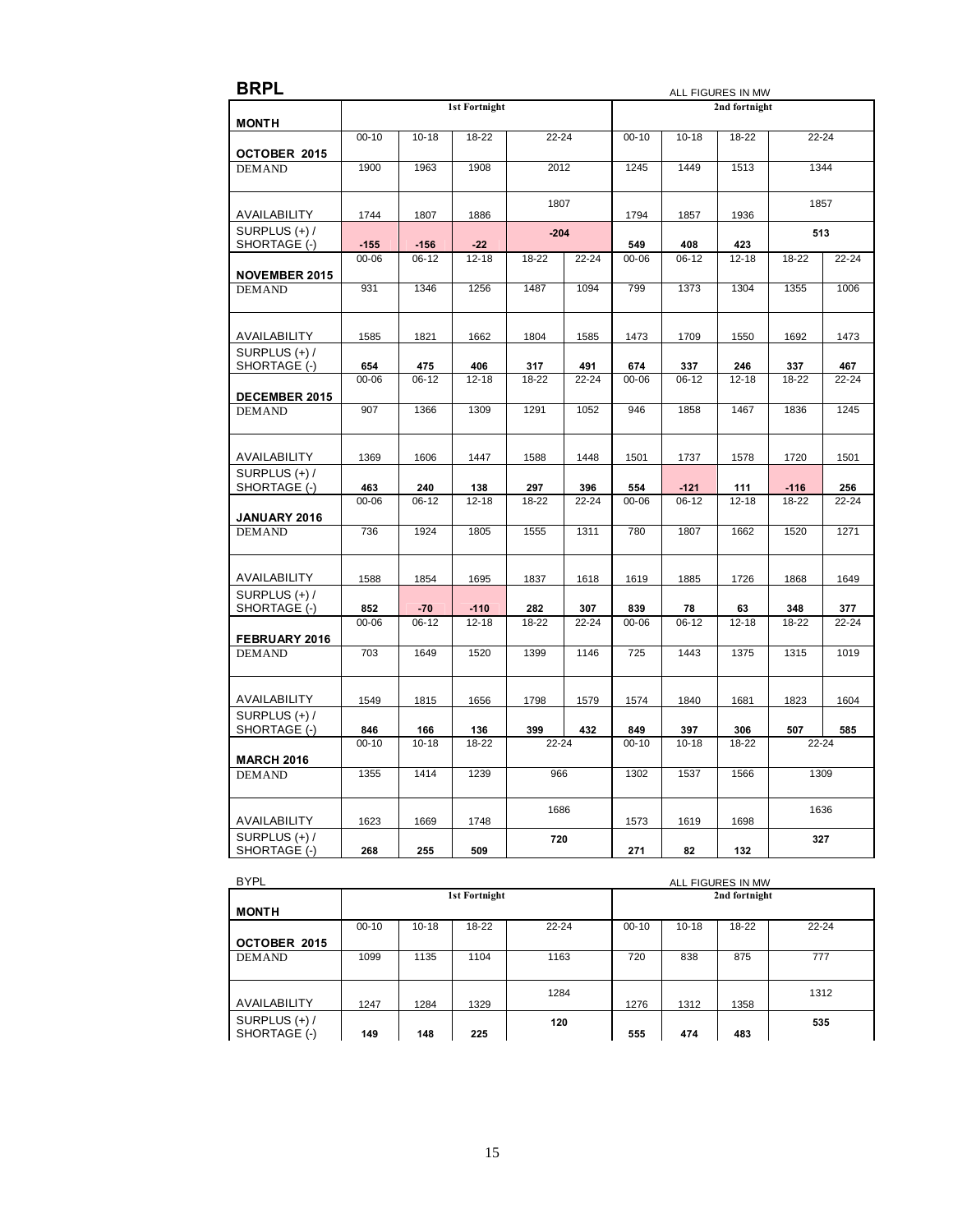| <b>MONTH</b>                    |           |           | <b>1st Fortnight</b> |           |           |           |           | 2nd fortnight |           |           |
|---------------------------------|-----------|-----------|----------------------|-----------|-----------|-----------|-----------|---------------|-----------|-----------|
| <b>NOVEMBER 2015</b>            | $00 - 06$ | $06-12$   | $12 - 18$            | $18 - 22$ | $22 - 24$ | $00 - 06$ | $06 - 12$ | $12 - 18$     | $18 - 22$ | $22 - 24$ |
| <b>DEMAND</b>                   | 538       | 779       | 726                  | 860       | 632       | 462       | 794       | 754           | 784       | 582       |
| AVAILABILITY                    | 1121      | 1258      | 1176                 | 1258      | 1121      | 1086      | 1222      | 1140          | 1222      | 1086      |
| SURPLUS (+) /<br>SHORTAGE (-)   | 582       | 479       | 449                  | 398       | 488       | 623       | 429       | 386           | 439       | 504       |
| <b>DECEMBER 2015</b>            | 00-06     | $06-12$   | $12 - 18$            | 18-22     | $22 - 24$ | $00 - 06$ | $06 - 12$ | $12 - 18$     | 18-22     | $22 - 24$ |
| <b>DEMAND</b>                   | 525       | 790       | 757                  | 747       | 608       | 547       | 1074      | 848           | 1062      | 720       |
| AVAILABILITY                    | 1067      | 1203      | 1121                 | 1203      | 1082      | 1083      | 1360      | 1138          | 1220      | 1083      |
| SURPLUS (+) /<br>SHORTAGE (-)   | 542       | 413       | 364                  | 457       | 474       | 536       | 286       | 290           | 158       | 363       |
| JANUARY 2016                    | $00 - 06$ | $06-12$   | $12 - 18$            | 18-22     | $22 - 24$ | $00 - 06$ | $06 - 12$ | $12 - 18$     | $18 - 22$ | $22 - 24$ |
| <b>DEMAND</b>                   | 425       | 1113      | 1044                 | 899       | 758       | 451       | 1045      | 961           | 879       | 735       |
| AVAILABILITY                    | 1119      | 1395      | 1173                 | 1255      | 1119      | 1136      | 1413      | 1191          | 1273      | 1136      |
| SURPLUS $(+)$ /<br>SHORTAGE (-) | 693       | 283       | 129                  | 356       | 361       | 685       | 368       | 230           | 394       | 401       |
| FEBRUARY 2016                   | 00-06     | $06 - 12$ | $12 - 18$            | 18-22     | 22-24     | $00 - 06$ | $06 - 12$ | $12 - 18$     | 18-22     | $22 - 24$ |
| <b>DEMAND</b>                   | 406       | 954       | 879                  | 809       | 663       | 419       | 834       | 795           | 761       | 589       |
| AVAILABILITY                    | 1136      | 1313      | 1191                 | 1273      | 1136      | 1136      | 1273      | 1191          | 1273      | 1136      |
| SURPLUS (+) /<br>SHORTAGE (-)   | 730       | 359       | 312                  | 464       | 473       | 717       | 439       | 396           | 512       | 547       |
| <b>MARCH 2016</b>               | $00 - 10$ | $10 - 18$ | 18-22                | 22-24     |           | $00 - 10$ | $10 - 18$ | 18-22         | 22-24     |           |
| <b>DEMAND</b>                   | 784       | 818       | 716                  | 559       |           | 753       | 889       | 906           |           | 757       |
| AVAILABILITY                    | 1191      | 1227      | 1273                 | 1227      |           | 1191      | 1227      | 1273          |           | 1227      |
| SURPLUS (+) /<br>SHORTAGE (-)   | 407       | 409       | 557                  | 669       |           | 438       | 338       | 367           |           | 470       |

| <b>TPDDL</b>         | ALL FIGURES IN MW |           |                      |       |           |           |           |               |           |           |  |  |
|----------------------|-------------------|-----------|----------------------|-------|-----------|-----------|-----------|---------------|-----------|-----------|--|--|
|                      |                   |           | <b>1st Fortnight</b> |       |           |           |           | 2nd fortnight |           |           |  |  |
| <b>MONTH</b>         |                   |           |                      |       |           |           |           |               |           |           |  |  |
|                      | $00 - 10$         | $10 - 18$ | 18-22                | 22-24 |           | $00 - 10$ | $10 - 18$ | 18-22         | $22 - 24$ |           |  |  |
| OCTOBER 2015         |                   |           |                      |       |           |           |           |               |           |           |  |  |
| <b>DEMAND</b>        | 1327              | 1371      | 1333                 | 1405  |           | 870       | 1012      | 1057          | 939       |           |  |  |
|                      |                   |           |                      |       |           |           |           |               |           |           |  |  |
|                      |                   |           |                      | 1721  |           |           |           |               |           | 1755      |  |  |
| AVAILABILITY         | 1677              | 1721      | 1776                 |       |           | 1711      | 1755      | 1810          |           |           |  |  |
| SURPLUS $(+)$ /      |                   |           |                      | 316   |           |           |           |               | 816       |           |  |  |
| SHORTAGE (-)         | 350               | 349       | 443                  |       |           | 841       | 742       | 753           |           |           |  |  |
|                      | 00-06             | $06-12$   | $12 - 18$            | 18-22 | $22 - 24$ | $00 - 06$ | $06 - 12$ | $12 - 18$     | 18-22     | $22 - 24$ |  |  |
| <b>NOVEMBER 2015</b> |                   |           |                      |       |           |           |           |               |           |           |  |  |
| <b>DEMAND</b>        | 650               | 940       | 877                  | 1039  | 764       | 558       | 959       | 911           | 946       | 703       |  |  |
|                      |                   |           |                      |       |           |           |           |               |           |           |  |  |
|                      |                   |           |                      |       |           |           |           |               |           |           |  |  |
| AVAILABILITY         | 1310              | 1635      | 1536                 | 1635  | 1310      | 1208      | 1593      | 1494          | 1593      | 1208      |  |  |
| SURPLUS $(+)$ /      |                   |           |                      |       |           |           |           |               |           |           |  |  |
| SHORTAGE (-)         | 660               | 695       | 658                  | 596   | 546       | 649       | 634       | 583           | 646       | 505       |  |  |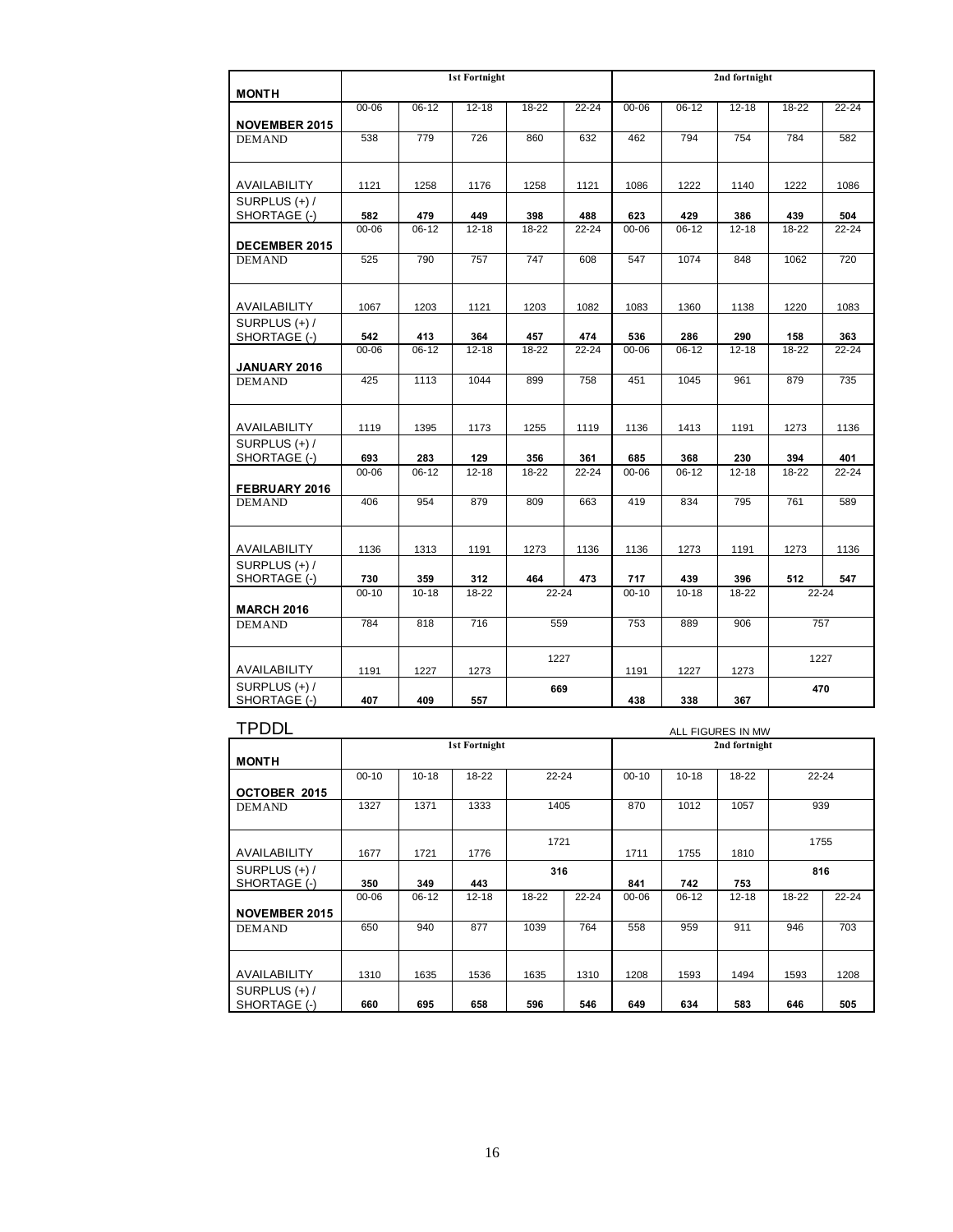|                               |                  |                | <b>1st Fortnight</b> |           |                  | 2nd fortnight    |                  |                  |              |                  |
|-------------------------------|------------------|----------------|----------------------|-----------|------------------|------------------|------------------|------------------|--------------|------------------|
| <b>MONTH</b>                  |                  |                |                      |           |                  |                  |                  |                  |              |                  |
|                               | $00 - 06$        | $06-12$        | $12 - 18$            | 18-22     | $22 - 24$        | $00 - 06$        | $06 - 12$        | $12 - 18$        | 18-22        | $22 - 24$        |
| <b>DECEMBER 2015</b>          |                  |                |                      |           |                  |                  |                  |                  |              |                  |
| <b>DEMAND</b>                 | 634              | 954            | 914                  | 902       | 735              | 661              | 1298             | 1025             | 1282         | 870              |
|                               |                  |                |                      |           |                  |                  |                  |                  |              |                  |
|                               |                  |                |                      |           |                  |                  |                  |                  |              |                  |
| AVAILABILITY                  | 1193             | 1578           | 1479                 | 1578      | 1234             | 1236             | 1621             | 1522             | 1621         | 1236             |
| SURPLUS $(+)$ /               |                  |                |                      |           |                  |                  |                  |                  |              |                  |
| SHORTAGE (-)                  | 559<br>$00 - 06$ | 624<br>$06-12$ | 565<br>$12 - 18$     | 676       | 499<br>$22 - 24$ | 574<br>$00 - 06$ | 323<br>$06 - 12$ | 497<br>$12 - 18$ | 338<br>18-22 | 366<br>$22 - 24$ |
|                               |                  |                |                      | 18-22     |                  |                  |                  |                  |              |                  |
| JANUARY 2016<br><b>DEMAND</b> | 514              | 1344           | 1261                 | 1086      | 916              | 545              | 1262             | 1161             | 1062         | 888              |
|                               |                  |                |                      |           |                  |                  |                  |                  |              |                  |
|                               |                  |                |                      |           |                  |                  |                  |                  |              |                  |
| AVAILABILITY                  | 1268             | 1663           | 1564                 | 1663      | 1268             | 1289             | 1684             | 1585             | 1684         | 1289             |
| SURPLUS (+) /                 |                  |                |                      |           |                  |                  |                  |                  |              |                  |
| SHORTAGE (-)                  | 754              | 319            | 303                  | 577       | 352              | 744              | 421              | 424              | 622          | 401              |
|                               | $00 - 06$        | $06 - 12$      | $12 - 18$            | 18-22     | $22 - 24$        | $00 - 06$        | $06 - 12$        | $12 - 18$        | $18 - 22$    | $22 - 24$        |
| FEBRUARY 2016                 |                  |                |                      |           |                  |                  |                  |                  |              |                  |
| <b>DEMAND</b>                 | 491              | 1152           | 1062                 | 977       | 801              | 506              | 1008             | 960              | 919          | 712              |
|                               |                  |                |                      |           |                  |                  |                  |                  |              |                  |
| AVAILABILITY                  | 1289             | 1684           | 1585                 | 1684      | 1289             | 1289             | 1684             | 1585             | 1684         | 1289             |
| SURPLUS (+) /                 |                  |                |                      |           |                  |                  |                  |                  |              |                  |
| SHORTAGE (-)                  | 798              | 532            | 523                  | 707       | 488              | 783              | 676              | 625              | 765          | 577              |
|                               | $00 - 10$        | $10 - 18$      | 18-22                | $22 - 24$ |                  | $00 - 10$        | $10 - 18$        | 18-22            | $22 - 24$    |                  |
| <b>MARCH 2016</b>             |                  |                |                      |           |                  |                  |                  |                  |              |                  |
| <b>DEMAND</b>                 | 946              | 988            | 865                  | 675       |                  | 910              | 1074             | 1094             | 914          |                  |
|                               |                  |                |                      |           |                  |                  |                  |                  |              |                  |
|                               |                  |                |                      |           |                  |                  |                  |                  |              |                  |
| AVAILABILITY                  | 1585             | 1629           | 1684                 | 1629      |                  | 1585             | 1629             | 1684             | 1629         |                  |
| SURPLUS $(+)$ /               |                  |                |                      |           |                  |                  |                  |                  |              |                  |
| SHORTAGE (-)                  | 638              | 641            | 819                  | 954       |                  | 675              | 555              | 590              | 715          |                  |

| <b>NDMC</b>                     | ALL FIGURES IN MW |           |                      |           |           |           |           |               |           |           |  |  |
|---------------------------------|-------------------|-----------|----------------------|-----------|-----------|-----------|-----------|---------------|-----------|-----------|--|--|
| <b>MONTH</b>                    |                   |           | <b>1st Fortnight</b> |           |           |           |           | 2nd fortnight |           |           |  |  |
| OCTOBER 2015                    | $00 - 10$         | $10 - 18$ | 18-22                | $22 - 24$ |           | $00 - 10$ | $10 - 18$ | $18 - 22$     | $22 - 24$ |           |  |  |
| <b>DEMAND</b>                   | 240               | 290       | 215                  | 180       |           | 230       | 260       | 220           | 150       |           |  |  |
| AVAILABILITY                    | 289               | 289       | 289                  | 289       |           | 316       | 316       | 316           | 316       |           |  |  |
| SURPLUS $(+)$ /<br>SHORTAGE (-) | 49                | $-1$      | 74                   | 109       |           | 86        | 56        | 96            | 166       |           |  |  |
| <b>NOVEMBER 2015</b>            | 00-06             | $06-12$   | $12 - 18$            | 18-22     | $22 - 24$ | $00 - 06$ | $06-12$   | $12 - 18$     | 18-22     | $22 - 24$ |  |  |
| <b>DEMAND</b>                   | 100               | 200       | 200                  | 180       | 120       | 100       | 190       | 190           | 180       | 120       |  |  |
| AVAILABILITY                    | 316               | 316       | 316                  | 316       | 316       | 255       | 255       | 255           | 255       | 255       |  |  |
| SURPLUS $(+)$ /<br>SHORTAGE (-) | 216               | 116       | 116                  | 136       | 196       | 155       | 65        | 65            | 75        | 135       |  |  |
| <b>DECEMBER 2015</b>            | 00-06             | $06 - 12$ | $12 - 18$            | 18-22     | $22 - 24$ | $00 - 06$ | $06 - 12$ | $12 - 18$     | 18-22     | $22 - 24$ |  |  |
| <b>DEMAND</b>                   | 100               | 200       | 180                  | 170       | 120       | 110       | 230       | 220           | 180       | 130       |  |  |
| AVAILABILITY                    | 237               | 237       | 237                  | 237       | 264       | 251       | 251       | 251           | 251       | 251       |  |  |
| SURPLUS $(+)$ /<br>SHORTAGE (-) | 137               | 37        | 57                   | 67        | 144       | 141       | 21        | 31            | 71        | 121       |  |  |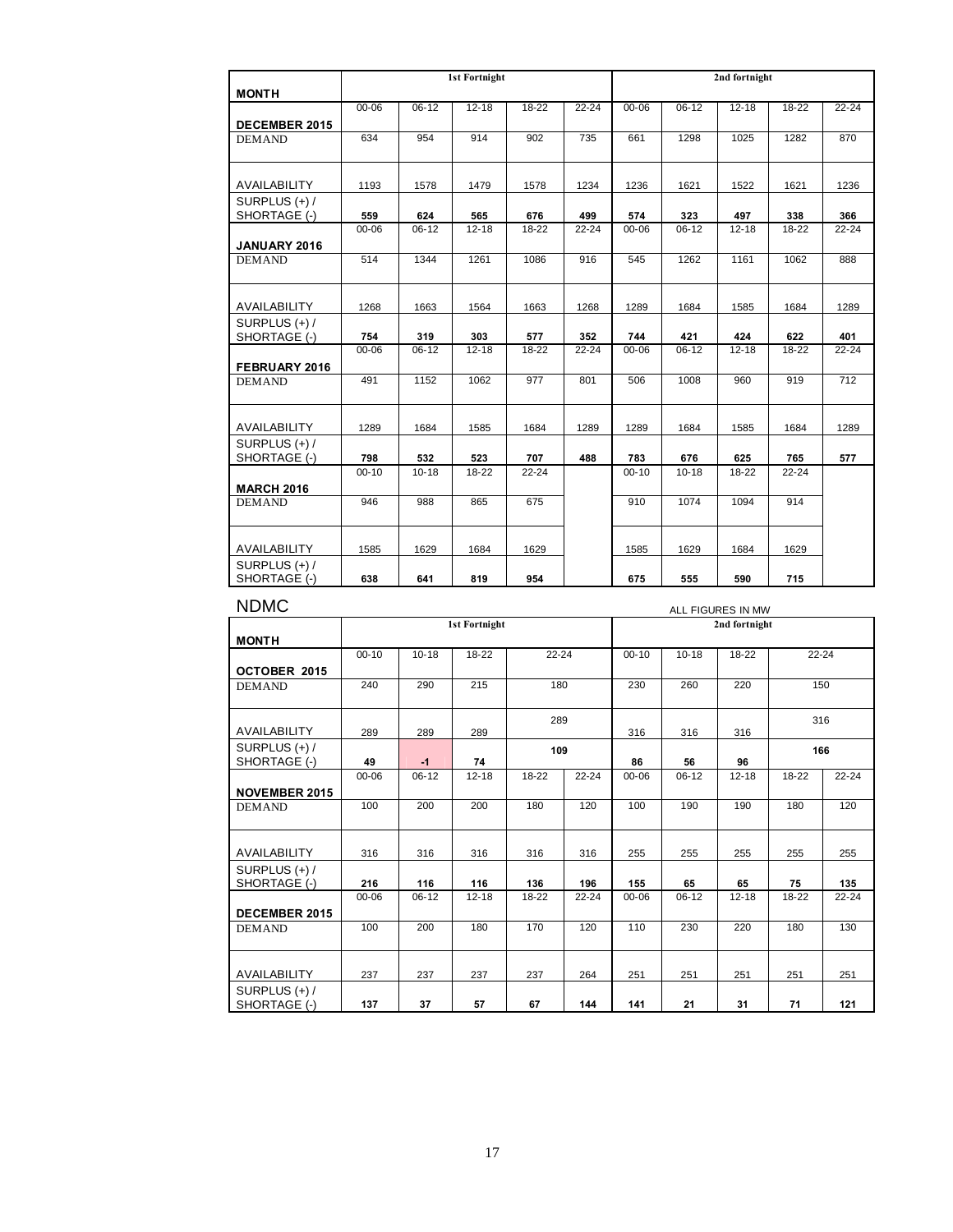|                   |           |           | <b>1st Fortnight</b> |                  |           |           |           | 2nd fortnight |                  |           |
|-------------------|-----------|-----------|----------------------|------------------|-----------|-----------|-----------|---------------|------------------|-----------|
| <b>MONTH</b>      |           |           |                      |                  |           |           |           |               |                  |           |
|                   | $00 - 06$ | $06-12$   | $12 - 18$            | 18-22            | $22 - 24$ | $00 - 06$ | $06 - 12$ | $12 - 18$     | 18-22            | $22 - 24$ |
| JANUARY 2016      |           |           |                      |                  |           |           |           |               |                  |           |
| <b>DEMAND</b>     | 140       | 180       | 250                  | 220              | 180       | 140       | 240       | 230           | 200              | 170       |
|                   |           |           |                      |                  |           |           |           |               |                  |           |
| AVAILABILITY      | 312       | 312       | 312                  | 312              | 312       | 342       | 342       | 342           | 342              | 342       |
| SURPLUS $(+)$ /   |           |           |                      |                  |           |           |           |               |                  |           |
| SHORTAGE (-)      | 172       | 132       | 62                   | 92               | 132       | 202       | 102       | 112           | 142              | 172       |
|                   | $00 - 06$ | $06-12$   | $12 - 18$            | 18-22            | $22 - 24$ | $00 - 06$ | $06 - 12$ | $12 - 18$     | 18-22            | $22 - 24$ |
| FEBRUARY 2016     |           |           |                      |                  |           |           |           |               |                  |           |
| <b>DEMAND</b>     | 120       | 210       | 200                  | 180              | 150       | 120       | 180       | 180           | 170              | 140       |
|                   |           |           |                      |                  |           |           |           |               |                  |           |
|                   |           |           |                      |                  |           |           |           |               |                  |           |
| AVAILABILITY      | 342       | 342       | 342                  | 342              | 342       | 342       | 342       | 342           | 342              | 342       |
| SURPLUS $(+)$ /   |           |           |                      |                  |           |           |           |               |                  |           |
| SHORTAGE (-)      | 222       | 132       | 142                  | 162<br>$22 - 24$ | 192       | 222       | 162       | 162           | 172<br>$22 - 24$ | 202       |
|                   | $00 - 10$ | $10 - 18$ | 18-22                |                  |           | $00 - 10$ | $10 - 18$ | $18 - 22$     |                  |           |
| <b>MARCH 2016</b> |           |           |                      |                  |           |           |           |               |                  |           |
| <b>DEMAND</b>     | 180       | 240       | 190                  | 160              |           | 200       | 260       | 200           |                  | 180       |
|                   |           |           |                      |                  |           |           |           |               |                  |           |
|                   |           |           |                      | 342              |           |           |           |               |                  | 342       |
| AVAILABILITY      | 342       | 342       | 342                  |                  |           | 342       | 342       | 342           |                  |           |
| SURPLUS $(+)$ /   |           |           |                      | 182              |           |           |           |               |                  | 162       |
| SHORTAGE (-)      | 162       | 102       | 152                  |                  |           | 142       | 82        | 142           |                  |           |

| <b>MES</b>                    | ALL FIGURES IN MW |           |                      |              |           |           |                |               |           |           |
|-------------------------------|-------------------|-----------|----------------------|--------------|-----------|-----------|----------------|---------------|-----------|-----------|
|                               |                   |           | <b>1st Fortnight</b> |              |           |           |                | 2nd fortnight |           |           |
| <b>MONTH</b>                  |                   |           |                      |              |           |           |                |               |           |           |
|                               | $00 - 10$         | $10 - 18$ | $18 - 22$            | $22 - 24$    |           | $00 - 10$ | $10 - 18$      | $18 - 22$     | $22 - 24$ |           |
| OCTOBER 2015                  |                   |           |                      |              |           |           |                |               |           |           |
| <b>DEMAND</b>                 | 35                | 40        | 40                   | 40           |           | 35        | 40             | 35            | 40        |           |
|                               |                   |           |                      | 41           |           |           |                |               | 52        |           |
| AVAILABILITY                  | 41                | 41        | 41                   |              |           | 52        | 52             | 52            |           |           |
| SURPLUS (+) /                 |                   |           |                      | $\mathbf{1}$ |           |           |                |               | 12        |           |
| SHORTAGE (-)                  | 6                 | 1         | 1                    |              |           | 17        | 12             | 17            |           |           |
|                               | 00-06             | $06-12$   | $12 - 18$            | 18-22        | $22 - 24$ | $00 - 06$ | $06 - 12$      | $12 - 18$     | 18-22     | $22 - 24$ |
| <b>NOVEMBER 2015</b>          |                   |           |                      |              |           |           |                |               |           |           |
| <b>DEMAND</b>                 | 30                | 35        | 40                   | 35           | 40        | 30        | 35             | 40            | 35        | 40        |
|                               |                   |           |                      |              |           |           |                |               |           |           |
| AVAILABILITY                  | 52                | 52        | 52                   | 52           | 52        | 52        | 52             | 52            | 52        | 52        |
| SURPLUS (+) /                 |                   |           |                      |              |           |           |                |               |           |           |
| SHORTAGE (-)                  | 22                | 17        | 12                   | 17           | 12        | 22        | 17             | 12            | 17        | 12        |
| DECEMBER 2015                 | 00-06             | $06-12$   | $12 - 18$            | 18-22        | $22 - 24$ | $00 - 06$ | $06 - 12$      | $12 - 18$     | 18-22     | $22 - 24$ |
| <b>DEMAND</b>                 | 35                | 40        | 40                   | 40           | 35        | 35        | 40             | 40            | 40        | 35        |
|                               |                   |           |                      |              |           |           |                |               |           |           |
| AVAILABILITY                  | 45                | 45        | 45                   | 45           | 45        | 52        | 52             | 52            | 52        | 52        |
| SURPLUS (+) /<br>SHORTAGE (-) | 10                | 5         | 5                    | 5            | 10        | 17        | 12             | 12            | 12        | 17        |
|                               | 00-06             | $06-12$   | $12 - 18$            | $18 - 22$    | $22 - 24$ | $00 - 06$ | $06 - 12$      | $12 - 18$     | 18-22     | $22 - 24$ |
| JANUARY 2016                  |                   |           |                      |              |           |           |                |               |           |           |
| <b>DEMAND</b>                 | 35                | 40        | 40                   | 40           | 35        | 35        | 45             | 35            | 40        | 35        |
|                               |                   |           |                      |              |           |           |                |               |           |           |
| AVAILABILITY                  | 52                | 52        | 52                   | 52           | 52        | 52        | 52             | 52            | 52        | 52        |
| SURPLUS (+) /<br>SHORTAGE (-) | 17                | 12        | 12                   | 12           | 17        | 17        | $\overline{7}$ | 17            | 12        | 17        |
|                               |                   |           |                      |              |           |           |                |               |           |           |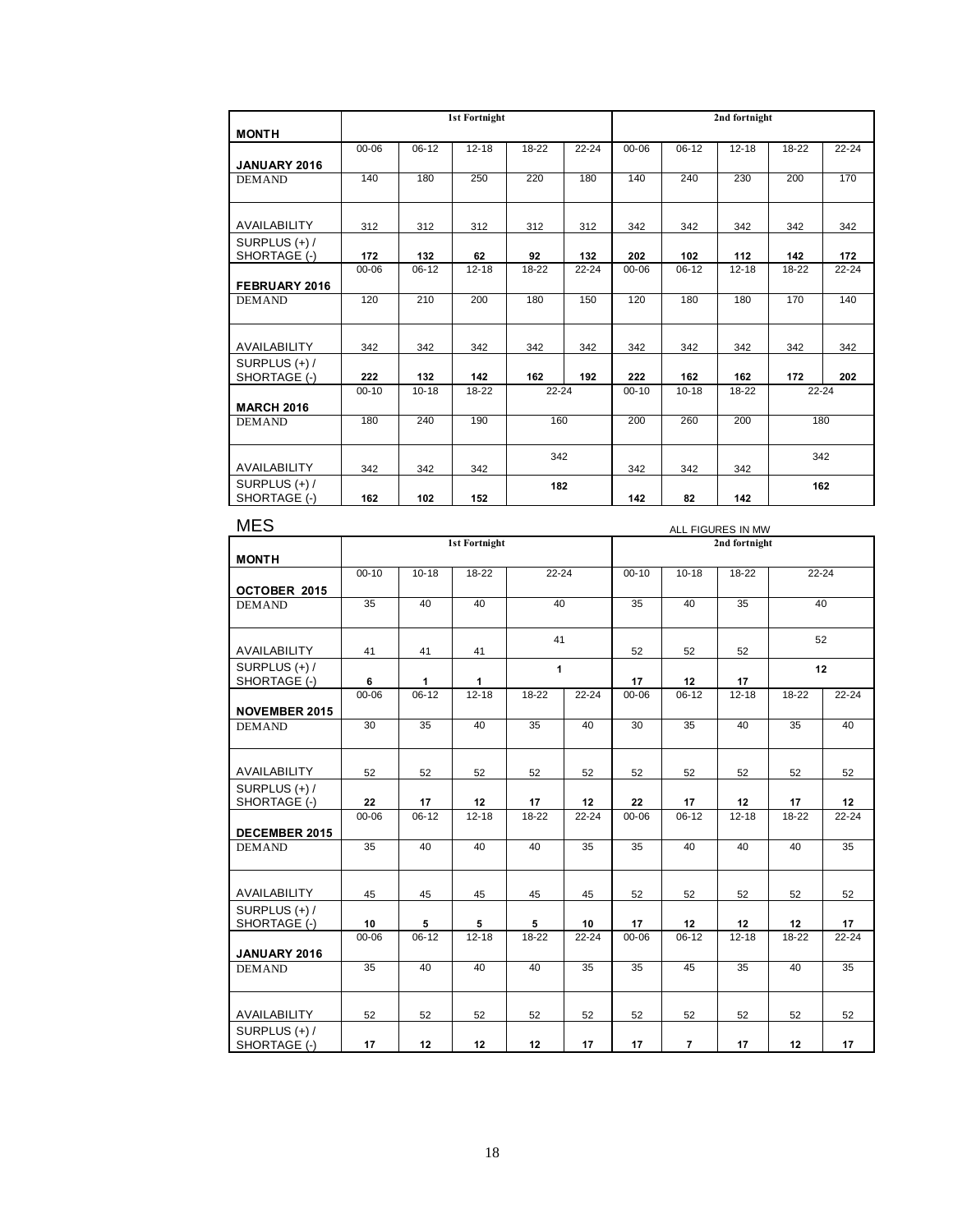|                   |           | 1st Fortnight |           |       |           |           | 2nd fortnight |           |       |           |
|-------------------|-----------|---------------|-----------|-------|-----------|-----------|---------------|-----------|-------|-----------|
| <b>MONTH</b>      |           |               |           |       |           |           |               |           |       |           |
|                   | $00 - 06$ | $06-12$       | $12 - 18$ | 18-22 | $22 - 24$ | $00 - 06$ | $06 - 12$     | $12 - 18$ | 18-22 | $22 - 24$ |
| FEBRUARY 2016     |           |               |           |       |           |           |               |           |       |           |
| <b>DEMAND</b>     | 30        | 35            | 40        | 35    | 40        | 30        | 35            | 40        | 35    | 40        |
|                   |           |               |           |       |           |           |               |           |       |           |
| AVAILABILITY      | 52        | 52            | 52        | 52    | 52        | 52        | 52            | 52        | 52    | 52        |
| SURPLUS $(+)$ /   |           |               |           |       |           |           |               |           |       |           |
| SHORTAGE (-)      | 22        | 17            | 12        | 17    | 12        | 22        | 17            | 12        | 17    | 12        |
|                   | $00 - 10$ | $10 - 18$     | 18-22     | 22-24 |           | $00 - 10$ | $10 - 18$     | 18-22     |       | $22 - 24$ |
| <b>MARCH 2016</b> |           |               |           |       |           |           |               |           |       |           |
| <b>DEMAND</b>     | 35        | 40            | 40        | 40    |           | 35        | 40            | 35        |       | 40        |
|                   |           |               |           |       |           |           |               |           |       |           |
|                   |           |               |           | 52    |           |           |               |           |       | 52        |
| AVAILABILITY      | 52        | 52            | 52        |       |           | 52        | 52            | 52        |       |           |
| SURPLUS $(+)$ /   |           |               |           | 12    |           |           |               |           |       | 12        |
| SHORTAGE (-)      | 17        | 12            | 12        |       |           | 17        | 12            | 17        |       |           |

From the above, it is seen that Delhi Discoms have surplus power to the tune of 1500-2000MW especially during off peak hours of ensuing winter season.

# **3.2 SYSTEM IMPROVEMENT WORKS PLANNED FOR ENSURING RELIABLE SUPPLY TO DELHI.**

To ensure the reliable supply, various plans have been drawn out by DTL and Discoms in coordination with Ministry of Power, GoI. The details are as under:-

### **a) Transmission System**

# **Transmission System Improvement projects to be completed to meet the peak demand of Delhi**

| S.             | <b>Details of System</b>          | for<br>Reason                          | <b>Timeline</b> | Executi    | <b>Current status</b>                                | <b>Revised</b>  |
|----------------|-----------------------------------|----------------------------------------|-----------------|------------|------------------------------------------------------|-----------------|
| N.             | Improvement                       | requirement                            | fixed by        | nq         |                                                      | <b>Timeline</b> |
|                | project                           |                                        | MoP, GoI        | Agency     |                                                      |                 |
|                |                                   |                                        | / DTL           |            |                                                      |                 |
| $\mathbf{1}$   | LILO of 220kV                     | To<br>ensure<br>max.                   | 30.06.13        | <b>DTL</b> | Charged on 16.06.2015                                | $-$             |
|                | Najafgarh<br>ó                    | evacuation<br>from                     |                 |            |                                                      |                 |
|                | Kanjhawala Ckt at                 | Mundka 400kV and                       |                 |            |                                                      |                 |
|                | Mundka                            | for ease of loading                    |                 |            |                                                      |                 |
|                |                                   | on 400/220kV Txs                       |                 |            |                                                      |                 |
|                |                                   | at Bamnauli                            |                 |            |                                                      |                 |
| $\overline{c}$ | Commissioning of                  | $-do-$                                 | 31.05.13        | <b>DTL</b> | In the last meeting it was                           | 31.05.15        |
|                | 220kV<br>Peera                    |                                        |                 |            | apprised by DTL that the                             |                 |
|                | Garhi ó Wazipur                   |                                        |                 |            | work of 220kV Peera                                  |                 |
|                | $D/C$ cable                       |                                        |                 |            | Garhi ó Wazipur D/C                                  |                 |
|                |                                   |                                        |                 |            | cable would be completed                             |                 |
|                |                                   |                                        |                 |            | by May 2015. The same                                |                 |
|                |                                   |                                        |                 |            | has<br>been<br>not                                   |                 |
|                |                                   |                                        |                 |            | commissioned sofar.                                  |                 |
|                |                                   |                                        |                 |            | DTL may update the                                   |                 |
|                |                                   |                                        |                 |            | status.                                              |                 |
| 3              | Commissioning of<br>220kV Bawanaó | To reduce loading<br>of 220kV Rohini-I | <b>Before</b>   | <b>DTL</b> | In the last meeting, it was                          | 31.10.15        |
|                | Rohini-II Double                  | S/Stn                                  | summer<br>2014. |            | apprised by DTL that the<br>work of commissioning of |                 |
|                | $Ckt$ line $(O/H)$                |                                        |                 |            | 220kV Bawana óRohini-II                              |                 |
|                |                                   |                                        |                 |            | Double $Ckt$ line $(O/H)$                            |                 |
|                |                                   |                                        |                 |            | would be completed by                                |                 |
|                |                                   |                                        |                 |            | October 2015.                                        |                 |
|                |                                   |                                        |                 |            |                                                      |                 |
|                |                                   |                                        |                 |            | DTL may update the latest                            |                 |
|                |                                   |                                        |                 |            | status.                                              |                 |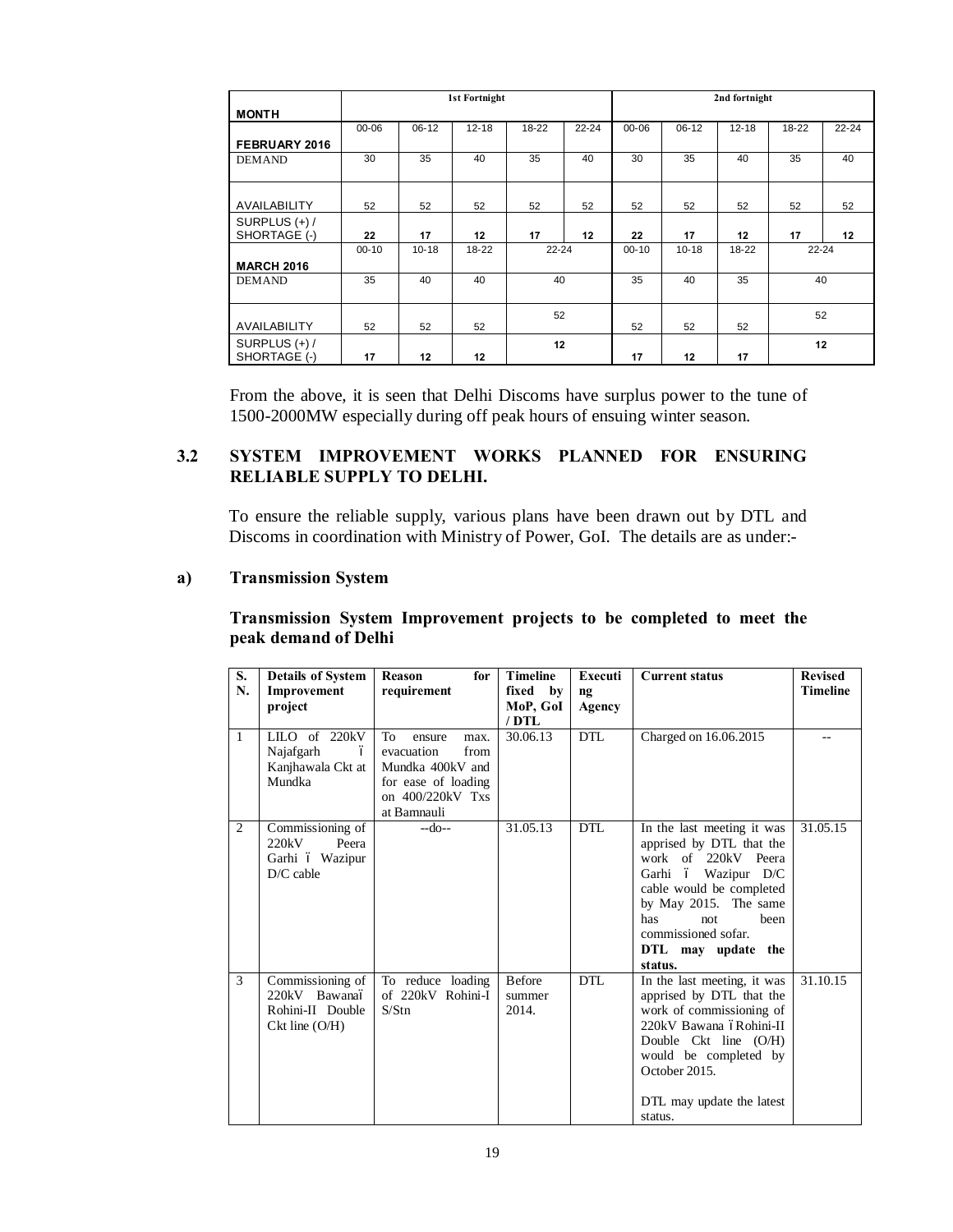| S.<br>N. | <b>Details of System</b><br>Improvement                                                                                              | Reason<br>for<br>requirement                                                                                | <b>Timeline</b><br>fixed<br>by | <b>Executi</b><br>ng | <b>Current status</b>                                                                                                                                                                                                                                                                          | Revised<br>Timeline |
|----------|--------------------------------------------------------------------------------------------------------------------------------------|-------------------------------------------------------------------------------------------------------------|--------------------------------|----------------------|------------------------------------------------------------------------------------------------------------------------------------------------------------------------------------------------------------------------------------------------------------------------------------------------|---------------------|
|          | project                                                                                                                              |                                                                                                             | MoP, GoI<br>/ DTL              | <b>Agency</b>        |                                                                                                                                                                                                                                                                                                |                     |
| 8        | Augmentation of<br>2X<br>220/66kV<br>100MVA Txs to<br>160MVA Txs at<br>Pappankalan-I                                                 | control<br>the<br>To<br>loading of existing<br>transformers and to<br>create reliability of<br>supply       | Before<br>summer<br>2014       | <b>DTL</b>           | On the receiving one Tx at<br>site, the same has been<br>placed on the foundation.<br>Scheduled<br>be<br>to<br>commissioned<br>by<br>November 2015.<br>DTL may update the<br>latest status.                                                                                                    | 31.12.15            |
| 9        | LILO<br>οf<br>one<br>circuit of 220kV<br>Bamnauli<br>ó<br>Najafgarh link at<br>Pappankalan-II                                        | To provide alternate<br>source<br>at<br>Pappankalan-II                                                      | By end of<br>March<br>2015     | <b>DTL</b>           | Tender<br>opened<br>on<br>30.03.2015.<br>Technical<br>evaluation is in process<br>with TEC.<br>DTL may update the<br>latest status.                                                                                                                                                            | 31.12.15            |
| 10       | LILO<br>of<br>one<br>circuit of 220kV<br>Bamnauli<br>ó<br>Naraina Ckt-I at<br>Pappankalan-I                                          | To provide alternate<br>source<br>at<br>Pappankalan-I                                                       | By end of<br>March<br>2015     | <b>DTL</b>           | Tender<br>opened<br>on<br>30.03.2015.<br>Technical<br>evaluation is in process<br>with TEC.<br>DTL may update the<br>latest status.                                                                                                                                                            | 31.03.16            |
| 11       | <b>HTLS</b><br>re-<br>conductoring<br>of<br>D/C<br>220kV<br>Bamnauli<br>ó<br>Naraina Ckts                                            | To provide reliable<br>supply at Naraina<br>and Ridge Valley<br>etc                                         | By end of<br>March<br>2015     | PGCIL                | Shutdown of Ckt.I has<br>been taken on 09.05.15 for<br>augmentation<br>of<br>conductors and expected to<br>be completed by 09.06.15.<br>the shutdown of the other<br>ckt would be on 11.06.15<br>expected<br>and<br>to<br>be<br>completed by 11.07.15.<br>DTL may update the<br>latest status. | 11.07.15            |
| 12       | <b>HTLS</b><br>re-<br>conductoring<br>of<br>D/C 220kV Geeta<br>Colony<br>ó<br>Wazirabad D/C                                          | avoid<br>To<br>over-<br>loading of existing<br>circuits<br>and<br>to<br>enhance reliability<br>of supply    | 31.03.15                       | <b>PGCIL</b>         | 220kV Geeta Colony ó<br>Wazirabad<br>circuit-I<br>charged on 15.05.15 and<br>circuit-II was charged on<br>03.06.15<br>after<br>augmentation by HTLS<br>conductor.                                                                                                                              | 31.05.15            |
| 13       | <b>HTLS</b><br>re-<br>conductoring<br>of  <br>220kV<br>D/C<br>Pragati ó Sarita<br>Vihar Ckts                                         | avoid<br>To<br>over-<br>loading of existing<br>circuits and to<br>enhance reliability<br>of supply          | 31.03.15                       | PGCIL                | Material has been arranged<br>by PGCIL Possibility of<br>shut-down would be<br>explored<br>after<br>the<br>commissioning of 220kV<br>Wazirabad ó Geeta Colony<br>D/C.<br>DTL may update the<br>latest status.                                                                                  | 31.03.16            |
| 14       | LILO<br>of<br>first<br>circuit of double<br>circuit of 220kV<br>Pragati ó Sarita<br>Vihar<br>Ckt.<br>at<br>400kV<br>Maharani<br>Bagh | To<br>avoid<br>over-<br>loading of existing<br>circuits<br>and<br>to<br>enhance<br>reliability<br>of supply | 31.03.15                       | <b>DTL</b>           | Scheme is under revision<br>with Planning Department<br>for both the circuits(Ckt-I<br>& II). GCC had advised<br>DTL to complete at least<br>one ckt. LILO by 31.03<br>.16 to meet the next<br>summer demand.<br>DTL may update the<br>latest status.                                          | 31.03.16            |
| 15       | Commissioning of<br>220kV<br>Harsh<br>Vihar<br>ó<br>Patparganj D/C                                                                   | To<br>ensure<br>maximum<br>evacuation<br>from<br>Harsh Vihar<br>and<br>ease loading<br>on<br>Mandola system | 31.03.15                       | <b>PGCIL</b>         | To be carried out PGCIL.<br>DTL may update the<br>latest status.                                                                                                                                                                                                                               | 31.03.16            |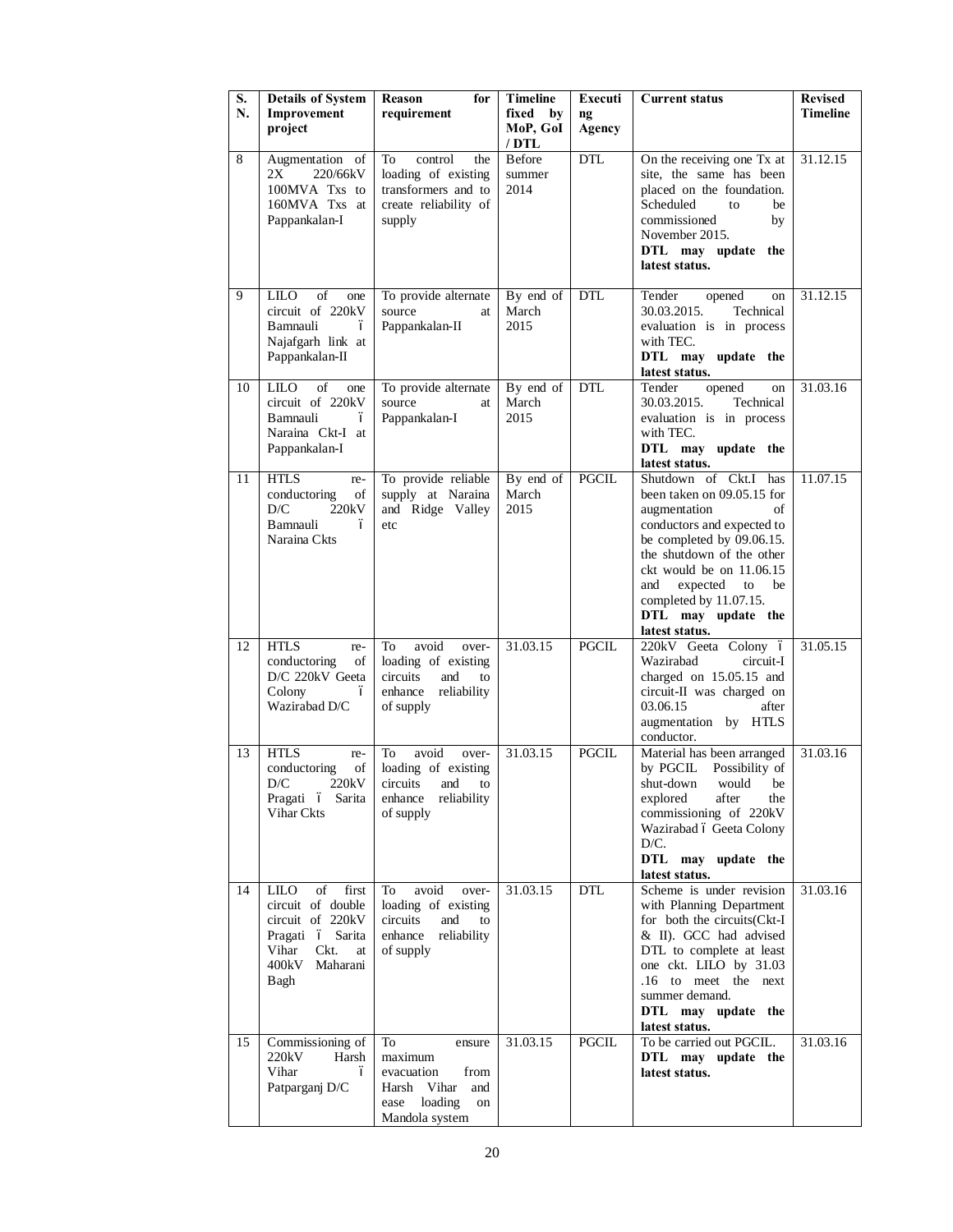| S.<br>N. | <b>Details of System</b><br>Improvement<br>project                                                          | Reason<br>for<br>requirement                                                                      | <b>Timeline</b><br>fixed<br>$-$ by<br>MoP, GoI                           | Executi<br>$\mathbf{n}\mathbf{g}$<br><b>Agency</b> | <b>Current status</b>                                                                                                                                                                                                                                                                                                                                                                                                                                                                                                                                                | <b>Revised</b><br>Timeline                                        |
|----------|-------------------------------------------------------------------------------------------------------------|---------------------------------------------------------------------------------------------------|--------------------------------------------------------------------------|----------------------------------------------------|----------------------------------------------------------------------------------------------------------------------------------------------------------------------------------------------------------------------------------------------------------------------------------------------------------------------------------------------------------------------------------------------------------------------------------------------------------------------------------------------------------------------------------------------------------------------|-------------------------------------------------------------------|
|          |                                                                                                             |                                                                                                   | / DTL                                                                    |                                                    |                                                                                                                                                                                                                                                                                                                                                                                                                                                                                                                                                                      |                                                                   |
| 16       | Augmentation of<br>2X315MVA ICTs<br>2X500MVA<br>to                                                          | To ease the loading of<br>existing transformers<br>and<br>to<br>enhance<br>reliability of supply. | 31.03.15                                                                 | PGCIL                                              | 500MVA ICT-I charged<br>on 17.07.15 and ICT-II<br>charged on 21.08.15.                                                                                                                                                                                                                                                                                                                                                                                                                                                                                               | 31.10.15                                                          |
| 17       | ICTs at Bamnauli.<br>Augmentation of<br>4X315MVA ICTs<br>4X500MVA<br>to<br>ICTs at Mandola<br>(PGCIL S/Stn) | To ease the loading<br>οf<br>existing<br>transformers and to<br>enhance reliability<br>of supply. | Two ICTs<br>before<br>summer<br>2014 and<br>two before<br>summer<br>2015 | PGCIL                                              | Two ICTs are expected by<br>July 2015 and other two by<br>end of 2015. To be executed<br>by PGCIL. Last year, one<br>additional 315 MVA Tx was<br>energized through common<br>breaker. However, CEA has<br>not agreed to charge the<br>additional tr. Through a same<br>breaker of other transformer<br>citing safety reasons.<br>DTL may update the<br>latest status.                                                                                                                                                                                               | Two<br>Tx<br>by<br>31.07.15<br>and other<br>two<br>by<br>31.12.15 |
| 18       | Augmentation of<br>4X315MVA ICTs<br>to 4X500 MVA<br>ICTs at Ballabh<br>Garh<br>(PGCIL<br>S/Stn)             | To ease the loading<br>existing<br>οf<br>transformers and to<br>enhance reliability<br>of supply. | <b>Before</b><br>summer<br>2015                                          | <b>PGCIL</b>                                       | The Tx is expected by<br>December 2015.<br>DTL may update the 1<br>atest status.                                                                                                                                                                                                                                                                                                                                                                                                                                                                                     |                                                                   |
| 19       | Additional<br>220/66kV<br>100MVA Tx at<br>Sarita Vihar                                                      | enhance<br>To<br>reliability of supply                                                            | <b>Before</b><br>summer<br>2015                                          | <b>DTL</b>                                         | LOI issued to L-1 bidder,<br>M/s Safety Plus Power Ltd.<br>on 22.04.2015. LOA under<br>approval and likely to be<br>awarded by 14.05.2015.<br>DTL may update the<br>latest status.                                                                                                                                                                                                                                                                                                                                                                                   | 31.12.15                                                          |
| 20       | Additional 220/66<br>kV 160MVA Tx<br>at DSIDC Bawana                                                        | enhance<br>To<br>reliability of supply                                                            | Before<br>summer<br>2015                                                 | <b>DTL</b>                                         | update the<br>DTL may<br>latest status.                                                                                                                                                                                                                                                                                                                                                                                                                                                                                                                              | 31.12.15                                                          |
| 21       | Additional 220/66<br>kV 160MVA Tx<br>at Pappankalan-II                                                      | <b>To</b><br>enhance<br>reliability of supply                                                     | <b>Before</b><br>summer<br>2015                                          | <b>DTL</b>                                         | DTL may update the<br>latest status.                                                                                                                                                                                                                                                                                                                                                                                                                                                                                                                                 | 31.12.15                                                          |
| 22       | Additional 220/66<br>kV 160MVA Tx<br>Kanjhawala<br>at<br>along with 4 Bays<br>at 66kV level                 | To<br>enhance<br>reliability of supply                                                            | <b>Before</b><br>summer<br>2015                                          | DTL                                                | LOA issued to L-1 bidder<br>M/s Kanohar Electricals<br>Ltd in Joint Venture with<br>Jayashree Electro mech (P)<br>Ltd. on 20.04.2015.<br>DTL may update the<br>latest status.                                                                                                                                                                                                                                                                                                                                                                                        | 30.09.15                                                          |
| 23       | Additional<br>220/33kV<br>100MVA Tx at<br>Masjid Moth                                                       | enhance<br>To<br>reliability of supply                                                            | Before<br>summer<br>2014                                                 | <b>DTL</b>                                         | In the last meeting, it was<br>apprised that the evaluated<br>price of L-1 bidder was<br>very high in comparison to<br>the estimated cost. Tender<br>Committee of DLT had<br>recommended to review<br>the price estimate. Case<br>referred for review of Cost<br>Estimate Cell of Planning<br>Department of DTL. GCC<br>had also advised DTL to<br>explore the possibility of<br>shifting the transformer<br>available at Lodhi Road<br>commissioned<br>and<br>the<br>30.06.15<br>same<br>by<br>considering the criticality.<br>DTL may update the<br>latest status. | 30.06.15                                                          |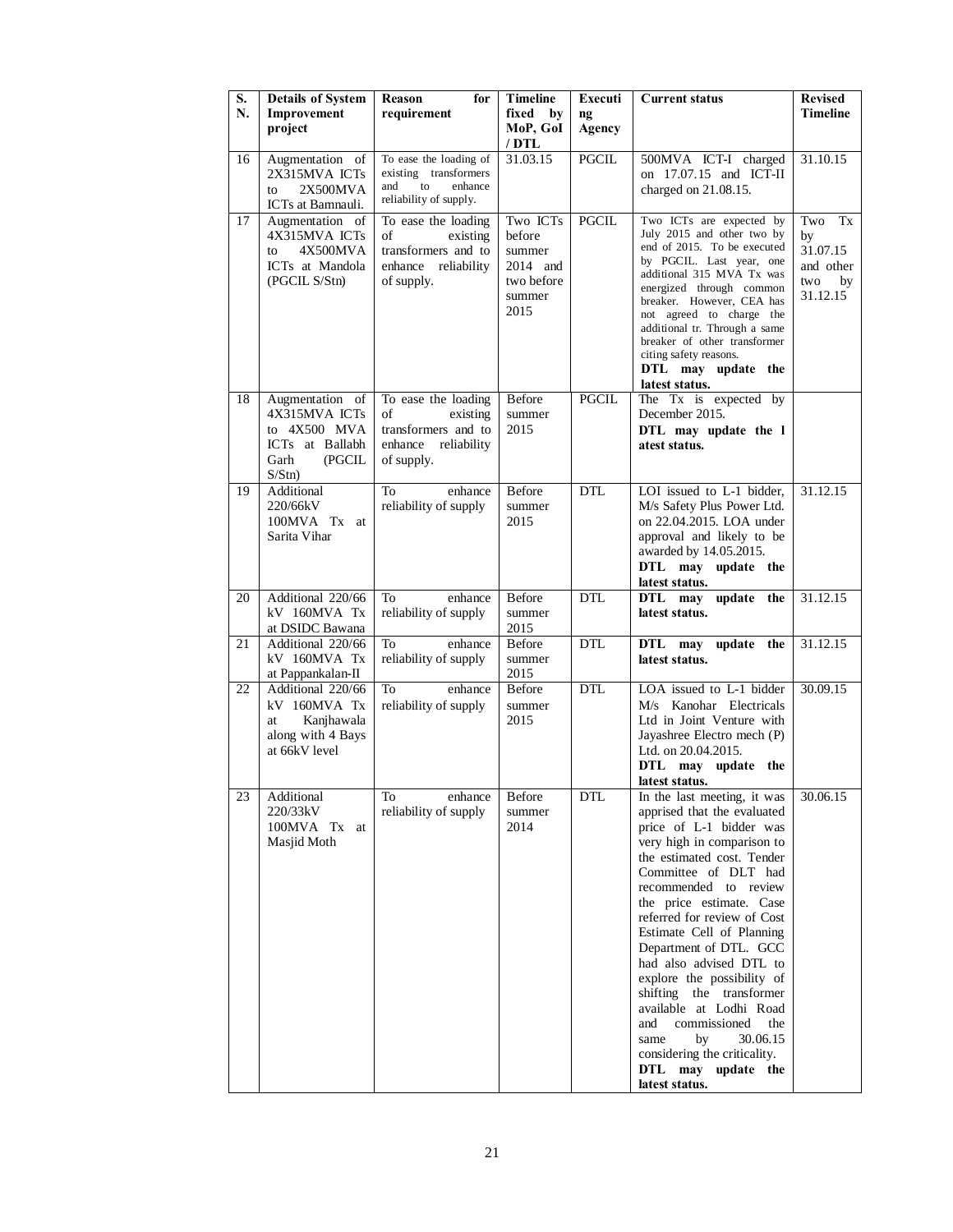| S.<br>N. | <b>Details of System</b><br>Improvement<br>project                                                                         | Reason<br>requirement                                                | for        | <b>Timeline</b><br>fixed by<br>MoP, GoI<br>' DTL | Executi<br>ng<br>Agency | <b>Current status</b>                                                                                                                                                                         | <b>Revised</b><br><b>Timeline</b> |
|----------|----------------------------------------------------------------------------------------------------------------------------|----------------------------------------------------------------------|------------|--------------------------------------------------|-------------------------|-----------------------------------------------------------------------------------------------------------------------------------------------------------------------------------------------|-----------------------------------|
| 24       | of<br>Establishment<br><b>GIS</b><br>33kV<br>at<br>Lodhi Road with<br>additional<br>220/33kV<br>100MVA Tx at<br>Lodhi Road | To<br>reduce<br>loading<br><sub>on</sub><br>existing<br>transformers | the<br>the | Aug. 2014                                        | DTL                     | 33kV<br><b>GIS</b><br>works<br>220kV GIS<br>completed.<br>additional<br>and<br>work<br>transformer work to be<br>completed by December<br>2015.<br>DTL<br>update the<br>may<br>latest status. | 31.12.15                          |

|                | Transmission System Improvement projects to be completed by 31.03.2016 |                                                                                                                                                                                               |  |  |  |  |
|----------------|------------------------------------------------------------------------|-----------------------------------------------------------------------------------------------------------------------------------------------------------------------------------------------|--|--|--|--|
| S <sub>N</sub> | Details of System Improvement project                                  | Current status                                                                                                                                                                                |  |  |  |  |
| $\mathbf{1}$   | S/C LILO of Mandaula ó Bawana at Rajghat                               | To be executed as ISTS                                                                                                                                                                        |  |  |  |  |
| $\sqrt{2}$     | Establishment of 220/33kV GIS at Rajghat                               | To be executed by PGCIL                                                                                                                                                                       |  |  |  |  |
| 3              | 220/66KV S/Stn at Papankalan-III                                       | To be executed by PGCIL                                                                                                                                                                       |  |  |  |  |
| $\overline{4}$ | 220/66KV GIS at Tughlakabad                                            | To be executed by PGCIL                                                                                                                                                                       |  |  |  |  |
| 5              | 220/66KV GIS at (SGTN)                                                 | To be executed by TBCB                                                                                                                                                                        |  |  |  |  |
| 6              | 220/33KV GIS at Preet Vihar                                            | To be executed by PGCIL                                                                                                                                                                       |  |  |  |  |
| 7              | 220/33KV GIS at Karmapura                                              | To be executed by PGCIL                                                                                                                                                                       |  |  |  |  |
| $\,8\,$        | 220/66kV 1x160 MVA Trf at Gopalpur                                     | To be executed by DTL                                                                                                                                                                         |  |  |  |  |
| 9              | 220/33KV GIS at Maharani Bagh                                          | To be executed by DTL                                                                                                                                                                         |  |  |  |  |
| 10             | 220/66KV GIS at Budella                                                | To be executed as TBCB                                                                                                                                                                        |  |  |  |  |
| 11             | 220/66KV GIS at Hamidpur                                               | RFQ is under approval.                                                                                                                                                                        |  |  |  |  |
| 12             | 220/33KV GIS at Jasola                                                 | To be executed as TBCB                                                                                                                                                                        |  |  |  |  |
| 13             | 220/66KV and 220/33KV GIS at R K Puram                                 | Tender has been floated and is to be<br>opened on 29.05.2015.                                                                                                                                 |  |  |  |  |
| 14             | 220/33KV GIS at Chandrawal                                             | To be executed as TBCB                                                                                                                                                                        |  |  |  |  |
| 15             | S/C Park StóElectric Ln- Rajghat-Park St U/G line                      | To be executed by PGCIL                                                                                                                                                                       |  |  |  |  |
| 16             | 220/kV D/C Lodhi Road ó Rajghat U/G line                               | To be executed by PGCIL                                                                                                                                                                       |  |  |  |  |
| $17\,$         | LILO of D/C Bamnauli óNaraina line at PPK-III                          | To be executed by PGCIL                                                                                                                                                                       |  |  |  |  |
| 18             | LILO of D/C BTPS- Mahrauli line at Tuglakabad                          | To be executed by PGCIL                                                                                                                                                                       |  |  |  |  |
| 19             | 220kV D/C Tuglakabad ó Okhla O/H line                                  | To be executed by PGCIL                                                                                                                                                                       |  |  |  |  |
| 20             | 220kV D/C Kashmiri Gate ó Raj Ghat O/H line                            | To be executed by PGCIL                                                                                                                                                                       |  |  |  |  |
| 21             | LILO of Geeta Clny ó Patparganj O/H line at Rajghat                    | To be executed by PGCIL                                                                                                                                                                       |  |  |  |  |
| 22             | LILO 220kV D/C Narela ó Rohtak Road at SGTN                            | To be executed as TBCB                                                                                                                                                                        |  |  |  |  |
| 23             | 220kV D/C Masjid Moth ó Okhla U/G line                                 | To be executed by PGCIL                                                                                                                                                                       |  |  |  |  |
| 24             | HTLS conductoring D/C Bamnauli-Mehrauli-BTPS                           | PR received. QR for erection and<br>for manufacturing of line materials,<br>route map and FQP are awaited<br>from Planning Deptt. However,<br>other sections of NIT are under<br>compilation. |  |  |  |  |
| 25             | LILO of D/C U/G Ridge Valley-AIIMS at RKPuram                          | PR received. QR is in approval<br>process.                                                                                                                                                    |  |  |  |  |
| 26             | LILO of Najafgarh-Bamnauli D/C O/H at Budella                          | To be executed as TBCB                                                                                                                                                                        |  |  |  |  |
| $27\,$         | D/C LILO Maharani Bagh ó Sarita Vihar at Jasola                        | To be executed as TBCB                                                                                                                                                                        |  |  |  |  |
| $28\,$         | LILO of 220kV D/C NarelaóMandola at Hamidpur                           | RFQ under preparation                                                                                                                                                                         |  |  |  |  |
| 29             | 2nd ckt LILO of Pragati óSarita at Maharanibagh                        | Scheme is<br>under revision<br>by<br>Planning Deptt.                                                                                                                                          |  |  |  |  |
| 30             | 220kV D/C Vasant Kunj ó R K Puram U/G line                             | Project is<br>being<br>executed<br>by<br>DMRC.                                                                                                                                                |  |  |  |  |
| 31             | LILO of D/C GopalpuróSabjiMandi at Chandrawal                          | To be executed as TBCB                                                                                                                                                                        |  |  |  |  |
| 32             | IP Power to Rajghat Tower route modification                           | The work to be executed by PGCIL                                                                                                                                                              |  |  |  |  |
| 33             | 3 nos 220KV GIS bay addition at Kashmiri gate                          | QR is under review by Planning<br>Deptt.                                                                                                                                                      |  |  |  |  |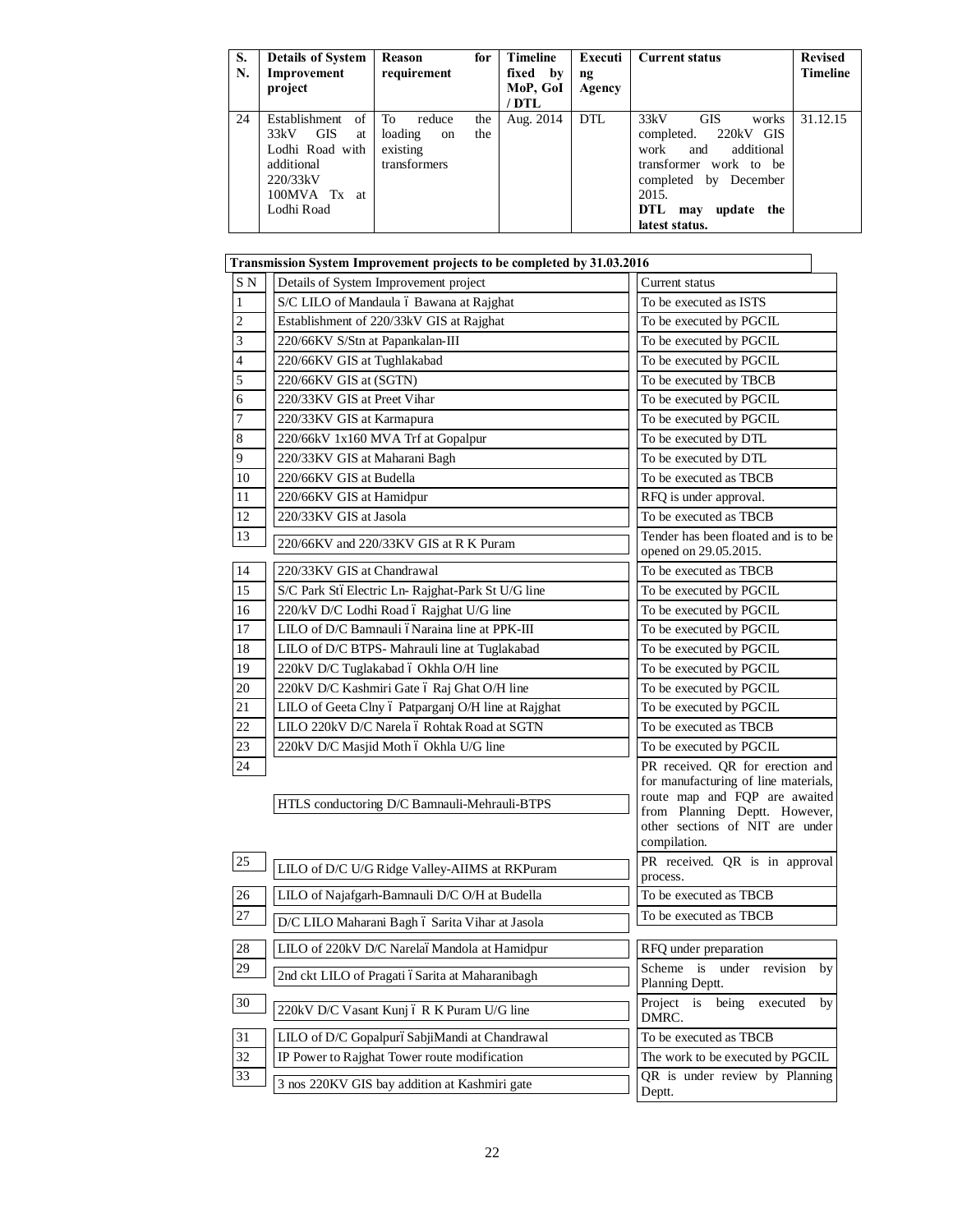| $\overline{\mathbf{S}}$ . | <b>Details of System Improvement project</b>                     | <b>Current status</b>   |
|---------------------------|------------------------------------------------------------------|-------------------------|
| N.                        |                                                                  |                         |
| $\overline{1}$            | 400/220KV GIS at Rajghat                                         | To be executed as ISTS  |
| $\overline{2}$            | 400/220KV GIS at Tuglakabad                                      | To be executed as ISTS  |
| $\overline{3}$            | 400/220KV GIS at Karmpura                                        | To be executed as ISTS  |
| $\overline{4}$            | 400/220KV GIS at Papankalan-I                                    | To be executed as ISTS  |
| 5                         | LILO of 400kV D/C Bamnauli ó Samaypur O/H line at<br>Tughlakabad | To be executed as ISTS  |
| 6                         | 400kV Jatikalan More -Karmpura O/H M/C line                      | To be executed as ISTS  |
| $\overline{7}$            | 400kV Bawana ó Karmpura O/H M/C line                             | To be executed as ISTS  |
| 8                         | 400KV S/C LILO Bamanauli-Jhatikalan at Papankalan-I              | To be executed as ISTS  |
| 9                         | 220/33KV GIS at Punjabi Bagh                                     | To be executed as TBCB  |
| 10                        | 220/33KV GIS at Janakpuri                                        | To be executed as TBCB  |
| 11                        | 220/66KV GIS at Gazipur Freight Complex                          | To be executed as TBCB  |
| 12                        | 220/33KV GIS at Nehru Place                                      | To be executed as TBCB  |
| 13                        | 220/66KV GIS at Rang Puri                                        | To be executed as TBCB  |
| 14                        | 220/66KV GIS at Rohini Sector óI                                 | To be executed as TBCB  |
| 15                        | Conversion of 220kV AIS into GIS at Sabji Mandi.                 | To be executed by DTL   |
| 16                        | 3rd 100MVA 220/33kV Tx. At Subji Mandi                           | To be executed by DTL   |
| 17                        | 220kV D/C Tuglakabad ó Masjid Moth U/H line                      | To be executed as TBCB  |
| 18                        | D/C LILO Peeragarhi- Wazirpur at Punjabi Bagh U/G                | To be executed as TBCB  |
| 19                        | LILO D/C Wazirpur-Peera garhi at Karampura U/G                   | To be executed by PGCIL |
| 20                        | Karmapura to Rohtak road D/C U/G cable                           | To be executed by PGCIL |
| 21                        | 220kV D/C Karampura ó Budella O/H line                           | To be executed by PGCIL |
| 22                        | 220kV D/C Karampura ó Subzi Mandi line                           | To be executed by PGCIL |
| 23                        | 220kV D/C Peeragadi ó Rohini-II O/H line                         | To be executed by DTL   |
| 24                        | LILO of 220kV D/C Masjid Moth ó Maharani Bagh at Nehru<br>Place  | To be executed as TBCB  |
| 25                        | 220kV D/C Papankalan-I to Janak Puri                             | To be executed as TBCB  |
| 26                        | LILO of D/C Mehrauli-DIAL O/H line at Rang Puri                  | To be executed as TBCB  |
| 27                        | LILO of D/C Rohini to Budella at Rohini Sector-1                 | To be executed as TBCB  |

**Transmission System Improvement projects to be completed by 31.03.2017**

# **Latest status may be apprised to GCC.**

# **b) Distribution System**

Details of Distribution System Improvement projects to be completed during 2014-15 to 2016-17 are as under:-

2014-15

| <b>TPDDL</b>   |                                                                                         |                               |                                                  |                                                                   |
|----------------|-----------------------------------------------------------------------------------------|-------------------------------|--------------------------------------------------|-------------------------------------------------------------------|
| S<br>N         | Particulars / Name of the Project /<br>Element                                          | <b>MVA</b><br><b>Addition</b> | <b>Scheme Status</b>                             | <b>Present Status</b>                                             |
| $\overline{4}$ | Additional 16 MVA PTR-3 at 33/11<br>kV Haiderpur Grid                                   | 16                            | <b>DERC</b> Approval<br>received                 | Under Execution. Will be<br>completed in June 2015.               |
| 5              | Additional 25 MVA PTR-3 in 66/11<br>kV Bhalswa-1 Grid                                   | 25                            | <b>DERC</b> Approval<br>received                 | Under Execution. Will be<br>completed in July 2015.               |
| 6              | Additional 25 MVA PTR-3 at 66/11<br>$kV$ RG22                                           | 25                            | <b>DERC</b> Approval<br>received in Sep-<br>2014 | Under Execution. Will be<br>completed in July 2015.               |
|                | Additional 16 MVA PTR-3 at 33/11<br>kV GTK Grid                                         | 16                            | <b>DERC</b> Approval<br>received                 | Under Execution. Will be<br>completed in June 2015.               |
| $\mathbf{8}$   | Strengthening of 33kV Line between<br>AIR Khampur and Tigi Pur Grid                     | $\Omega$                      | <b>WIP</b>                                       | Under Execution. Will be<br>completed on 31 <sup>st</sup> Mar.16. |
| 9              | 33kV Twin Cable (2 x 3C*400 sqmm)<br>between 220kV Peera Garhi and Rani<br>Bagh CC Grid | $\Omega$                      | Energisation is<br>pending                       | <b>TPDDL</b> work is<br>completed. Pending at<br>DTL end          |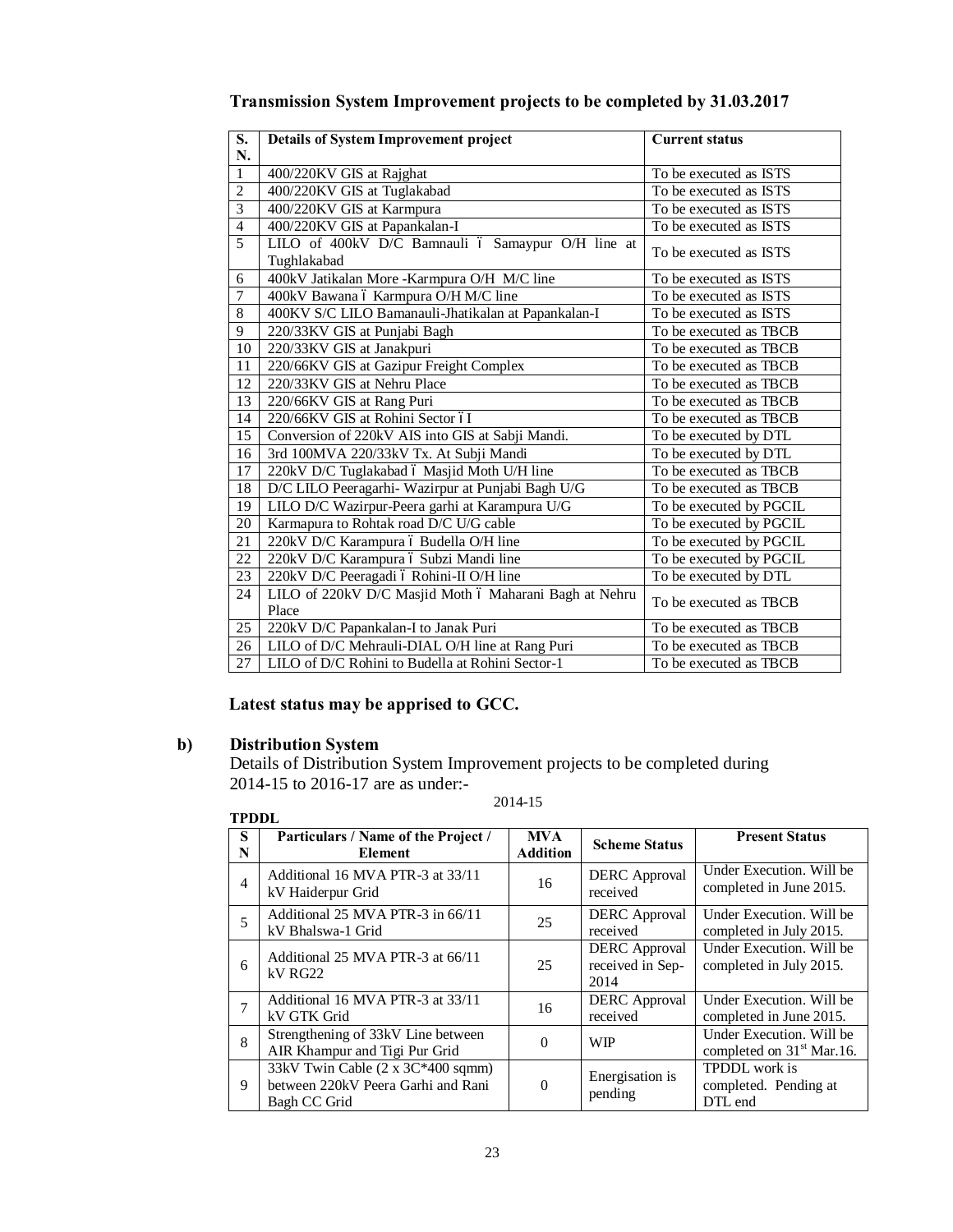| S  | Particulars / Name of the Project /                                                                                                                | <b>MVA</b>      | <b>Scheme Status</b>                             | <b>Present Status</b>                                                                                       |
|----|----------------------------------------------------------------------------------------------------------------------------------------------------|-----------------|--------------------------------------------------|-------------------------------------------------------------------------------------------------------------|
| N  | <b>Element</b>                                                                                                                                     | <b>Addition</b> |                                                  |                                                                                                             |
| 10 | 66/11 kV Dheerpur (2 x 25MVA +1*<br>1000sq.mm. Cable LILO of 66kV line<br>between 220kV Gopal Pur and<br>Jahangir Puri)                            | 50              | <b>DERC</b> Approval<br>received in Sep-<br>2014 | Submitted for re-approval                                                                                   |
| 11 | $66/11$ kV Prashant Vihar (2x25MVA+<br>1*1000sq.mm. cable LILO of 66kV line<br>between Pitam Pura-1 and Rohini-3)                                  | 50              | Work in<br>progress                              | Grid charge with LILO of<br>one circuit. LILO of other<br>circuit will be completed on<br>$30th$ June 2015. |
| 12 | 66 / 11 kV RG-34 (2x25 MVA+D/C1)<br>$C * 1000$ sq.mm. cable from proposed<br>66kV RG-30+D/C 1C*1000 sq.mm.<br>cable from proposed 220 kV Rohini34) | 50              | <b>DERC</b> Approval<br>received                 | Under Execution. Will be<br>completed on March 16                                                           |
| 13 | 66 / 11 kV Bawana-1 Ph-2 Grid (2 x 25<br>$MVA + D/C$ O/H line LILO between<br>220kV DSIIDC Bawana and 66kV<br><b>DSIIDC-2 Narela</b> )             | 50              | <b>DERC</b> Approval<br>received                 | <b>Under Tendering</b>                                                                                      |

# **TPDDL 2015-16**

| S              |                                                                                                                                                                        | <b>MVA</b>          |                                                  | <b>Present Status</b>                                                 |
|----------------|------------------------------------------------------------------------------------------------------------------------------------------------------------------------|---------------------|--------------------------------------------------|-----------------------------------------------------------------------|
| N              | Particulars / Name of the Project / Element                                                                                                                            | <b>Addit</b><br>ion | <b>Scheme Status</b>                             |                                                                       |
| 1              | Augmentation of PTR-1 (16MVA to 25MVA) at<br>33/11kV Rampura Grid                                                                                                      | 9                   | <b>DERC</b> Approval<br>received                 | Under Execution.<br>Will be completed<br>on 31 <sup>st</sup> May 2015 |
| $\overline{2}$ | Augmentation of 16 MVA PTR-1 & 16 MVA<br>PTR-2 to 25 MVA each in 33/11 KV Trinagar                                                                                     | 18                  | <b>DERC</b> Approval<br>received                 | It will required in<br>FY 16-17                                       |
| 3              | Additional 16 MVA PTR-3 at 33/11 kV<br>Haiderpur Grid                                                                                                                  | 16                  | <b>DERC</b> Approval<br>received                 | <b>Under Execution.</b><br>Will be completed<br>in June 2015.         |
| $\overline{4}$ | Additional 25 MVA PTR-3in 66/11 kV Bhalswa-<br>1                                                                                                                       | 25                  | <b>DERC</b> Approval<br>received                 | Under Execution.<br>Will be completed<br>in July 2015.                |
| 5              | Additional 25 MVA PTR-3 at 66/11 kV RG 22<br>Grid                                                                                                                      | 25                  | <b>DERC</b> Approval<br>received in Sep-<br>2014 | Under Execution.<br>Will be completed<br>in July 2015.                |
| 6              | Additional 16 MVA PTR-3 at 33/11 kV GTK<br>Grid                                                                                                                        | 16                  | <b>DERC</b> Approval<br>received                 | Under Execution.<br>Will be completed<br>in June 2015.                |
| $\tau$         | Additional 20MVA PTR-3 to be installed at<br>Sudarshan Park Grid along with 33kV twin cable<br>single ckt of 3*400sqmm from 220KV Peeragarhi<br>to Sudarshan Park Grid | 20                  | <b>DERC</b> Approval<br>received                 | <b>Under Execution</b>                                                |
| 8              | Conversion of single cable of 220kV SMB to<br>Rani Bagh Ckt-1 & 2 to twin 3 X 400 XLPE<br>cable                                                                        | $\mathbf{0}$        | <b>DERC</b> Approval<br>received                 | <b>Under Tendering</b>                                                |
| 9              | 66kV SGTN Grid $(3 \times 25MVA + D/C)$<br>1*1000sqmm from 220kV SGTN Grid + D/C<br>1*1000sqmm 66kV Jahangir Puri Grid)                                                | 23                  | <b>DERC</b> Approval<br>received                 | <b>Under Execution</b>                                                |
| 10             | 66/11kV Dheerpur Grid ( $2 \times 25MVA +$<br>1*1000sqmm LILO of 66kV line between 220kV<br>Gopal Pur and Jahangir Puri Grid)                                          | 50                  | <b>DERC</b> Approval<br>received in Sep-<br>2014 | <b>Under Tendering</b>                                                |
| 11             | 66kV DSIIDC-3 Grid $(2 \times 25MVA + 66kV)$ line<br>1*1000sqmm D/C LILO between 220kV Narela<br>and Badli Grid)                                                       | 50                  | <b>DERC</b> Approval<br>received                 | <b>Under Tendering</b>                                                |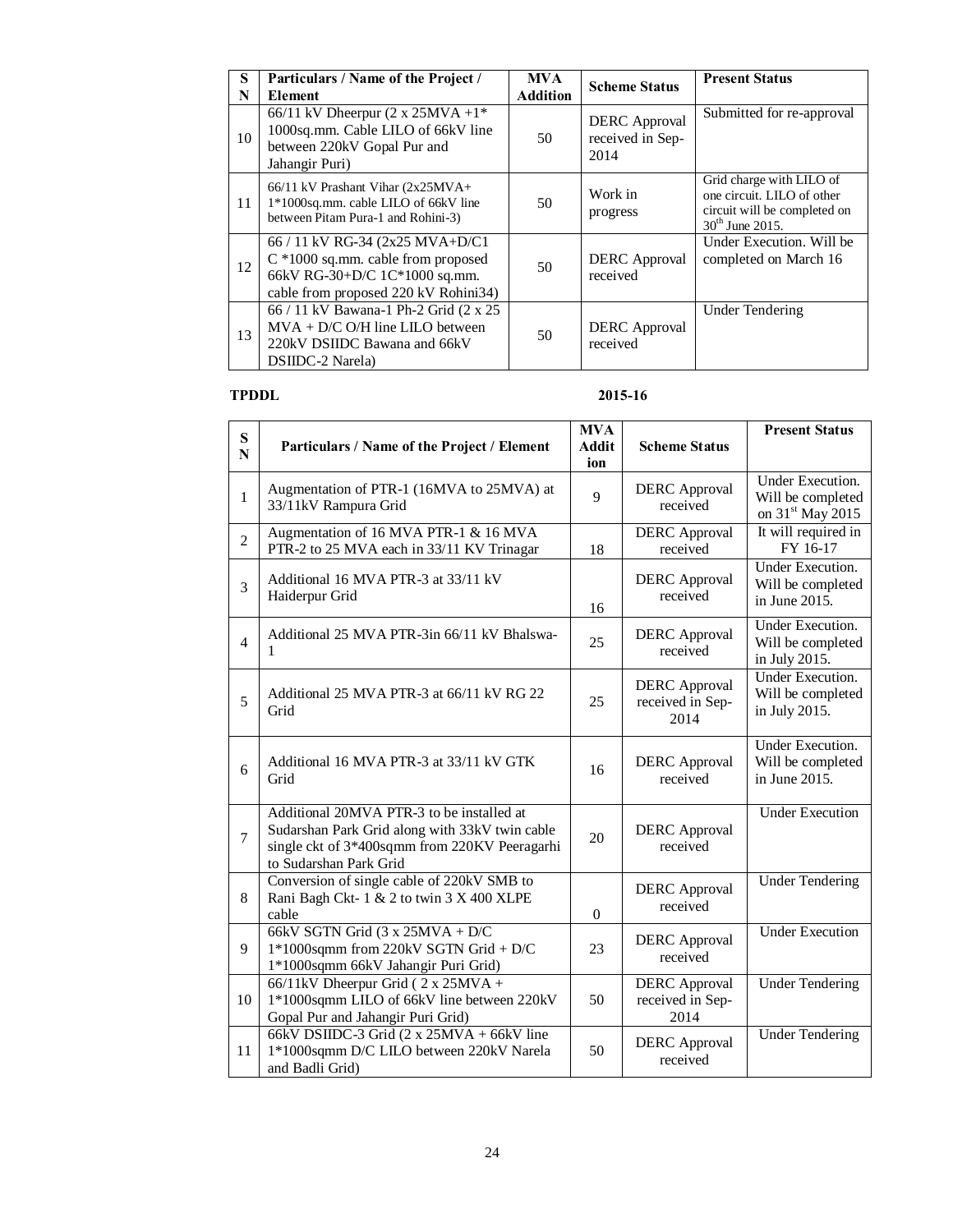| ${\bf S}$<br>N | Particulars / Name of the Project / Element                                                                                                                                                               | <b>MVA</b><br><b>Addit</b> | <b>Scheme Status</b>                             | <b>Present Status</b>                                                          |
|----------------|-----------------------------------------------------------------------------------------------------------------------------------------------------------------------------------------------------------|----------------------------|--------------------------------------------------|--------------------------------------------------------------------------------|
|                |                                                                                                                                                                                                           | ion                        |                                                  |                                                                                |
| 12             | 66kV Bhalswa-2 Grid (2 x 25MVA + D/C 66kV<br>1*1000sqmm from 220 KV SGTN Grid + D/C<br>66kV 1*1000sqmm from Bhalswa-1 Grid)                                                                               | 50                         | <b>DERC</b> Approval<br>received                 | <b>Under Tendering</b>                                                         |
| 13             | 66kV Siras Pur Grid (2 x 25MVA + D/C 66kV<br>line $1*1000$ sqmm from 220kV SGTN + D/C<br>66kV line 1*1000sqmm from Badli Grid)                                                                            | 50                         | <b>DERC</b> Approval<br>received in Sep-<br>2014 | Payment awaited<br>from applicant                                              |
| 14             | 66 / 11 kV RG-28 No-2 Grid (2 x 25 MVA + D/C<br>1C*1000 sq.mm. cable from 220kV Rohini-2<br>Grid + D/C 1C*1000 sq.mm. cable from 66kV<br>RG-29 Grid + D/C 1C*1000 sq.mm. cable from<br>66kV RG-28 Grid)   | 50                         | <b>DERC</b> Approval<br>awaited                  | Payment awaited<br>from applicant.<br>Will be consider<br>in 2017-18           |
| 15             | 66 / 11 kV RG-29 Grid (2 x 25 MVA + D/C<br>1C*1000 sq.mm. cable from 220kV Rohini-2<br>Grid + D/C 1C*1000 sq.mm. cable from 66kV<br>RG-30 Grid + D/C $1C*1000$ sq.mm. cable from<br>66kV RG-28 No-2 Grid) | 50                         | <b>DERC</b> Approval<br>awaited                  | Payment awaited<br>from applicant.<br>Will be consider<br>in 2017-18           |
| 16             | 66 / 11 kV RG-30 Grid (2 x 25 MVA + D/C<br>1C*1000 sq.mm. cable from 220kV Rohini-2<br>Grid + D/C 1C*1000 sq.mm. cable from 66kV<br>RG-34 Grid + D/C 1C*1000 sq.mm. cable from<br>66kV RG-29 Grid)        | 50                         | <b>DERC</b> Approval<br>awaited                  | <b>Under Tendering.</b><br><b>Landing Handing</b><br>over is under<br>process. |
| 17             | 66 / 11 kV NSC G-8 Grid (2 x 25 MVA + D/C<br>twin 3*300 sq.mm. cable from proposed 220kV<br>NSC-1 Grid + D/C twin $3*300$ sq.mm. cable from<br>66kV NSC G2 G6 Grid-2)                                     | 50                         | <b>DERC</b> Approval<br>awaited                  | <b>DERC</b> Approval<br>awaited                                                |
| 18             | 66 / 11 kV Pooth Khurd-2 Grid (2 x 25 MVA +<br>D/C twin 3*300 sq.mm. cable from 66kV BCWW<br>Grid + S/C twin $1*1000$ sq.mm. cable LILO line<br>between 66kV Bawana-6 and 66kV Pooth Khurd-<br>1 Grid)    | 50                         | <b>DERC</b> Approval<br>awaited                  | Payment awaited<br>from applicant.                                             |

### **TPDDL 2016-17**

| $S$ No         | Particulars / Name of the Project                                                                                                                                                                                        | <b>Scheme</b><br><b>Status</b> |
|----------------|--------------------------------------------------------------------------------------------------------------------------------------------------------------------------------------------------------------------------|--------------------------------|
| 1              | Conversion of Sabzi Mandi to SKN CKT to Twin cable (3 x 400 sqmm)                                                                                                                                                        | To be                          |
| $\mathcal{L}$  | Twin 3*300sqmm S/C 66kV from Mundka to Mangol Puri-1                                                                                                                                                                     | submitted to                   |
| 3              | 33/11 kV Bhor Garh Grid (2 x 25 MVA + 33kV line LILO between 220kV Subzi<br>Mandi and Shakti Nagar), twin cable 3 x 400 sqmm                                                                                             | DERC.                          |
| $\overline{4}$ | 33/11 kV WazirPur-4 Grid (2 x 25 MVA + 33kV line LILO between Wazir Pur-1<br>and Wazir Pur-2 Grid), twin cable 3 x 400 sqmm                                                                                              |                                |
| 5              | 33/11 kV LRIA Grid (2 x 25 MVA + 33kV line LILO between Ram Pura and<br>Ashok Vihar Grid), twin cable 3 x 400 sqmm                                                                                                       |                                |
| 6              | $66/11$ kV Rohini-6 No-2 Grid (2 x 25 MVA + 66kV line LILO between 220kV<br>Rohini and Rohini-6 Grid), twin cable 3 x 300 sqmm                                                                                           |                                |
| $\overline{7}$ | 66/11 kV Budh Vihar Grid (2 x 25 MVA + 66kV line LILO between Rohini-2<br>and Rohini-23 Grid), cable 1C*1000 sqmm                                                                                                        | Will be<br>submitted           |
| 8              | 33/11 kV NSP Grid (2 x 25 MVA + 33kV line LILO between 220kV SMB and<br>Wazir Pur-1 Circuit-2), twin cable 3 x 400 sqmm                                                                                                  | for $2017-18$                  |
| 9              | 66 / 11 kV NSC G2-G6 Grid-2 (2 x 25 MVA + D/C twin 3*300 sq.mm. cable<br>from proposed 220kV NSC-1 Grid + D/C twin $3*300$ sq.mm. cable from 66kV<br>NSC G8 Grid + D/C twin 3*300 sq.mm. cable from 66kV NSC G3-G4 Grid) |                                |
| 10             | 66 / 11 kV NSC G3-G4 Grid (2 x 25 MVA + D/C twin $3*300$ sq.mm. cable from<br>proposed 220kV NSC-2 Grid + D/C twin 3*300 sq.mm. cable from 66kV NSC<br>G2-G6 Grid-2)                                                     |                                |
| 11             | Augmentation of 16MVA PTR-1 and 16MVA PTR-2 to 25MVA each in<br>33/11kV Trinagar Grid                                                                                                                                    | To be<br>submitted to<br>DERC. |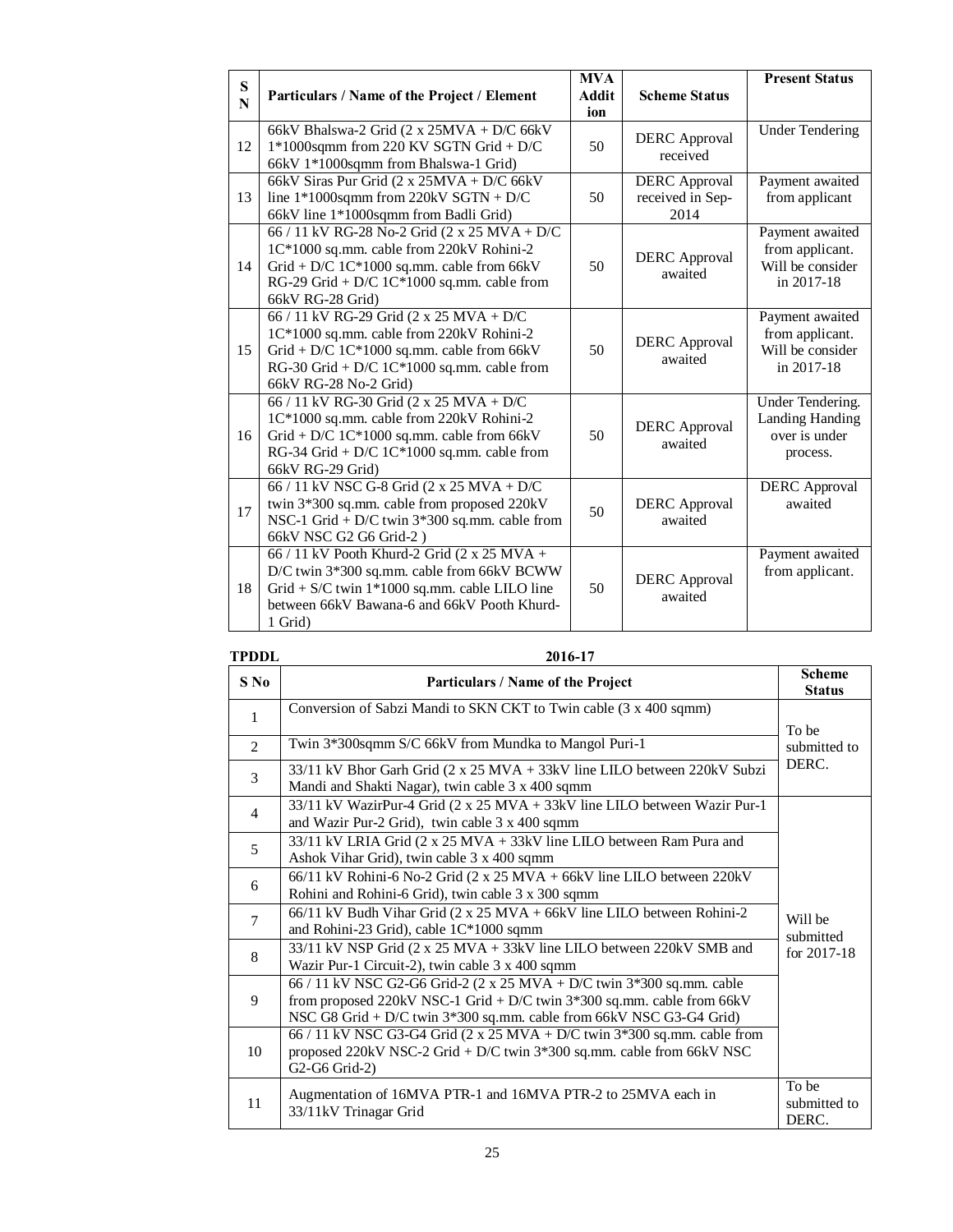BYPL

2014-15

| S.<br>No. | Voltage<br>Level | <b>Scheme Description</b>                                                                                                            | Capacity<br><b>Addition</b><br>(MVA) | <b>DERC</b><br>approval<br><b>Status</b> | <b>Work Status</b>                    |
|-----------|------------------|--------------------------------------------------------------------------------------------------------------------------------------|--------------------------------------|------------------------------------------|---------------------------------------|
| 1         | 66/11kV          | Addition of 25 MVA Power<br>Transformer at 66/11 kV Bhagirathi<br>Grid Sub-station                                                   | 25                                   | Approved                                 | WIP, April-2015                       |
| 2         | 33/11kV          | Addition of Power Transformer of<br>25 MVA at 33/11 kV Delhi Gate<br>Grid Sub-station                                                | 25                                   | Approved                                 | WIP, April-2015                       |
| 3         | 66/11kV          | Addition of 20 MVA Power<br>Transformer at 66/11 KV GH-1<br>Grid Sub-station                                                         | 20                                   | Approved                                 | Work held up                          |
| 3         | 33/11kV          | Augmentation of Power transformer<br>from 16 MVA to 25 MVA at 33/11<br>KV Kailash Nagar Grid Sub-station                             | 9                                    | Approved                                 | Work In Progress (WIP),<br>April 2015 |
| 14        | 66/11kV          | Augmentation of Power<br>Transformer No-1 from 20 MVA to<br>31.5 MVA at 66/11 KV Yamuna<br>Vihar Grid Sub-station                    | 12                                   | Approved                                 | Deferred                              |
| 15        | 66/33kV          | Augmentation of 66/33kV, 30<br>MVA Power Transformer with<br>66/33kV, 50 MVA Power<br>Transformer at Bhagirthi Grid Sub-<br>station. | 20                                   | Approved                                 | YTS, June 2015                        |
|           |                  | <b>T</b> otal                                                                                                                        | 305                                  |                                          |                                       |

### **BYPL** Additional feeders

| S.<br>N<br>$\mathbf{0}$ | Volta<br>ge<br>Level | <b>Source</b><br><b>Station</b>  | <b>Scheme Description</b>                                                                                                    | DERC<br>pproval<br><b>Status</b> | <b>Work Status</b>  |
|-------------------------|----------------------|----------------------------------|------------------------------------------------------------------------------------------------------------------------------|----------------------------------|---------------------|
| 1                       | 33kV                 | 66kV Ghonda                      | Providing additional 33 KV feed to<br>Karawal Nagar Grid substation from<br>Ghonda Grid.                                     | Approved                         | WIP, May 2015       |
| $\mathfrak{D}$          | 33kV                 | 220kV Subji<br>Mandi             | Providing Additional 33 KV feed<br>220kV Subji Mandi Grid to 33/11kV<br><b>B.G Road Grid Sub-Station.</b>                    | Yet to be<br>Submitte<br>d       | Scheme not approved |
| 3                       | 33kV                 | 220kV RPH<br>Grid                | Providing Additional 33 KV feed<br>220kV RPH/IP Grid to 33/11kV<br>Delhi Gate Grid Sub-Station.                              | Yet to be<br>Submitte<br>d       | Scheme not approved |
| 4                       | 33kV                 | 220kV RPH<br>Grid                | Providing Additional 33 KV feed<br>220kV RPH/IP Grid to 33/11kV G.B<br>Pant Grid Sub-Station.                                | Yet to be<br>Submitte<br>d       | Scheme not approved |
| 5                       | 33kV                 | 220kV<br>Narayana Grid           | Providing Additional 33 KV feed<br>220kV Narayana Grid to 33/11kV<br>Prasad Grid Sub-Station.                                | Yet to be<br>Submitte<br>d       | Scheme not approved |
| 6                       | 33kV                 | 220KV Geeta<br>Colony Grid       | Providing Additional 33 KV feed<br>220kV Patparganj Grid to 33/11kV<br>Preet Vihar Grid Sub-Station.                         | Yet to be<br>Submitte<br>d       | Scheme not approved |
| 7                       | 33kV                 | 220KV Geeta<br>Colony Grid       | Providing Additional 33 KV feed<br>220kV Patparganj Grid to 33/11kV<br>CBD-1 Grid Sub-Station.                               | Yet to be<br>Submitte<br>d       | Scheme not approved |
| 8                       | 66kV                 | 220kV Park<br><b>Street Grid</b> | Providing additional 66 KV feed<br>doble circuit from 220kV Park<br>Street Grid to 66/11kV Shastri Park<br>Grid Sub-Station. | Yet to be<br>Submitte<br>d       | Scheme not approved |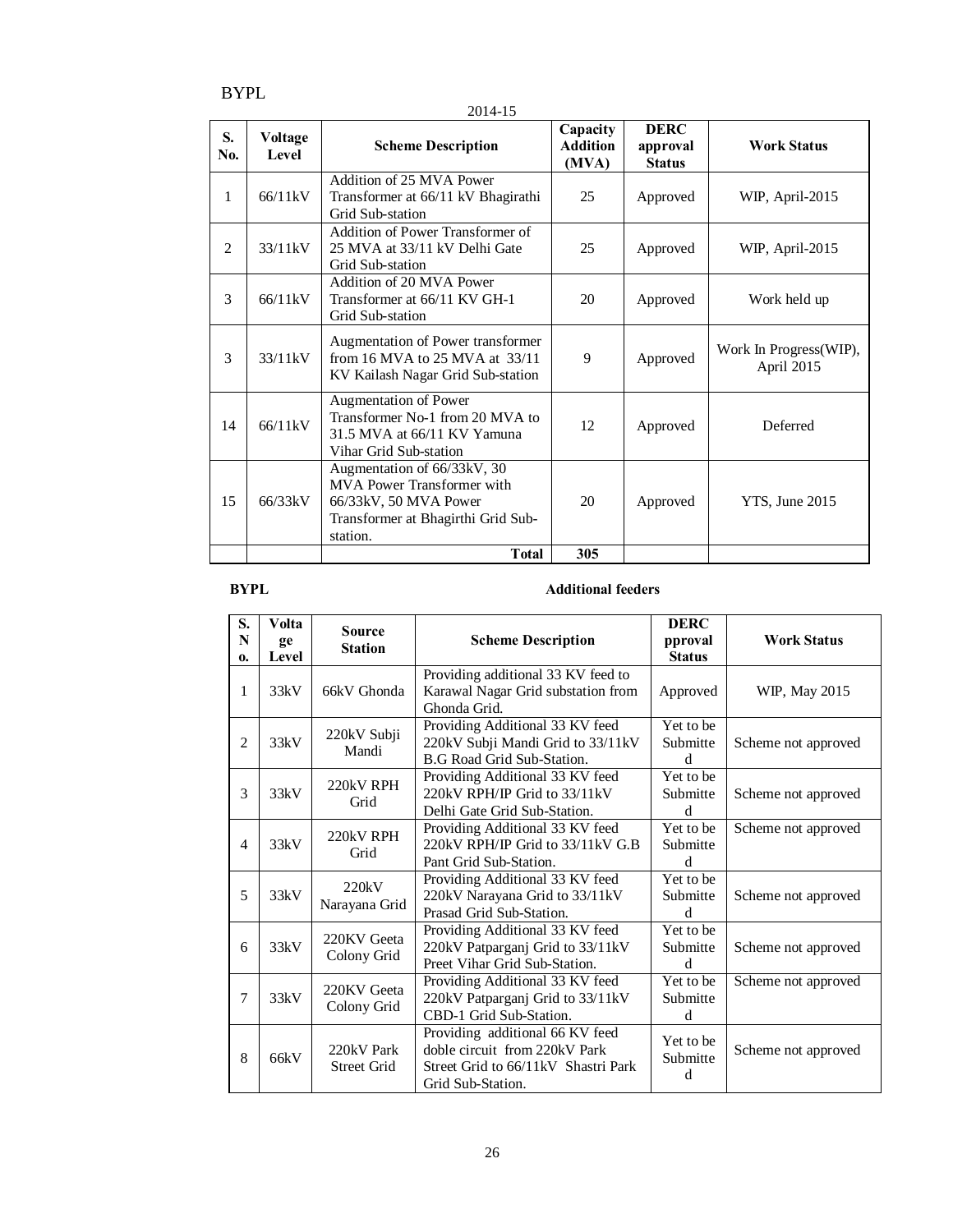| BYPL                   |                             | <b>Augmentation of existing feeders</b>                                                                                                                     |                                                 |                                                 |
|------------------------|-----------------------------|-------------------------------------------------------------------------------------------------------------------------------------------------------------|-------------------------------------------------|-------------------------------------------------|
| S.<br>N <sub>0</sub> . | Category                    | <b>Scheme Description</b>                                                                                                                                   | <b>DERC</b><br><b>Approval</b><br><b>Status</b> | <b>Present Status</b>                           |
| 1                      | Replacem<br>ent of<br>Cable | Conversion of Jama maszid - Kashmiri gate O/H<br>Line into Underground circuit at Ring Road                                                                 | Approved                                        | Yet to<br>Start(YTS)                            |
| $\overline{2}$         | <b>Schemes</b>              | Shifting/Conversion of 33kV 'Kailash Nagar-<br>Seelampur' O/H cum U/G feeder by laying 2 Nos.<br>33kV 3CX400sq.mm. XLPE cables.                             | Approved                                        | Yet to<br>Start(YTS)                            |
| 3                      |                             | Part Replacement of 33 KV Shastri park -<br>Seelampur & Shastri Park - Dwarka puri Circuit<br>with 2 Nos. 3CX400Sqmm cables                                 | Approved                                        | Yet to<br>Start(YTS)                            |
| $\overline{4}$         |                             | Replacement of 33 KV PILCA Cable from Town<br>Hall Grid to Lahori Gate Grid.                                                                                | Approved                                        | WIP, June 2015                                  |
| 5                      |                             | Conversion of O/H portion into U/G cable from 33<br>KV Narayana Grid to DMS Grid.                                                                           | Under<br>Approval                               | Scheme not<br>approved                          |
| 6                      |                             | Shifting of part of 66 KV Patparganj-Vivek vihar<br>ckt no. 1 $\&$ 2 near Sreshtha vihar at the bank of<br>Nallah near Railway Track Flyover on road no.56. | Under<br>Approval                               | Scheme not<br>required, done<br>in deposit work |

### **Replacement of switchgears / additional bays**

| S.<br>No. | Category                     | <b>Scheme Description</b>                                                                                  | <b>DERC</b><br><b>Approval</b><br><b>Status</b> | <b>Present</b><br><b>Status</b> |
|-----------|------------------------------|------------------------------------------------------------------------------------------------------------|-------------------------------------------------|---------------------------------|
| 1         | Switchgear<br><b>Schemes</b> | Replacement of 66kV MOCB & Circuit<br>Breaker at Various Grid in BYPL                                      | Under<br>Approval                               | Yet to<br><b>Start</b>          |
| 2         | Switchgear<br><b>Schemes</b> | Replacement of 33kV Old Circuit Breaker with<br>SF6 Circuit Breaker at Various Grid in BYPL                | Under<br>Approval                               | <b>Yet to</b><br><b>Start</b>   |
| 3         | Switchgear<br><b>Schemes</b> | Conversion of Outdoor Yard into Indoor<br>Substation at Karawal Nagar Grid.                                | Approved                                        | Yet to<br>Start                 |
| 4         | <b>Bays Schemes</b>          | Addition of 2 nos new Feeder Bays at Common<br>Wealth Games Village Grid Sub-Station<br>(Akshardham Grid). | Approved                                        | Civil<br>work in<br>progress    |
| 5         | <b>Bays Schemes</b>          | Addition of 2 nos new Feeder Bays at 66/33kV<br>Shastri Park Grid                                          | Under<br>Approval                               | Yet to<br><b>Start</b>          |

| BYPL           |                  | 2015-16                                                                                  |                               |                                          |                          |
|----------------|------------------|------------------------------------------------------------------------------------------|-------------------------------|------------------------------------------|--------------------------|
| S.N<br>0.      | Voltage<br>Level | <b>Scheme Description</b>                                                                | Capacity<br>addition<br>(MVA) | <b>DERC</b><br>Approval<br><b>Status</b> | Present<br><b>Status</b> |
| 1              | 66/11kV          | Establishment of New 66/11 kV Grid Sub-<br>Station at Mandoli Jail Complex               | 50                            | Approved                                 | Yet to<br><b>Start</b>   |
| 2              | 33/11kV          | Establishment of New 33/11 kV Grid Sub-<br>Station Krishna Nagar                         | 32                            | Approved                                 | Tender<br>floated        |
| 3              | 33/11kV          | Establishment of New 33/11 kV Grid Sub-<br><b>Station Gangaram Hospital Grid</b>         | 50                            | Approved                                 | Yet to<br><b>Start</b>   |
| $\overline{4}$ | 33/11kV          | Establishment of New 33/11 kV Grid Sub-<br>Station at D.B Gupta Road near Naaz<br>Cinema | 32                            | Approved                                 | Yet to<br><b>Start</b>   |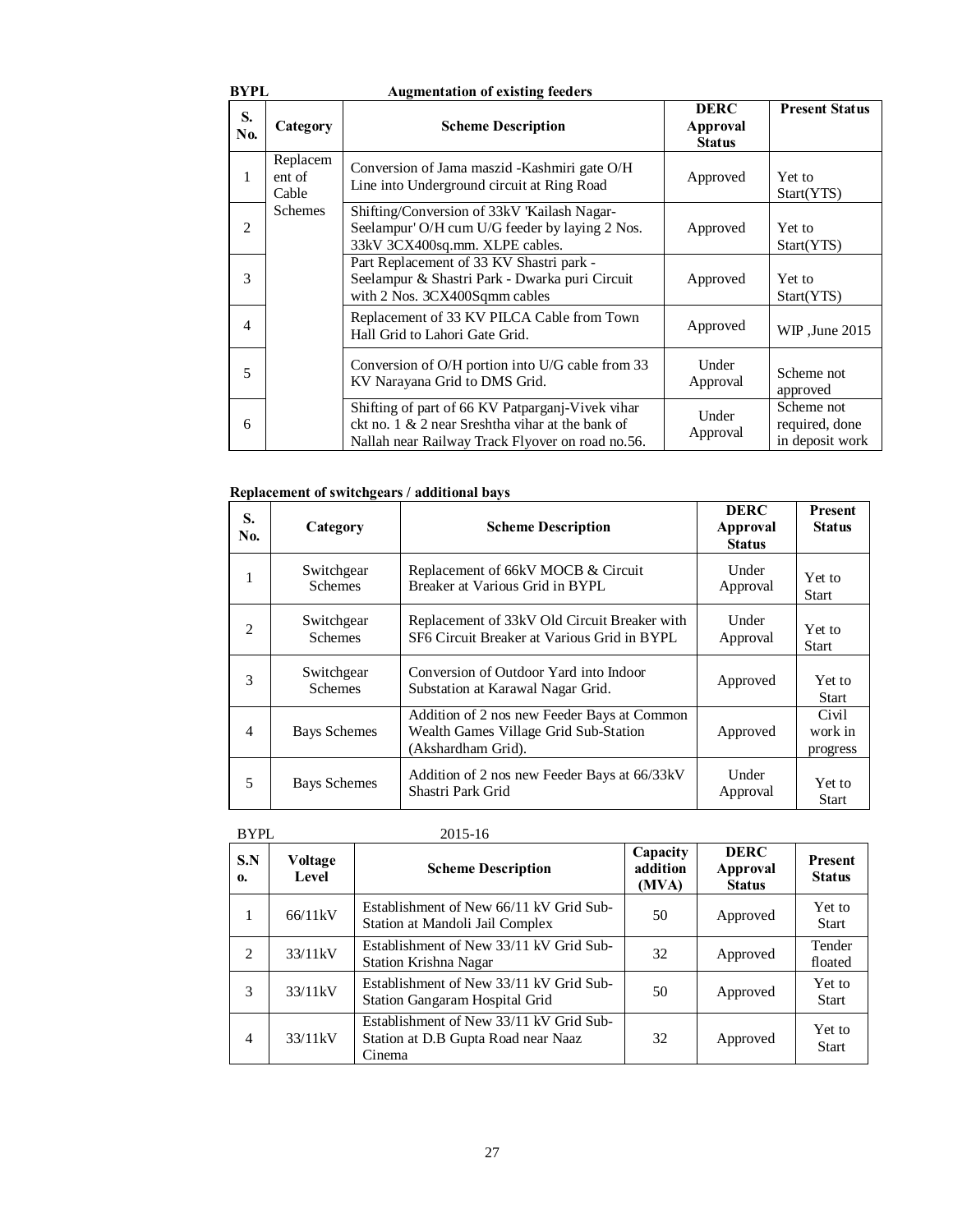| S.N<br>0. | <b>Voltage</b><br>Level | <b>Scheme Description</b>                                                                                                         | Capacity<br>addition<br>(MVA) | <b>DERC</b><br><b>Approval</b><br><b>Status</b> | Present<br><b>Status</b>  |
|-----------|-------------------------|-----------------------------------------------------------------------------------------------------------------------------------|-------------------------------|-------------------------------------------------|---------------------------|
| 5         | 66/11kV                 | Addition of Power Transformer of 25<br>MVA at 66/11 Khichripur Grid Sub-station                                                   | 25                            | Approved                                        | WIP,<br>June<br>2015      |
| 6         | 33/11kV                 | Addition of 16 MVA Power Transformer<br>at 33/11 KV Motia Khan Grid Sub-station<br>with GIS                                       | 16                            | Approved                                        | Yet to<br><b>Start</b>    |
| $\tau$    | 66/11kV                 | Addition of 31.5 MVA Power Transformer<br>at 66/11 KV Vivek Vihar Grid Sub-station                                                | 32                            | Approved                                        | Yet to<br><b>Start</b>    |
| 8         | 66/33kV                 | Addition of one no 66/33kV, 50 MVA<br>Power Transformer with associated<br>equimpents at Shastri park (East) Grid<br>Sub-station. | 50                            | Approved                                        | Yet to<br><b>Start</b>    |
| 9         | 33/11kV                 | Augmentation of Power Transformer No-1<br>from 16 MVA to 25 MVA at 33/11 KV<br>Dwarkapuri Grid Substation                         | 9                             | Approved                                        | Yet to<br>start           |
| 10        | 33/11kV                 | Augmentation of Power Transformer No.1<br>from 15 to 25 MVA at 33kV BG Road<br>Grid Sub-station                                   | 10                            | Approved                                        | Yet to<br>start           |
| 11        | 33/11kV                 | Augmentation of Power Transformer No.-<br>2 from 16 MVA to 25 MVA at 33/11 KV<br><b>BG</b> Road grid substation                   | 9                             | Approved                                        | Yet to<br>start           |
| 12        | 33/11kV                 | Augmentation of Power Transformer No.2<br>from 16 MVA to 25 MVA at 33/11 KV<br>CBD-1 grid substation                              | 9                             | Approved                                        | Yet to<br>start           |
| 13        | 33/11kV                 | Augmentation of Power Transformer from<br>16 MVA to 25 MVA at 33/11 KV Geeta<br>Colony grid substation                            | 9                             | Yet to be<br>Submitted                          | Scheme<br>not<br>approved |
| 14        | 66/11kV                 | Augmentation of Power Transformer No.2<br>from 20 MVA to 31.5 MVA at 66/11 KV<br>Yamuna Vihar grid substation                     | 11                            | Yet to be<br>Submitted                          | Yet to<br>start           |
| 15        | 33/11kV                 | Augmentation of Power Transformer No-2<br>from 16 MVA to 25 MVA at 33/11 KV<br>Dwarkapuri Grid Substation                         | 9                             | Yet to be<br>Submitted                          | Scheme<br>not<br>approved |
| 16        | 33/11kV                 | Augmentation of Power Transformer from<br>16 MVA to 25 MVA at Karawal Nagar<br>33/11 KV Grid Sub-station                          | 9                             | Yet to be<br>Submitted                          | Scheme<br>not<br>approved |

### **BYPL Additional feeders (2015-16)**

| S.<br>No. | Voltage<br>Level | <b>Scheme Description</b>                                                                                                                                                          | <b>DERC</b><br>Approval<br><b>Status</b> | <b>Present</b><br><b>Status</b> |
|-----------|------------------|------------------------------------------------------------------------------------------------------------------------------------------------------------------------------------|------------------------------------------|---------------------------------|
| 1         | 66kV             | Providing 66 KV infeed to newly proposed 66/11 KV<br>Indoor Grid Substation at Mandoli Jail Complex by<br>laying 6 nos. 66 KV 1CX1000 sq. mm cable for 400 KV<br>Harsh vihar Grid. | Approved                                 | <b>YTS</b>                      |
| 2         | 33kV             | Laying of 33 KV 3Cx400 sq mm XLPE U/G cable from<br>220KV Geeta Colony Grid to proposed 33kV C Block<br>Krishna Nagar Indoor Grid                                                  | Approved                                 | Yet to<br>start                 |
| 3         | 33kV             | Laying of 33 KV 3Cx400 sq mm XLPE U/G cable from<br>Shastri Park Grid and Shankar Road Grid to proposed<br>33kV Sir Ganga Ram Hospital Indoor Grid                                 | Yet to be<br>Submitted                   | Yet to<br>start                 |
| 4         | 33kV             | LILO of 33 KV cable betwwn Motia Khan to Faiz Road<br>at newly proposed DB Gupta Road Grid near Naaz<br>Cinema                                                                     | Approved                                 | Yet to<br>start                 |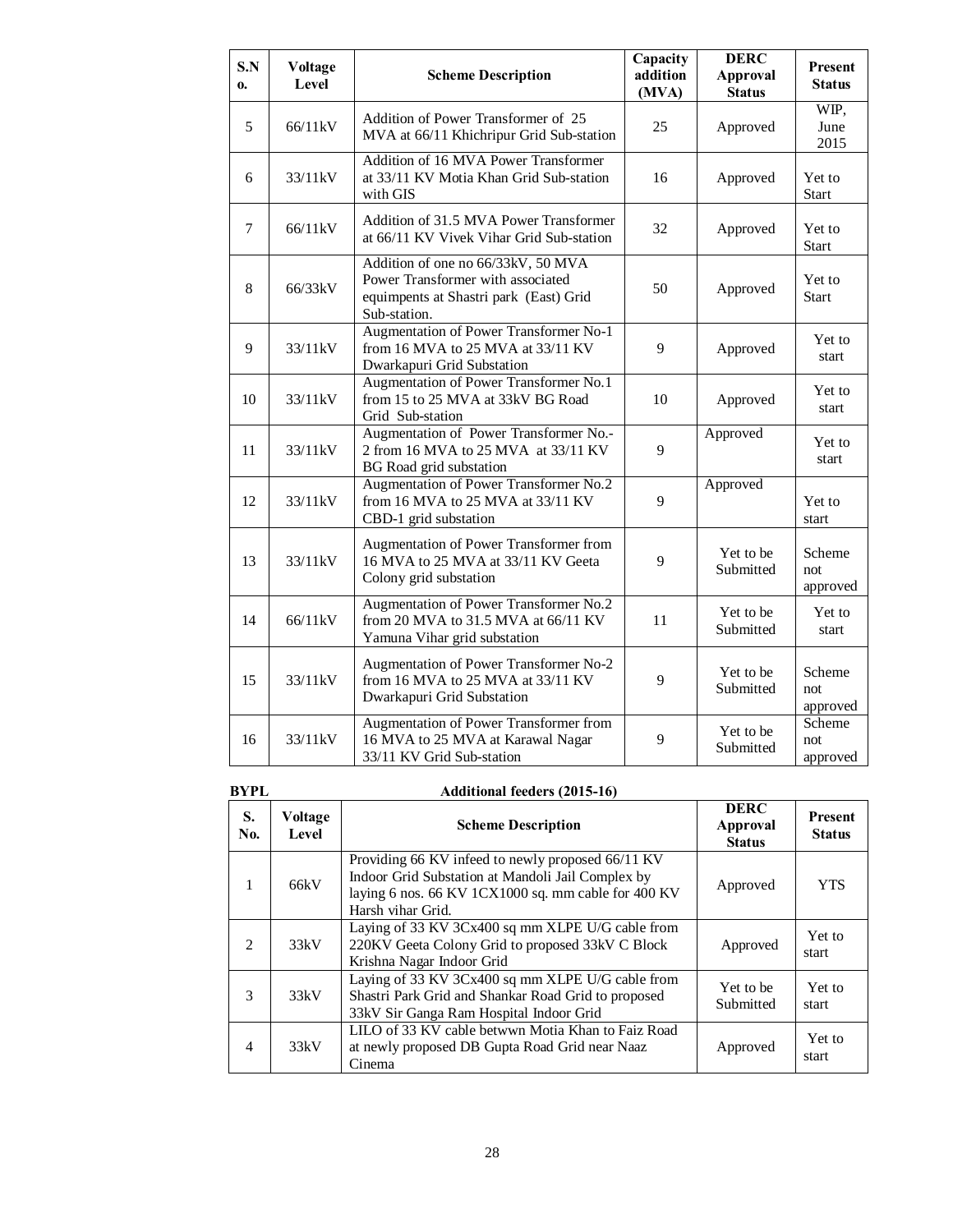| S.<br>No. | Voltage<br>Level                                                                                   | Scheme Description                                                                                                      | <b>DERC</b><br>Approval<br><b>Status</b> | Present<br><b>Status</b> |
|-----------|----------------------------------------------------------------------------------------------------|-------------------------------------------------------------------------------------------------------------------------|------------------------------------------|--------------------------|
| 5         | 33KV                                                                                               | Laying of one ckt of 33 KV 3Cx400 sq mm XLPE U/G cable<br>from 220KV Park Street to Naaz Cinema                         |                                          |                          |
| 5         | 66kV                                                                                               | Laying of New feeder from 220 KV Wazirabad(single circuit)<br>to 66 KV Bhagirathi Grid                                  |                                          |                          |
| 6         | 33kV                                                                                               | Laying of new feeder from Rajghat Power House grid to 33<br>KV I G Stadium.                                             |                                          |                          |
| 7         | 66kV                                                                                               | LILO 66 kV Cable of Wazirabad - Ghonda circuit at Sonia<br>Vihar                                                        |                                          |                          |
| 8         | 33kV                                                                                               | Laying of 33kV New feeder From RPH to 33/11kV Delhi<br>Gate Grid Sub-Station                                            |                                          | Yet to                   |
| 9         | 33kV                                                                                               | Providing Additional 33 KV feed 220 kV Subji Mandi Grid to<br>33/11kV B.G Road Grid Sub-Station.                        |                                          | start                    |
| 10        | 33kV                                                                                               | Laying of additional 33kV Feeder from 220kV Naraina Grid<br>to DMS Grid Substation                                      |                                          |                          |
| 11        | Providing Additional 33 KV feed 220kV Narayana Grid to<br>33kV<br>33/11kV Prasad Grid Sub-Station. |                                                                                                                         |                                          |                          |
| 12        | 66kV                                                                                               | Providing additional 66 KV feed doble circuit from 220 kV<br>Park Street Grid to 66/11kV Shastri Park Grid Sub-Station. |                                          |                          |
| 13        | 33kV                                                                                               | Providing Interconnector between Dwarkapuri to Kanti Nagar<br>Grid.                                                     |                                          |                          |

# BYPL **Augmentation of feeders (2015-16)**

| S.<br>N <sub>0</sub> . | Category              | <b>Scheme Description</b>                       | <b>DERC</b><br><b>Approval</b><br><b>Status</b> | Present<br><b>Status</b> |
|------------------------|-----------------------|-------------------------------------------------|-------------------------------------------------|--------------------------|
|                        | Replacement of        | Conversion of Ridge valley -Shanker Road Grid   | Yet to                                          | Yet to                   |
|                        | <b>Cable Schemes</b>  | O/H Circuit no -1 Line into Under Ground.       | Submitted                                       | start                    |
| $\overline{c}$         | Replacement of        | Conversion of Ridge valley -Shanker Road Grid   | Yet to                                          | Yet to                   |
|                        | <b>Cable Schemes</b>  | O/H Circuit no -2 Line into Under Ground.       | Submitted                                       | start                    |
| 3                      | Replacement of        | Re conductring with AAAC conductor Patpargani   | Under                                           | Yet to                   |
|                        | <b>Feeder Schemes</b> | Grid Sub-Station to Khichripur Grid Sub-Station | Approval                                        | start                    |

# **BYPL Augmentation of switch gears / capacitors (2015-16)**

| S.<br>No.      | Category                                                                                                                                                           | <b>Scheme Description</b>                                                                                            | <b>DERC</b><br>approval<br><b>Status</b> | <b>Present</b><br><b>Status</b> |
|----------------|--------------------------------------------------------------------------------------------------------------------------------------------------------------------|----------------------------------------------------------------------------------------------------------------------|------------------------------------------|---------------------------------|
| 1              | Provision of LT AC Distribution board at Minto<br><b>LTAC DB</b><br>Road Grid, Delhi Gate Grid, Jama maszid Grid,<br><b>Schemes</b><br>Prasad Nagar Grid, DMS Grid |                                                                                                                      | Under<br>Approval                        | Yet to<br>start                 |
| 2              | <b>LTAC DB</b><br><b>Schemes</b>                                                                                                                                   | Provision of yard lighting, LT AC distribution<br>board and replacement of outdoor terminal kiosk<br>at Ghonda Grid. |                                          | Yet to<br>start                 |
| 3              | Provision of double bus bar system at 33 kV Guru<br><b>Bays Schemes</b><br>Angad Nagar Grid.                                                                       |                                                                                                                      | Under<br>Approval                        | Yet to<br>start                 |
| $\overline{4}$ | Bays Schemes                                                                                                                                                       | Conversion Single Bus Bar to double bus bar<br>system at 66 kV Dilshad Garden Grid Sub-Station.                      | Under<br>Approval                        | Yet to<br>start                 |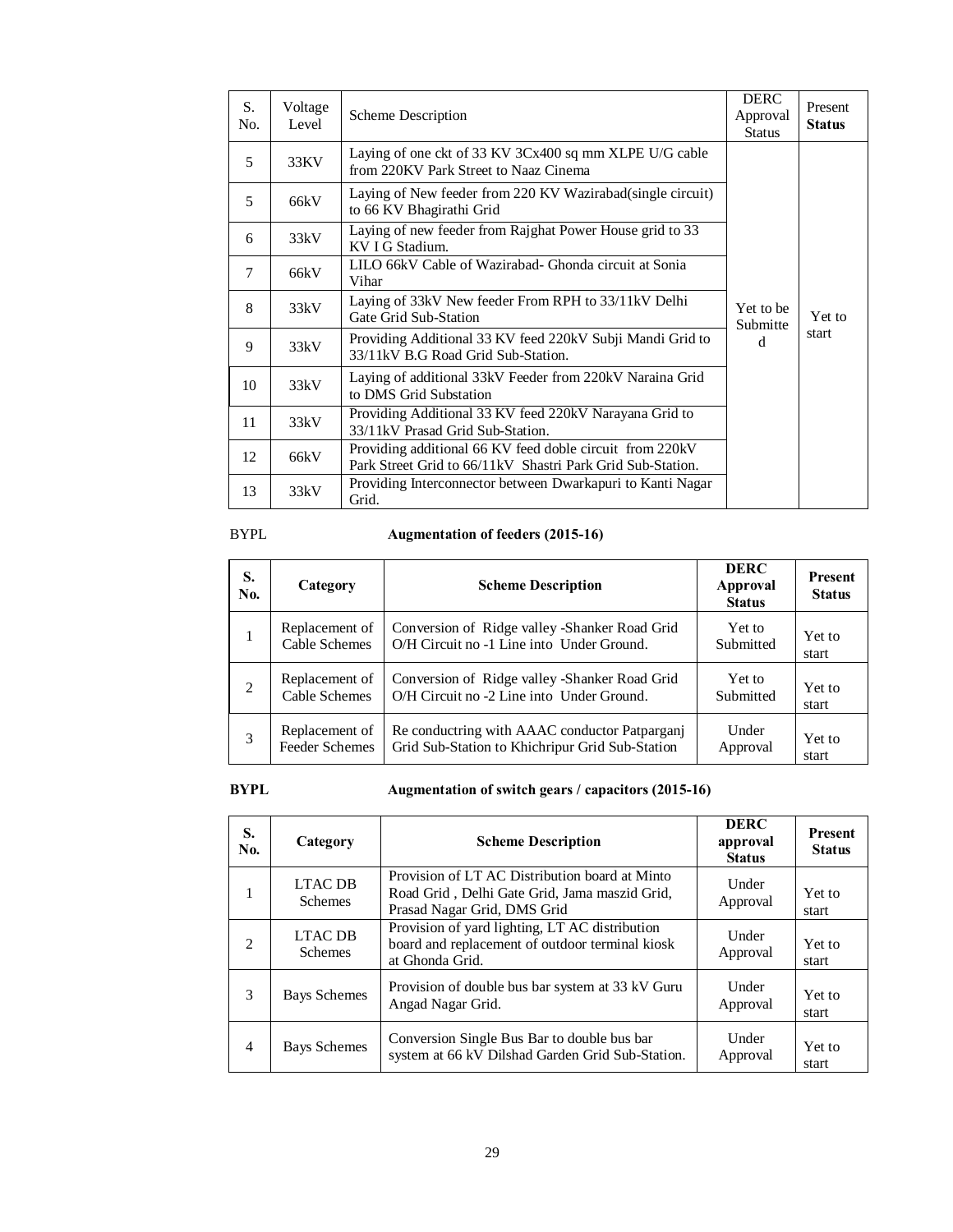| S.<br>No. | Category                                          | <b>Scheme Description</b>                                                                                                                                            | <b>DERC</b><br>approval<br><b>Status</b> | Present<br><b>Status</b> |
|-----------|---------------------------------------------------|----------------------------------------------------------------------------------------------------------------------------------------------------------------------|------------------------------------------|--------------------------|
| 5         | <b>Bays Schemes</b>                               | Provision of double bus bar system at 33 kV<br>Seelampur Grid Sub-Station                                                                                            | Under<br>Approval                        | Yet to                   |
| 6         | CTs Schemes                                       | Replacement of 81 nos of 33KV Current<br>Transformers & 36 no of 66 KV Current<br>Transformers at Various Grid in BYPL.                                              |                                          | start                    |
| 7         | PTs Schemes                                       | Replacement of 36 no of Potential Transformers at<br>various Grid in BYPL                                                                                            |                                          |                          |
| 8         | <b>Battery</b><br>Charger/Battery<br>bank Schemes | Replacement of 50V Battery bank and Battery<br>chargers at various 33 KV & 66KV Grid Sub-Station<br>in central circle $(5 \text{ nos } -50V \& 1 \text{ no.} -220V)$ |                                          |                          |
| 9         | <b>RTCC</b> Schemes                               | Installation of Digital RTCC Panels in BYPL Grid<br>Sub-Station.                                                                                                     |                                          |                          |
| 10        | Fire Alarm<br>Schemes                             | Installation of Fire Alarm System in BYPL Grid Sub-<br>Station.                                                                                                      |                                          |                          |
| 11        | C&R Panel<br>Schemes                              | Replacement of Old Control and Relay Panel at<br>various Grids in BYPL                                                                                               |                                          |                          |
| 12        | Capacitor bank<br><b>Schemes</b>                  | Installation of 11KV, 5.4 MVAR Capacitor Bank at<br>33 KV Town Hall Grid.                                                                                            |                                          |                          |
| 13        | Capacitor bank<br>Schemes                         | Installation of 11KV, 5.4 MVAR Capacitor Bank at<br>33 KV Shankar Road Grid.                                                                                         |                                          |                          |
| 14        | Capacitor bank<br><b>Schemes</b>                  | Installation of 11KV, 5.4 MVAR Capacitor Bank at<br>33 KV Dwarkapuri Grid.                                                                                           |                                          |                          |
| 15        | Capacitor bank<br>Schemes                         | Installation of 11KV, 5.4 MVAR Capacitor Bank at<br>66KV Mayur Vihar-2 Grid.                                                                                         |                                          |                          |
| 16        | Capacitor bank<br>Schemes                         | Installation of 11KV, 5.4 MVAR Capacitor Bank at<br>33KV Preet Vihar Grid.                                                                                           |                                          |                          |
| 17        | <b>Isolator</b><br>Schemes                        | Replacement of 57 nos of Isolator's at various 33KV<br>grid in BYPL                                                                                                  |                                          |                          |
| 18        | Capacitor bank<br>Schemes                         | Installation of 11KV, 5.4 MVAR Capacitor Bank at<br>33 KV DMS Grid.                                                                                                  |                                          |                          |
| 19        | Capacitor bank<br><b>Schemes</b>                  | Installation of 11KV, 5.4 MVAR Capacitor Bank at<br>33 KV Anand Parvat Grid.                                                                                         |                                          |                          |
| 20        | Capacitor bank<br>Schemes                         | Installation of 11KV, 5.4 MVAR Capacitor Bank at<br>33 KV Jama Masjid Grid.                                                                                          |                                          |                          |
| 21        | Capacitor bank<br>Schemes                         | Installation of 11KV, 5.4 MVAR Capacitor Bank at<br>33 KV Minto Road Grid.                                                                                           |                                          |                          |
| 22        | Capacitor bank<br>Schemes                         | Installation of 11KV, 5.4 MVAR Capacitor Bank at<br>33 KV B.G. Road Grid.                                                                                            |                                          |                          |
| 23        | Capacitor bank<br>Schemes                         | Installation of 11KV, 5.4 MVAR Capacitor Bank at<br>33 KV G.B Pant Grid.                                                                                             |                                          |                          |
| 24        | Capacitor bank<br>Schemes                         | Installation of 11KV, 5.4 MVAR Capacitor Bank at<br>Shastri Park(Central Circle) Grid.                                                                               |                                          |                          |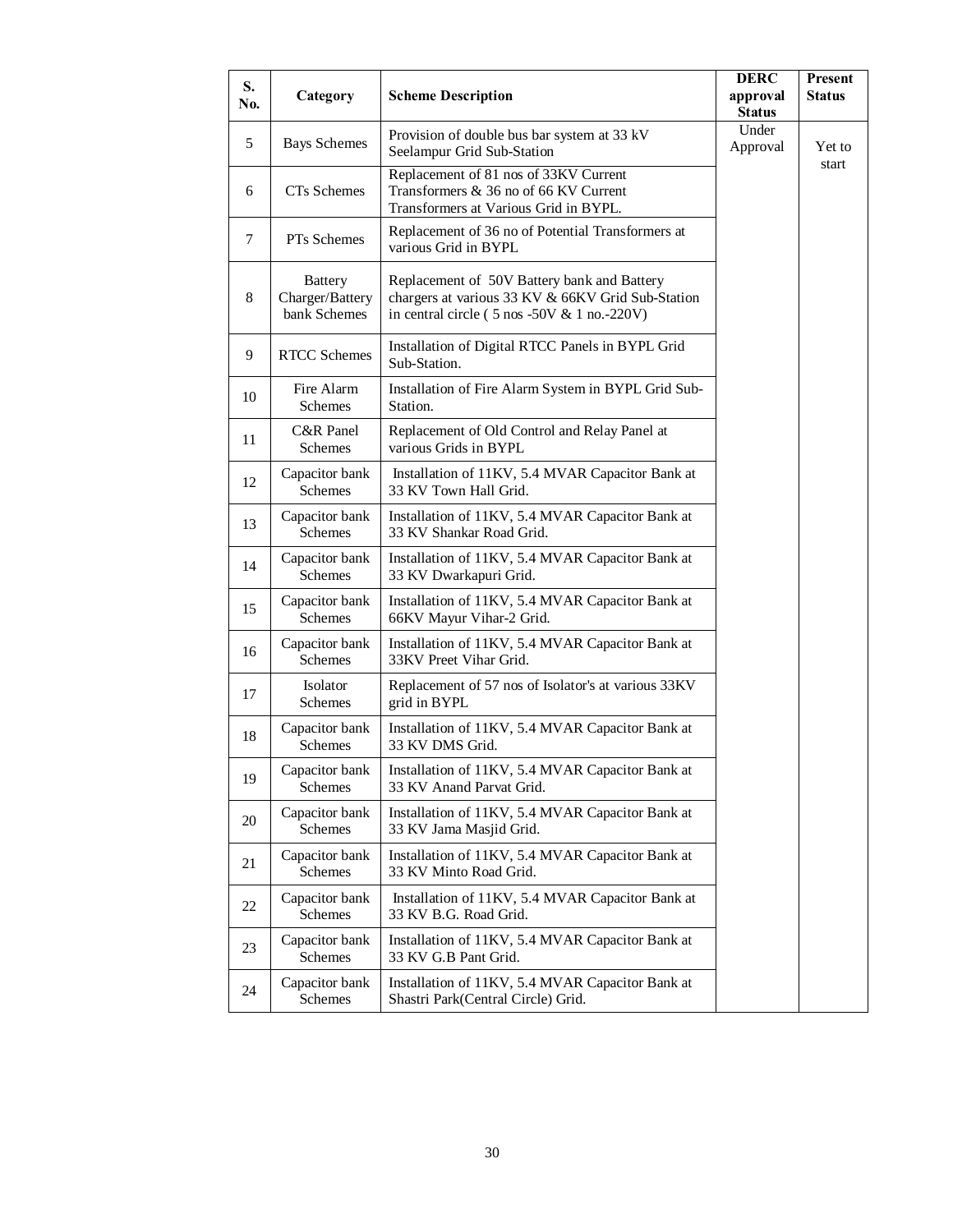| BRPL                            |                                                                                                    | 2014-15                                                                                                                               |                                          |                                                         |  |
|---------------------------------|----------------------------------------------------------------------------------------------------|---------------------------------------------------------------------------------------------------------------------------------------|------------------------------------------|---------------------------------------------------------|--|
| S.<br>No.                       | Type of<br><b>Scheme</b>                                                                           | Description                                                                                                                           | <b>DERC</b><br>approval<br><b>Status</b> | <b>Present Status</b>                                   |  |
| 1                               | New Grid<br>With Infeed                                                                            | <b>G-4 Dwarka</b>                                                                                                                     | Approved                                 | Civil work completed,<br>electrical work in<br>progress |  |
| 2                               | Additional<br>Power Tx                                                                             | Addition of 66/11 kV, 25 MVA<br>PTR at VSNL                                                                                           | Approved                                 | Target: June 2015                                       |  |
| 3                               | Additional<br>Power<br>Transformer                                                                 | Addition of 66/11 kV, 25 MVA<br>PTR at G-6 Dwarka                                                                                     | Submitted                                | Work in progress                                        |  |
| 4                               | New Feeder                                                                                         | LILO of 33 kV Paschimpuri-<br>Madipur circuit at 33 kV bus of<br>220 kV Peeragarhi                                                    | Approved                                 | Work in progress                                        |  |
| 5                               | New Feeder                                                                                         | LILO of 33 kV Udyog Nagar -<br>A-4 Paschim Vihar circuit at 33<br>kV bus of 220 kV Peeragarhi                                         | Approved                                 | Work in progress                                        |  |
|                                 |                                                                                                    | 2015-16                                                                                                                               |                                          |                                                         |  |
| 1                               | New Grid With<br>Infeed                                                                            | 66/11 kV Grid Substation at<br>Mundka                                                                                                 | Approved                                 | Work in progress.<br>Target: July 2015                  |  |
| 2                               | New Grid With<br>Infeed                                                                            | 66/11 kV Grid Substation at G-7<br>Dwarka                                                                                             | Approved                                 | Target: March 2016                                      |  |
| 3                               | 66/11 kV Grid Substation at<br>New Grid With<br><b>Vasant Kunj Institutional</b><br>Infeed<br>Area |                                                                                                                                       | Approved                                 | Work in progress<br>Target: March 2016                  |  |
| 4                               | New Grid With<br>Infeed                                                                            | 66/11 kV Grid Substation at<br>West of JNU                                                                                            | Approved                                 | Horticulture issues are<br>being resolved               |  |
| 5                               | New Grid With<br>Infeed                                                                            | 66/11 kV Grid Substation at<br>Meethapur                                                                                              | Approved                                 | Work in progress.<br>Target: March 2016                 |  |
| 6                               | New Grid With<br>Infeed                                                                            | 33/11 kV Grid Substation at A-<br>43 Mayapuri + Infeed from $220$<br>kV Naraina                                                       | Approved                                 | Work in progress.<br>Target: March 2016                 |  |
| $\overline{7}$                  | New Grid With<br>Infeed                                                                            | 66/11 kV Grid Substation at<br><b>Fatehpur Beri</b>                                                                                   | To be<br>Approved                        | Target: March 2016                                      |  |
| 8                               | New Feeder                                                                                         | Laying of 2 Nos. 33kV<br>3x400sq.mm. XLPE Cable from<br>proposed 220/33kV AIIMS<br><b>Trauma Centre to IIT Grid</b><br>s/stn.         | Approved                                 | Work in progress                                        |  |
| 9                               | New Feeder                                                                                         | Laying of 33 kV double circuit<br>comprising 2x3Cx400 sq.mm<br><b>XLPE Cables from Paschim</b><br>Vihar/Chaukhandi to DC<br>Janakpuri | To be<br>Approved                        | Work to be taken up                                     |  |
| 10                              | Additional<br>Transformer                                                                          | <b>Additional Power Transformer at</b><br>Kilokari                                                                                    | To be<br>submitted                       | Scheme under revision.                                  |  |
| 11                              | New Feeder                                                                                         | Laying of One 33 kV Circuit<br>each to Defence Colony, Lajpat<br>Nagar, NDSE and Hudco from<br><b>AIIMS</b> Trauma Centre             | To be<br>submitted                       | Bay to be allotted by<br><b>DTL</b>                     |  |
| Additional<br>12<br>Transformer |                                                                                                    | <b>Additional Power Transformer at</b><br><b>A-4 Paschim Vihar</b>                                                                    | To be<br>submitted                       | Work to be taken up                                     |  |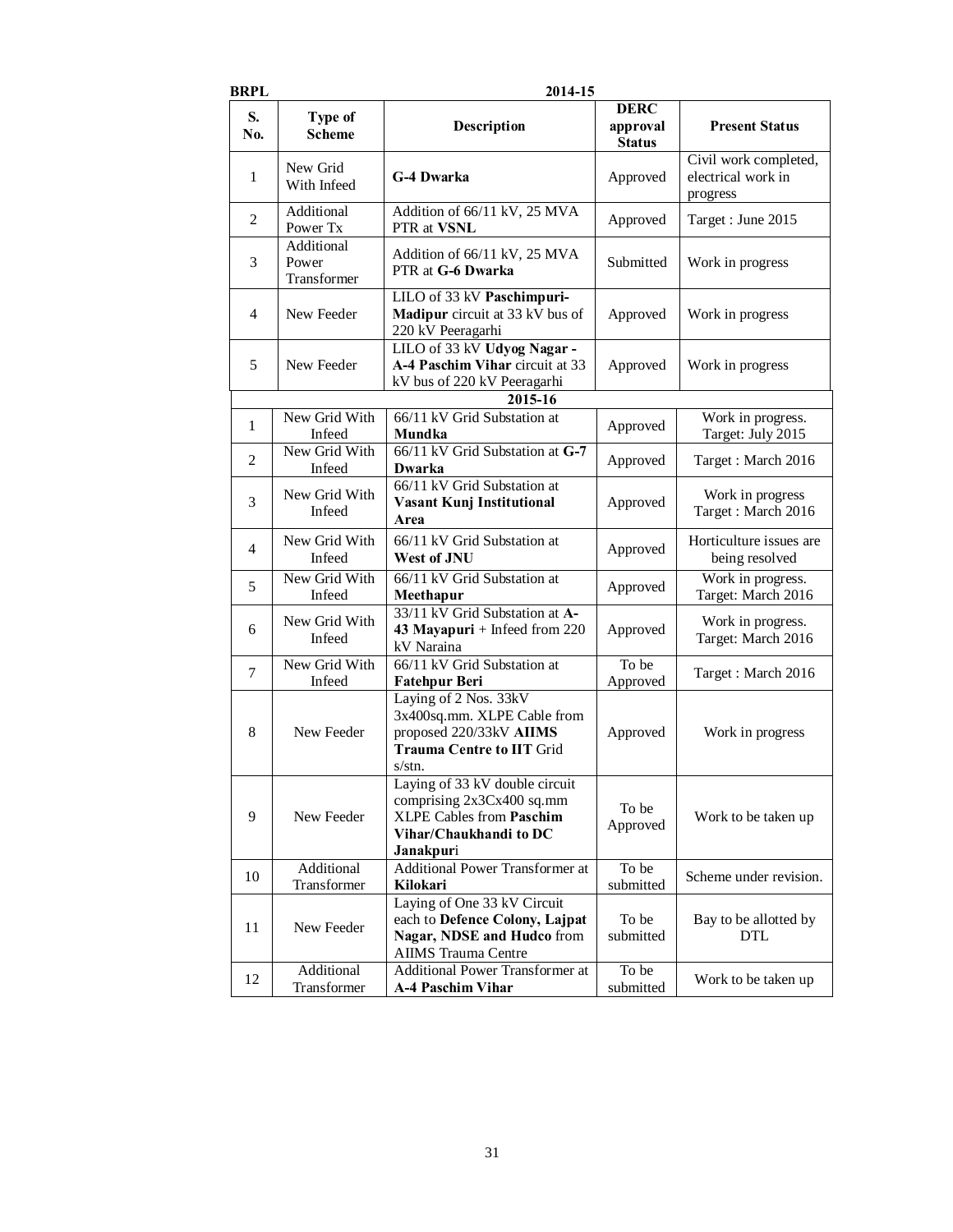|   | 2016-17                 |                                                                                                                                                                                                                                |              |  |  |
|---|-------------------------|--------------------------------------------------------------------------------------------------------------------------------------------------------------------------------------------------------------------------------|--------------|--|--|
| 1 |                         | 33/11 kV Grid Substation at <b>Okhla Phase 3</b>                                                                                                                                                                               | Approved     |  |  |
| 2 | New Grid With<br>Infeed | 66/11 kV Grid Substation at <b>Jasola Media Centre</b>                                                                                                                                                                         | Approved     |  |  |
| 3 |                         | 33/11 kV Grid Substation at Court Complex Saket                                                                                                                                                                                | Approved     |  |  |
| 4 |                         | Additional Power Transformer at Malviya Nagar                                                                                                                                                                                  | Approved     |  |  |
| 5 | <b>Additional Power</b> | Additional Power Transformer at Andheria Bagh                                                                                                                                                                                  |              |  |  |
| 6 |                         | Additional Power Transformer at C-DOT                                                                                                                                                                                          | Not approved |  |  |
|   | New Feeder              | Laying of 12 Nos. D/C 1x630sq.mm. XLPE U/G Cable<br>from 220kV s/stn. Sarita Vihar to LILO 66kV tower<br>opp. Asia Pacific Inst. Jasola.                                                                                       | Approved     |  |  |
| 8 | New Feeder              | Laying of 2Nos. 33kV XLPE Cable of Size<br>3X400Sq.mm. Between I.P. Stn. (Bay No.7) to 33kV<br><b>Exhibition-I</b> Grid S/Stn. and balance from 1No. 33k<br>3CX400Sq.mm. (Existing) Railway Work shop to<br>Exhibition-I S/Stn | Approved     |  |  |

### **DTL and Discoms may update the latest status in their respective projects.**

## **3.3 SURRENDER OF POWER FROM VARIOUS SOURCES FOR OPTIMIZATION OF POWER PURCAHSE COST.**

On the advise of Govt. of NCT of Delhi, on 27.03.2015, a meeting of DPPG members, DTL and SLDC held in the Conference Hall of SLDC to discuss and decide about the issue of surrender of power from various sources beyond 31.03.2015. The minutes of the meeting is appended as Annexure. The gist of broad discussions and decisions are as under:-

### **a) RPH Station**

The State Government was requested to close down RPH Plant forever from 01.10.2015 considering the age of the plant, environmental conditions and cost of the generation which is about Rs. 5.75 per unit.

### **b) Pragati Stage-I**

Full generation of Pragati Stage-1 be maintained during summer months and from October to March, the entire gas allocation of Pragati Station be diverted to Bawana for better utilization. After the commissioning of 400kV RPH System, the entire station may be closed down if the generating company could not assure cheap gas to run the plant.

### **c) IPGCL's GT Station**

The Government may take a call of closure of the station considering black start facility available with the station.

### **d) BTPS**

The State Govt may consider to request the Central govt. to decommission Stage-1units (95MW capacity of each three units) from October 2015. 210MW units be closed down after the commissioning of 400kV ISTS Tuglakabad.

The State Government was also requested to request NTPC not to infuse additional funds for renovation and modernization of Stage-II units whose expenditure was expected to Rs. 741 Crores as approved by CERC in its order dated 12.05.2011 in Petition No. 324/2009 as the overall cost of the power from the station is nearly Rs. 6/unit.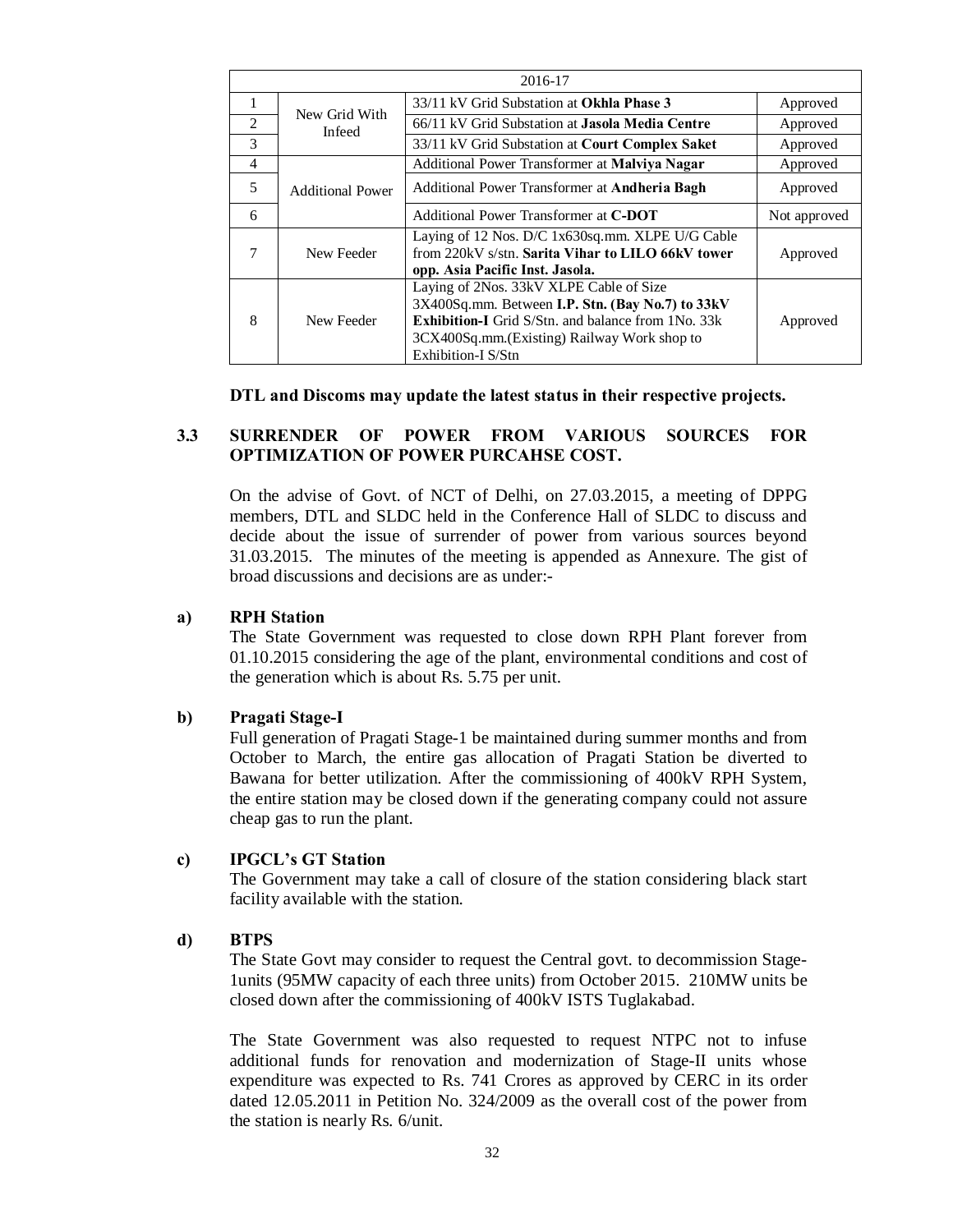### **e) Rithala Station**

Rithala Station was commissioned in the year 2011. Since last two years, there was not generation due to non availability of gas. The fixed cost of the station is Rs. 90 Crores per annum as per the tariff petition filed before DERC.

TPDDL was requested to decommission the plant immediately to ease the burden of fixed charges on consumers without any generation.

## **f) Interstate Generation**

- i) The entire allocation of Delhi from Anta, Auriya and Dadri Gas Stations to be reallocated to needy states forever from October 2015.
- ii) 125MW (NDMC share) of Dadri (Thermal)-I be reallocated to needy states from October to March.
- iii) 400MW (share of TPDDL and BRPL) from Dadri Thermal Stage-II be reallocated to needy states from October to March.
- iv) All the Distribution Companies should make sufficient arrangements of power to meet the demand in the event of reallocation of power as mentioned above to avoid any load shedding in Delhi.
- v) SLDC was advised to intimate the above decisions to the State Govt.

### **GCC may note.**

# **3.4 IMMEDIATE REVIVAL OF 400KV CABLES EMANATING FROM BAMNAULI S/STN.**

PPCL in connection with their upcoming Bamnauli CCGT Station has converted the overhead portions of all 400kV transmission lines emanating from 400kV Bamnauli S/Stn to cable and commissioned as under

| S.            | Name<br>the<br>of  | Cable<br>portion | Present status            | Remarks                          |
|---------------|--------------------|------------------|---------------------------|----------------------------------|
| N             | Circuit            | commissioned     |                           |                                  |
|               |                    | on.              |                           |                                  |
|               | 400kV Bamnauli ó   |                  | Cable portion is out from | The ckt-I is out of order        |
|               | Jhatikara Ckt-I    |                  | 27.05.2015 at 22.05hrs.   | and ckt-II is on ERS             |
| $\mathcal{L}$ | 400kV Bamnauli ó   | 19.42hrs.<br>on  | Cable portion is out from | w.e.f 12.08.2014.                |
|               | Jhatikara Ckt-II   | 21.12.2013       | 11.06.2014 at 19.42hrs.   |                                  |
| $\mathcal{R}$ | 400kV Bamnauli ó   |                  | Cable portion is out from | Ckt.<br>Charged<br><sub>on</sub> |
|               | Ballabhgarh Ckt-II |                  | 01.01.2015 at 17.01 hrs.  | 22.08.15                         |
|               |                    |                  | The ckt is on ERS w.e.f.  |                                  |
|               |                    |                  | 18.53hrs. on 17.01.15     |                                  |

**DTL / PPCL may update the position.**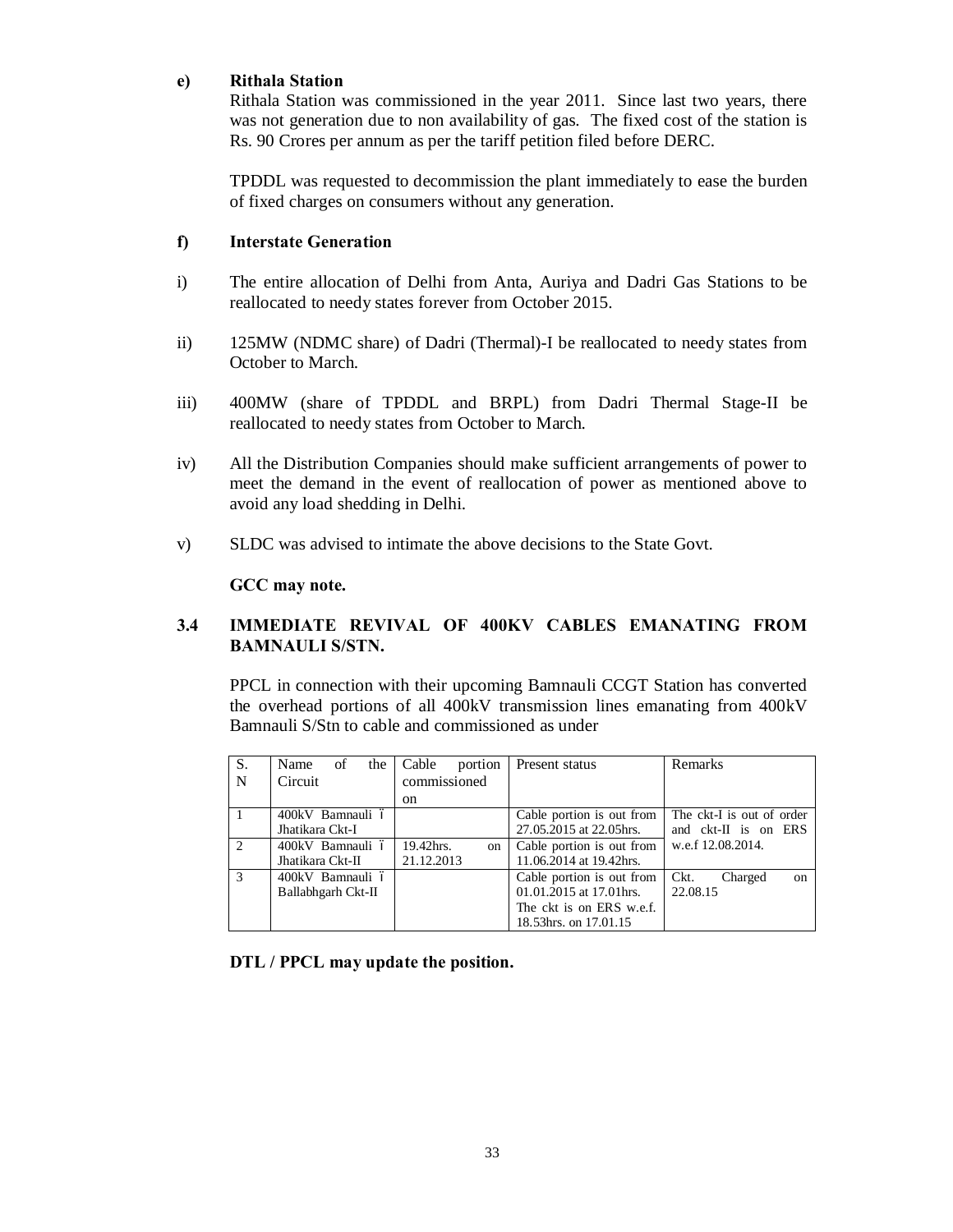# **3.5 CAPACITOR INSTALLATION PLAN**

|                    |                           |                          | As on 31.08.2015 |
|--------------------|---------------------------|--------------------------|------------------|
| <b>Utility</b>     | <b>Installed capacity</b> | Installed in capacity in | <b>T</b> otal    |
|                    | in MVAR (HT)              | <b>MVAR (LT)</b>         |                  |
| <b>BYPL</b>        | 878.19                    | 102                      | 980.19           |
| <b>TPDDL</b>       | 761.38                    | 119                      | 880.38           |
| <b>NDMC</b>        | 253.78                    | 24.29                    | 278.07           |
| DTL                | 753.52                    | 0                        | 753.52           |
| BRPL               | 1221.29                   | 241.8                    | 1463.09          |
| <b>RPH</b>         | 20.0                      | $\Omega$                 | 20.0             |
| <b>MES</b>         | 20.1                      | 0                        | 20.1             |
| Total              | 3908.26                   | 487.09                   | 4395.35          |
| Requirement as per | 4594                      |                          |                  |
| <b>NRPC Study</b>  |                           |                          |                  |

The present capacitor position in Delhi is as under:-

The utilities updated the position of additional capacitors in the last meeting as under:-

| Utility      | Planning for<br>installation of<br>additional<br>in<br>capacity<br>MVAR (HT<br>level)<br>2013-14 | Installed so<br>far<br>in MVAR | Position informed in 12 <sup>th</sup> GCC<br>meeting                                                                                                                                                                                                                                                                                                                                                                                                                                                                                                                                                                                                                                                                           | Status as on date                                                                                                                                                                                                                                                                                                                      |
|--------------|--------------------------------------------------------------------------------------------------|--------------------------------|--------------------------------------------------------------------------------------------------------------------------------------------------------------------------------------------------------------------------------------------------------------------------------------------------------------------------------------------------------------------------------------------------------------------------------------------------------------------------------------------------------------------------------------------------------------------------------------------------------------------------------------------------------------------------------------------------------------------------------|----------------------------------------------------------------------------------------------------------------------------------------------------------------------------------------------------------------------------------------------------------------------------------------------------------------------------------------|
| <b>TPDDL</b> | 72.2                                                                                             | 36                             | 1.4.8MVAR installed at Bawana<br>-7 but not yet energized<br>2. 9.6MVAR to be installed at<br>Rani Bagh C.C. in FY 13-14<br>with new grid.<br>3. 4.8MVAR installed with new<br>transformer at Rohini -23 but not<br>vet energized<br>4. 4.8MVAR to be installed at<br>Shalimarbagh FC in FY 13-14<br>with new transformer which is<br>vet to be commission.<br>5. 10.08MVAR installed at RG-<br>28 S/Stn but not yet energized.<br>6. 4.8MVAR installed at A-21<br>but not yet energized<br>7. 10.8MVAR to be installed at<br>Bawana óI in FY 13-14 with<br>new grid.<br>8. 10.8MVAR installed at Model<br>Town but not yet energized<br>9. 10.8MVAR to be installed at<br>Bawana Phase -2 No. 1 in FY<br>13-14 with new grid. | 1.At BWN-7: Connected in Febøl 5<br>2. At Ranibagh CC, RG-23, RG-28<br><b>SMB-FC:</b> To be connected later due to<br>less load.<br>3. At A-21 Naraina: Already connected in<br>Sept-2014.<br>4. At BWN-1: will be connected in Jul<br>2015<br>5. At MDT: One shunt Cap connected in<br>May and other will be connected in<br>Juno2015 |
| BRPL         | 167.4                                                                                            | 10.8                           | Additional 256.4MVAr capacity<br>is planned to be added at LT<br>level in 2013-14. Further<br>10.8MVAR added at GGSH<br>S/stn on 13.02.2013                                                                                                                                                                                                                                                                                                                                                                                                                                                                                                                                                                                    | DERC approval for LT Capacitor (256.4<br>MVAr) is awaited.<br>21.6 MVAr Capacitor commissioned at<br>Hastsal Grid in June 2013. 21.6 MVAr<br>Capacitor commissioned at DJB<br>Najafgarh. 43.2 MVAr Capacitor is<br>expected to be commissioned at G-4<br>Dwarka & Mundka by Oct ó 2016.                                                |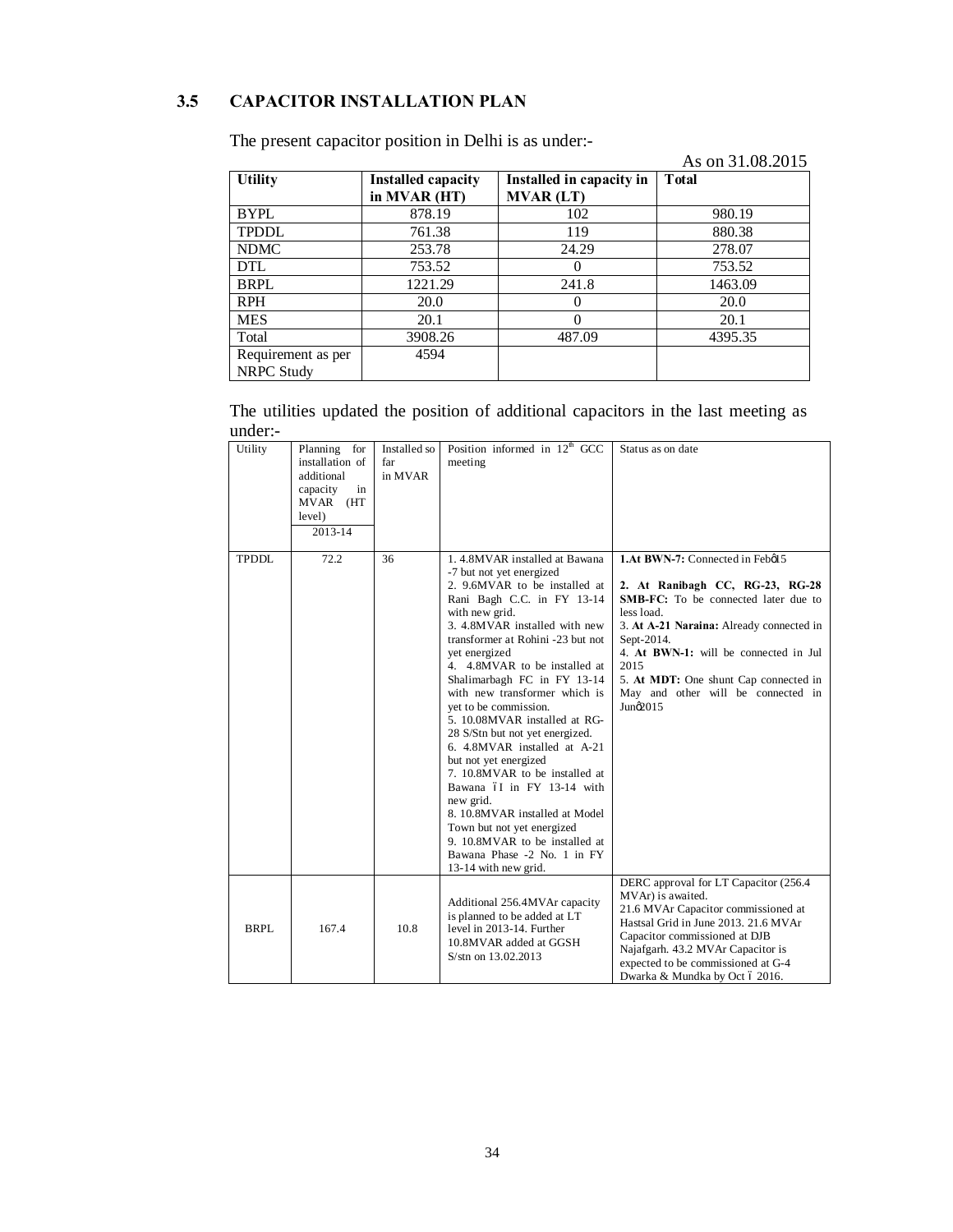| Utility             | Planning for<br>installation of<br>additional capacity<br>in MVAR (HT<br>level)<br>2013-14 | Installe<br>d so far<br>in<br><b>MVAR</b> | Position informed in $12th$<br>GCC meeting                                                                                                                                                                     | Status as on date                                                                                                                                                                                                                                                                                                                                                                                                                                               |
|---------------------|--------------------------------------------------------------------------------------------|-------------------------------------------|----------------------------------------------------------------------------------------------------------------------------------------------------------------------------------------------------------------|-----------------------------------------------------------------------------------------------------------------------------------------------------------------------------------------------------------------------------------------------------------------------------------------------------------------------------------------------------------------------------------------------------------------------------------------------------------------|
| BYPL                | 108                                                                                        | 5.4                                       | Approval for 32.4MVAr<br>has already been accorded<br>DERC.<br>5.4MVAR<br>bv<br>added at Jama Masjid<br>S/stn on 12.06.12.                                                                                     | 10.8MVAr capacity has been added up at 66kV<br>New Kondli S/Stn at 11kV side.<br>The following plan has already been drawn out to<br>commission by March 2015<br>S<br>S/Stn<br>Capacity at 11kV in<br>N<br><b>MVAR</b><br>10.8--commissioned<br>DDU Marg<br>$\overline{c}$<br>Kanti Nagar<br>5.4-Commissioned<br>3<br>5.4<br>Khichripur<br>5.4-Commisioned<br>CBD-II<br>4<br>5.4<br>5<br>Delhi Gate<br>5.4<br>$GH-1$<br>6<br>5.4<br>Bhagirathi<br>Total<br>43.2 |
| <b>MES</b><br>Total | 473.6                                                                                      | $-$<br>97.56                              | installed<br>capacity<br>The<br>21.1MVAR is sufficient to<br>meet the load of MES.<br>for<br>However<br>voltage<br>regulation<br>they<br>have<br>planned<br>additional<br>capacity at LT level for<br>2013-14. |                                                                                                                                                                                                                                                                                                                                                                                                                                                                 |
|                     |                                                                                            |                                           |                                                                                                                                                                                                                |                                                                                                                                                                                                                                                                                                                                                                                                                                                                 |

As per the CPRI study, no additional capacitor is required to be installed in Delhi, however, it was recommended that certain capacitors are required to be reorientated. Proper maintenance of the existing capacitors was also recommended. To control high voltages, it was recommended to install proper capacity reactors.

As follow up action, a meeting was held in the SLDC on 18.02.2015 wherein the representatives of Discoms, PGCIL etc attended. The gist of the decisions is as under:-

- 1 It was agreed that all Discoms would submit their observations after detailed study of CPRI report by 28.02.2015 which would be forwarded to CPRI for their comments. Planning Department would arrange CPRI participation in the next meeting.
- 2 Since regional capacitor study for 2015-16 is already under way by NRLDC, Delhi SLDC should involve in study by providing requisite data.

In line of the above decisions, GCC had advised Planning Department of DTL to immediately finalize the requirements of additional capacitor etc. in coordination with Discoms, Generators and CPRI.

### **Planning Department of DTL may update the status.**

## **3.6 REPLACEMENT OF CONDUCTORS OF 220KV NARELA – ROHTAK ROAD DOUBLE CKT LINE.**

It has been apprised in  $11<sup>th</sup>$  GCC meeting that outlet from the 400kV ISTS at Inderlok (earlier Karampura) to 220kV Rohtak Road S/Stn. is proposed to be established by 2015-16. As such, the proposal of LILO of 220kV Wazirpur - Peeragarhi (one circuit) at Rohtak Road is dropped. BBMB was to be approached for re-conductoring of existing 220kV Narela - Rohtak Road D/C Line with HTLS conductors.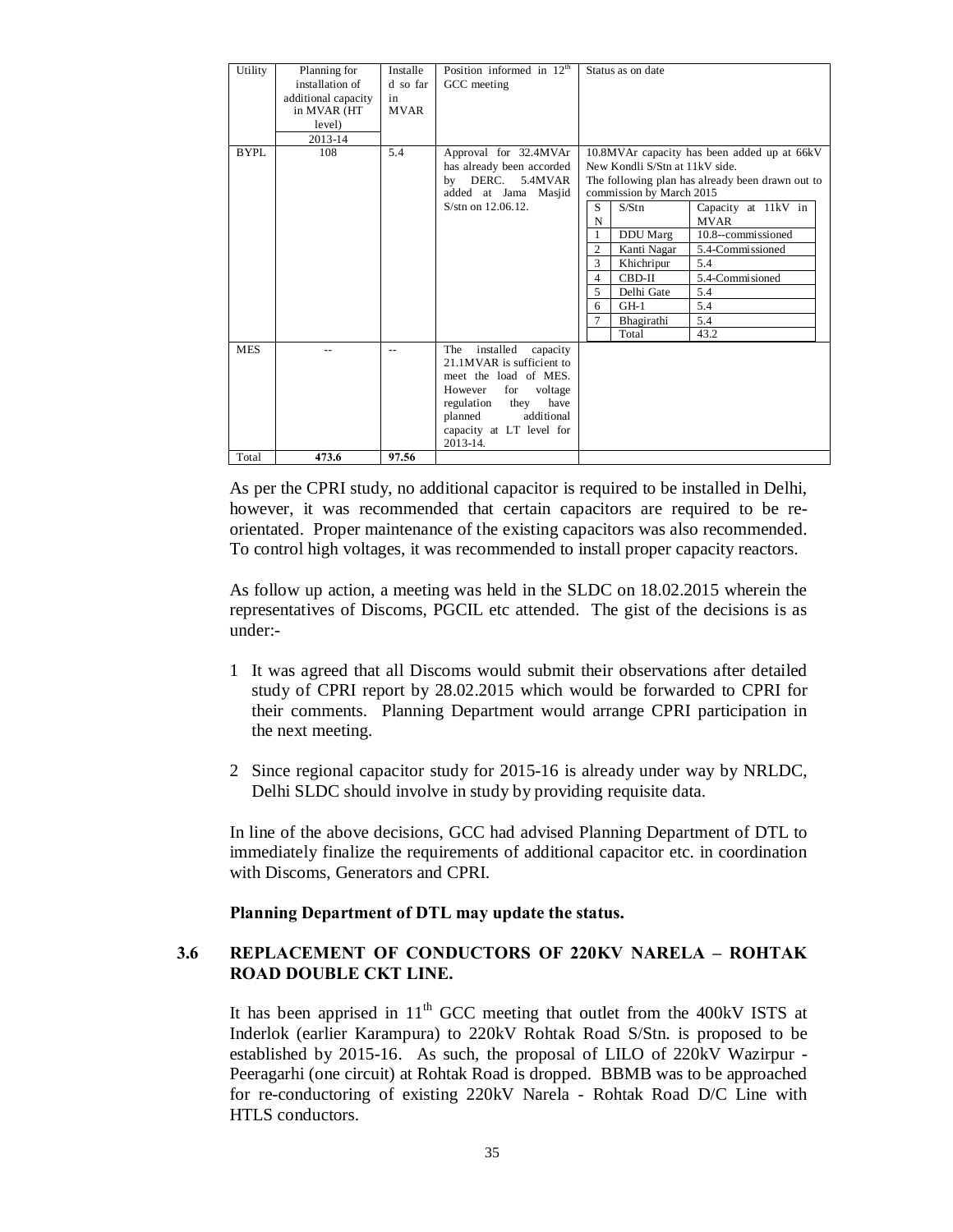DTL was advised by GCC to expedite the HTLS re-conductoring of 220kV Narela-Rohtak Road D/C Line for reliability of supply, it was also emphasized the timely completion of proposed 220kV outlet from the upcoming ISTS from Inderlok to Rohtak Road.

DTL $\alpha$  Planning Department representative reported that the 400kV Karam Pura substation may be functional only by the end of 2017. BBMB would soon be approached for LILO of one of the 220kV circuits between Wazirpur & Peeragarhi at Rohtak Road substation to facilitate the augmentation of the conductors of 220kV Rohtak Road-Narela double circuit line.

**Planning Department of DTL may apprise the latest status.**

### **3.7 SHUT-DOWN OF TRANSMISSION / DISTRIBUTION LINES TO BE AVAILED BY DMRC**

Summer season has been passed and summer peak demand has already been lowered. DMRC may give their plans for shut-downs during the period October to March for any expansion of DMRC network.

### **DMRC may respond.**

## **3.8 NON USAGE OF BAYS ALLOTTD TO VARIOUS UTILITIES FROM DTL SUB-STATIONS.**

The position of unutilized bays at various newly commissioned DTL sub-stations was updated by the utilities in the last meeting are as under:

| S              | Name of                   | Details of non utilization of bays |                                                              |                     |            |                                                                                                                                                                                                                                                                                                                                                                                                        |  |  |
|----------------|---------------------------|------------------------------------|--------------------------------------------------------------|---------------------|------------|--------------------------------------------------------------------------------------------------------------------------------------------------------------------------------------------------------------------------------------------------------------------------------------------------------------------------------------------------------------------------------------------------------|--|--|
| N.             | 400/220k                  | Voltag                             | Name of bay                                                  | Name of the         | Original   | <b>Present status</b>                                                                                                                                                                                                                                                                                                                                                                                  |  |  |
|                | V S/Stns.                 | e level                            |                                                              | utility<br>to       | allocation |                                                                                                                                                                                                                                                                                                                                                                                                        |  |  |
|                |                           |                                    |                                                              | whom<br>the         | date       |                                                                                                                                                                                                                                                                                                                                                                                                        |  |  |
|                |                           |                                    |                                                              | is<br>bay           |            |                                                                                                                                                                                                                                                                                                                                                                                                        |  |  |
|                |                           |                                    |                                                              | allocated           |            |                                                                                                                                                                                                                                                                                                                                                                                                        |  |  |
| $\mathbf{1}$   | 220kV<br>Trauma<br>Centre | 33kV                               | 1. Race Course                                               | <b>NDMC</b>         | 19.11.09   | 1.80% work has been completed. Work is<br>held up due to non availability of cables<br>which is being arranged on priority basis.<br>Expected by June 2015.                                                                                                                                                                                                                                            |  |  |
|                |                           |                                    | 2 Jor Bagh<br>(Ali Ganj)                                     | <b>NDMC</b>         | 17.06.11   | 2. Deposit work of CPWD.<br>Sub-station<br>work has been completed almost. 50% of the<br>cable has been laid but work held up due to<br>non availability of cables which is being<br>arranged on priority basis. Expected by June<br>2015.                                                                                                                                                             |  |  |
|                |                           | 33kV                               | 3.1TT<br>4. Bhikaji cama<br>$Total = 4$ Bays                 | <b>BRPL</b><br>BRPL |            | 3.40% Cabling work completed. Work has<br>been re-awarded and Road Cutting<br>Permission is being pursued. Work expected<br>by Dec-2015.<br>4. 33kV Bhijaki Cama Ckt has been charged<br>on 09.04.2015 on no load and there after<br>load was taken.                                                                                                                                                   |  |  |
| $\overline{2}$ | 220kV<br>Electric<br>Lane | 33kV                               | 1. Vidyut<br>Bhawan<br>2. Hanuman<br>Road<br>3. Janpath Lane | <b>NDMC</b>         | 19.11.09   | 1. Cabling work is held work for want of<br>cable which is being arranged on priority<br>basis.<br>2. The cable laying work almost completed.<br>Expected by March 2015.<br>3. Land allocation for Janpath Sub-station is<br>still awaited. However, it has been proposed<br>by NDMC to use this Bay for new proposed<br>33kV Sub-station at Parliament Annexure<br>for which land has been allocated. |  |  |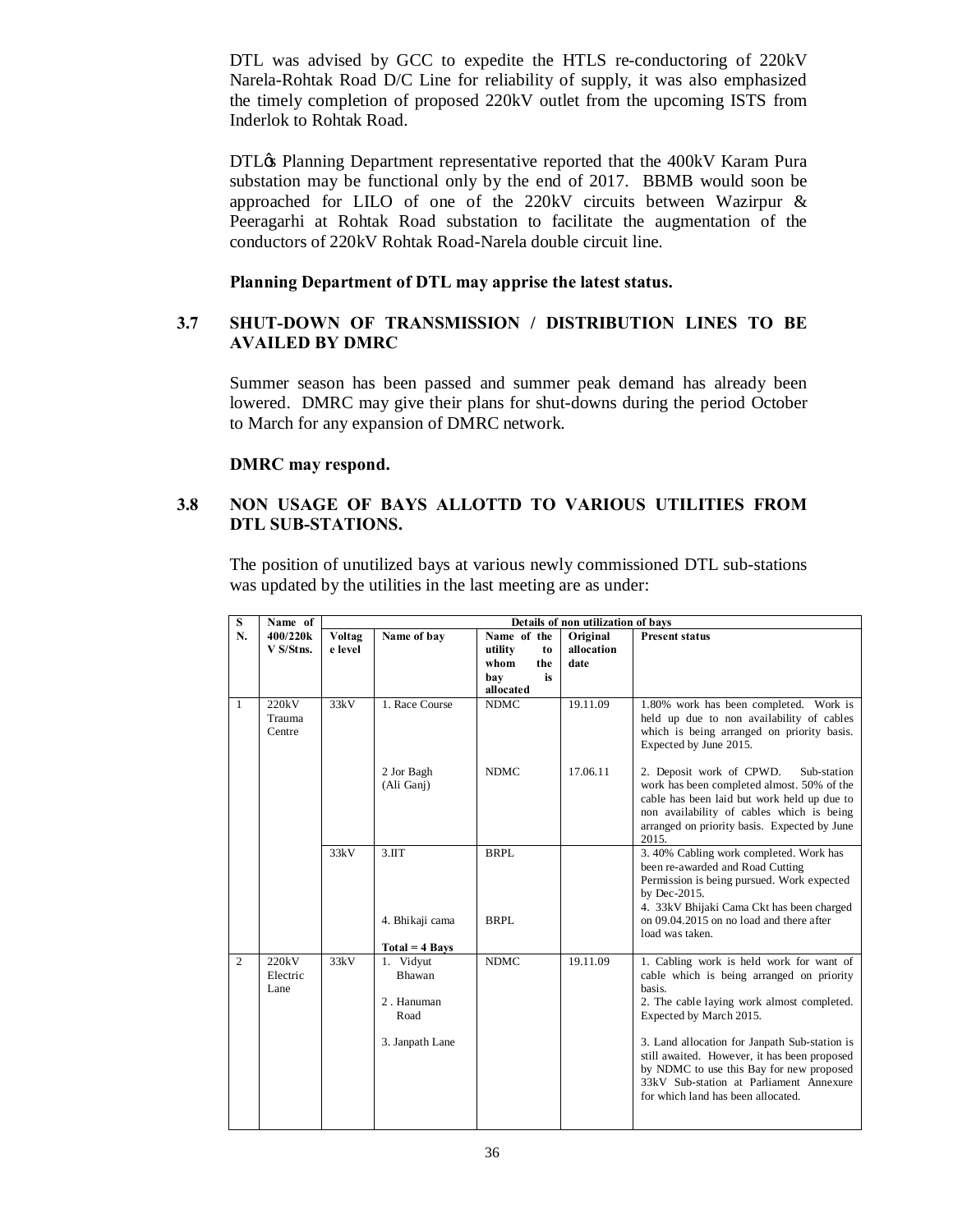| S  | Name of                         | Details of non utilization of bays |                                                                                                                                                                                                                  |                                       |                        |                                                                                                                                                                                                                                                                                                                                                                                                                                                                                                                                                                                                                                                                                                                                                                                                                                                                                |  |
|----|---------------------------------|------------------------------------|------------------------------------------------------------------------------------------------------------------------------------------------------------------------------------------------------------------|---------------------------------------|------------------------|--------------------------------------------------------------------------------------------------------------------------------------------------------------------------------------------------------------------------------------------------------------------------------------------------------------------------------------------------------------------------------------------------------------------------------------------------------------------------------------------------------------------------------------------------------------------------------------------------------------------------------------------------------------------------------------------------------------------------------------------------------------------------------------------------------------------------------------------------------------------------------|--|
| N. | 400/220k<br>V S/Stns.           | Voltag<br>e level                  | Name of bay                                                                                                                                                                                                      | Name of the<br>utility<br>to          | Original<br>allocation | <b>Present status</b>                                                                                                                                                                                                                                                                                                                                                                                                                                                                                                                                                                                                                                                                                                                                                                                                                                                          |  |
|    |                                 |                                    |                                                                                                                                                                                                                  | whom<br>the<br>bay<br>is<br>allocated | date                   |                                                                                                                                                                                                                                                                                                                                                                                                                                                                                                                                                                                                                                                                                                                                                                                                                                                                                |  |
|    |                                 |                                    | 4 Church Road                                                                                                                                                                                                    |                                       |                        | 4. Bay allocated to DMRC by NDMC for<br>their upcoming project in Ph-3                                                                                                                                                                                                                                                                                                                                                                                                                                                                                                                                                                                                                                                                                                                                                                                                         |  |
|    |                                 |                                    | Delhi<br>High<br>5<br>Court                                                                                                                                                                                      |                                       |                        | 5. The land allocation for the S/stn at Delhi<br>High Court premises has not been obtained<br>so far. However, NDMC is planning to<br>terminate the cable at some other S/stn                                                                                                                                                                                                                                                                                                                                                                                                                                                                                                                                                                                                                                                                                                  |  |
| 3  | 220kV<br><b>DSIDC</b><br>Bawana | 66kV                               | $Total = 5$ Bays<br>1 Bawana-7<br>2 Bawana-7<br>$Total = 4 \, Bays$                                                                                                                                              | <b>TPDDL</b>                          | 19.11.09               | which is under planning stage.<br>DERC has approved the scheme in 2012. It<br>is a deposit work of DSIIDC. Further,<br>DSIDC has yet to deposit the amount for<br>which demand note has already been raised.<br>One of the Bays allotted for Bawana-7 S/stn<br>has been allotted to the upcoming MSW<br>plant. This bay would be established by the<br>time of commissioning of Bawana-7 S/stn.                                                                                                                                                                                                                                                                                                                                                                                                                                                                                |  |
| 4  | 220kV<br>Rohini-II              | 66kV                               | 1 RG-30-I<br>2 RG-30-II<br>$Total = 2 \, Bays$                                                                                                                                                                   | TPDDL                                 | 31.05.12               | Scheme has been approved by DERC in<br>November 2014. It is a deposit work of<br>DDA.<br>Demand note has been raised to<br>DDA. DDA has yet to deposit the amount.<br>First TPDDL would connect both bay of<br>Rohini-2 to RG-34 Grid and then TPDDL<br>will LILO at RG-30.                                                                                                                                                                                                                                                                                                                                                                                                                                                                                                                                                                                                    |  |
| 5  | 400kV<br>Mundka                 | 66kV                               | 1.66kV Mundka<br>$Ckt-I$<br>2.66kV Mundka<br>$Ckt-II$<br>3.66kV Bakar<br>wala ckt-I<br>4.66kV Bakar<br>wala ckt-II<br>5.66kV Paschim<br>Vihar<br>$Total = 5$ Bays<br>1.66kV<br>Mangolpuri-II<br>2.66kV<br>Kirari | <b>BRPL</b><br><b>TPDDL</b>           | 19.11.09<br>19.11.09   | 1&2. 66kV<br>Mundka<br>Grid is<br>under<br>construction<br>and<br>expected<br>to<br>be<br>commissioned by May 2015. Circuit -1 &<br>Circuit ó 2 shall be laid by May 2015.<br>3&4.<br>Bakkarwala grid shall be a deposit work of<br>DDA. Construction of Grid has not been<br>taken up as development in the area is slow<br>and hence the load requirement has not come<br>up.<br>5. Scheme for 66 kV circuit was dropped as<br>the route length of the circuit is approx 18<br>Km, which is considered to be non-<br>maintainable.<br>This bay is being planned to utilise for<br>upcoming Grid at Dichaun Kalan, for which<br>the scheme is under approval by DERC.<br>1 Being the less priority item as Mangolpuri<br>S/Stn. has Sufficient in feed capacity the<br>scheme has been shifted for 2016-17 Capex<br>schemes.<br>For $2&3$ the Sub-stn is envisaged in 2015-16 |  |
|    |                                 |                                    | Sultan Puri Ckt.-I<br>3.66kV<br>Kirari<br>Sultan Puri Ckt.-II<br>$Total = 3 \; Bays$                                                                                                                             |                                       |                        | and by the time the Ckt would be readied.<br>The matter has been taken up with Delhi<br>Govt for allocation of land for establishment<br>of 66kV Grid S/Stn. As on date, land has<br>not been allocated by Delhi Govt.                                                                                                                                                                                                                                                                                                                                                                                                                                                                                                                                                                                                                                                         |  |
| 6  | 400kV<br>Harsh<br>Vihar         | 66kV                               | 2 bays - DMRC                                                                                                                                                                                                    | <b>DMRC</b>                           | 12.04.10               | DMRC for Phase-III expansion and expected<br>by December 2015                                                                                                                                                                                                                                                                                                                                                                                                                                                                                                                                                                                                                                                                                                                                                                                                                  |  |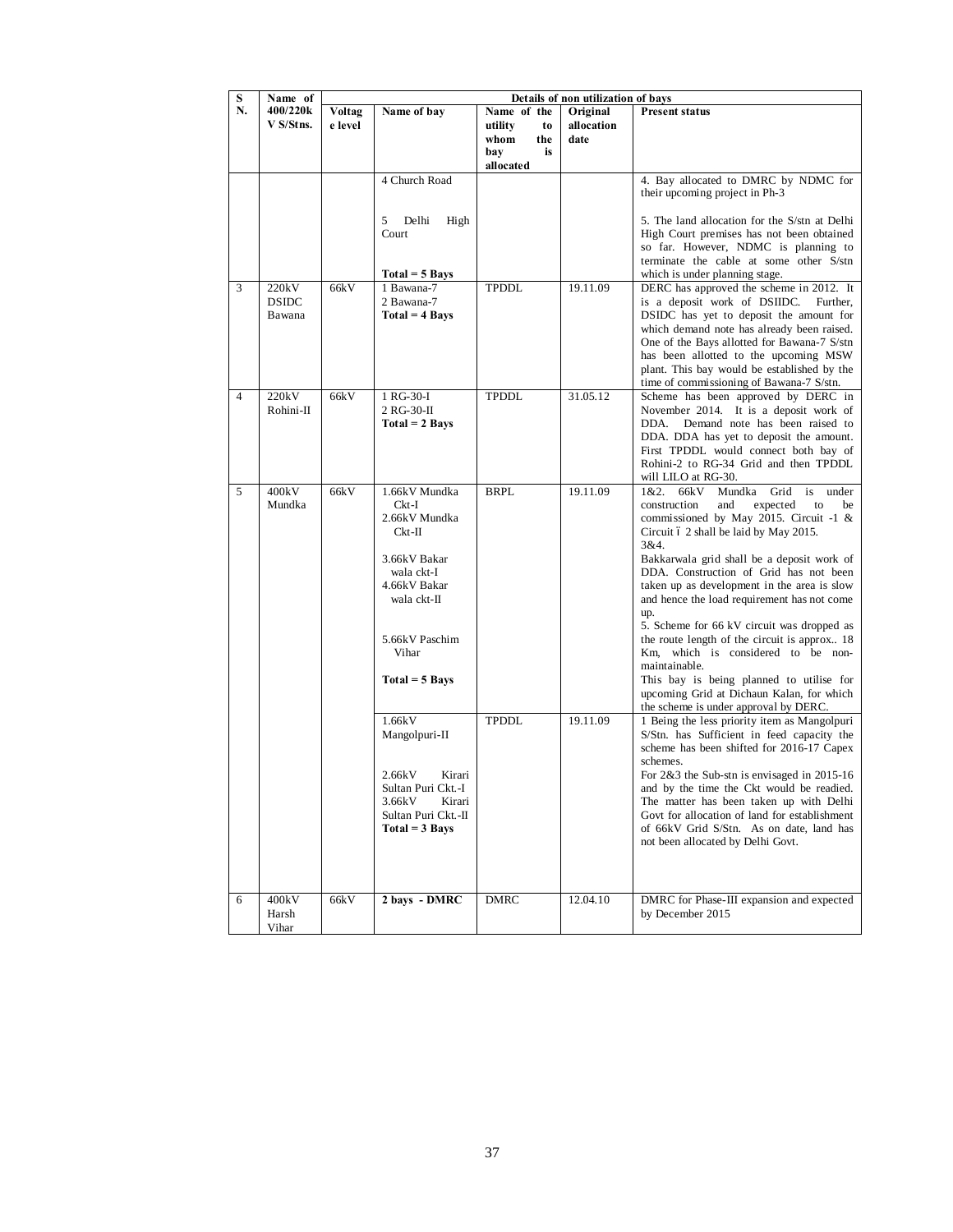| S      | Name of   | Details of non utilization of bays |                                  |               |            |                                                                                       |  |  |
|--------|-----------|------------------------------------|----------------------------------|---------------|------------|---------------------------------------------------------------------------------------|--|--|
| N.     | 400/220k  | Voltag                             | Name of bay                      | Name of the   | Original   | <b>Present status</b>                                                                 |  |  |
|        | V S/Stns. | e level                            |                                  | utility<br>to | allocation |                                                                                       |  |  |
|        |           |                                    |                                  | whom<br>the   | date       |                                                                                       |  |  |
|        |           |                                    |                                  | is<br>bay     |            |                                                                                       |  |  |
|        |           |                                    |                                  | allocated     |            |                                                                                       |  |  |
| $\tau$ | 220kV     | 220/33                             | 1 Rani Bagh Ckt                  | TPDDL         | 12.04.10   | 1 The S/Stn and both the cables have been                                             |  |  |
|        | Peeragar  | kV                                 |                                  |               |            | charged. About 12-15 MW load is taken at                                              |  |  |
|        | hi        |                                    |                                  |               |            | Ranibagh CC Ckt                                                                       |  |  |
|        |           |                                    | 2 Sudarshan Park                 |               |            | 2 Sudarshan Park S/Stn is ready and load is<br>met through 33kV Sudarshan Park-Rohtak |  |  |
|        |           |                                    |                                  |               |            | Road Ckt. However 33kV Sudarshan Park-                                                |  |  |
|        |           |                                    |                                  |               |            | Pira garhiRohtak Ckt would be ready by the                                            |  |  |
|        |           |                                    |                                  |               |            | end of Dec-15.                                                                        |  |  |
|        |           |                                    |                                  |               |            | Paschimpuri & Vishal circuits have been                                               |  |  |
|        |           |                                    | $Total = 2$ Bays                 |               |            | commissioned.                                                                         |  |  |
|        |           |                                    | Paschimpuri<br>1                 |               |            | É Other cable works are completed                                                     |  |  |
|        |           |                                    | $Ckt-I$                          |               |            | energisation pending.                                                                 |  |  |
|        |           |                                    | 2<br>Paschimpuri                 | BRPL          |            | $\hat{E}$ Peeragarhi ó I & II shall be taken up with                                  |  |  |
|        |           |                                    | $Ckt-II$                         |               |            | construction of 33kV Peeragarhi grid at the                                           |  |  |
|        |           |                                    | 3 Vishal Ckt                     |               |            | same plot by BRPL                                                                     |  |  |
|        |           |                                    | 4 Madipur Ckt                    |               |            |                                                                                       |  |  |
|        |           |                                    | 5 Udyog Nagar<br>C <sub>kt</sub> |               |            |                                                                                       |  |  |
|        |           |                                    | 6 A-4 Paschim                    |               |            |                                                                                       |  |  |
|        |           |                                    | Vihar Ckt                        |               |            |                                                                                       |  |  |
|        |           |                                    | 7 Peeragarhi Ckt-I               |               |            |                                                                                       |  |  |
|        |           |                                    | 8 Peeragarhi Ckt-                |               |            |                                                                                       |  |  |
|        |           |                                    | $_{\rm II}$                      |               |            |                                                                                       |  |  |
|        |           |                                    | $Total = 8 \, \text{Bays}$       |               |            |                                                                                       |  |  |

The NDMC, DTL and the respective Discoms may update.

# **3.9 LONG OUTAGE OF ELEMENTS OF DELHI POWER SYSTEM**

The status of long outage of elements was perused as under:-

| Sr. No.         | Name of feeder                    | Name        | Date of        | Time   | Reasons                                                |
|-----------------|-----------------------------------|-------------|----------------|--------|--------------------------------------------------------|
|                 |                                   | of          | outage         | of     |                                                        |
|                 |                                   | Utility     |                | outage |                                                        |
| $\overline{1}$  | 400kV BAMNAULI                    | <b>DTL</b>  | 10.11.1        | 16.25  | <b>CABLE END BOX DAMAGED</b>                           |
|                 | ó BALLABHGARH                     |             | $\overline{5}$ |        |                                                        |
|                 | CKT-I                             |             |                |        |                                                        |
| $\overline{2}$  | 220KV MAHARANI                    | DTL         | 17.04.1        | 18.42  | CABLE DAMAGED DURING DIGGING BY                        |
|                 | <b>BAGH 6 ELECTRIC</b>            |             | 5              |        | MTNL. EXPECTED BY NOVEMBER 2015                        |
|                 | <b>LANE CKT-II</b>                |             |                |        |                                                        |
| 3               | 220KV MEHRAULI                    | <b>DTL</b>  | 05.11.1        | 03.10  | CABLE FAULTY.                                          |
|                 | ó DIAL CKT-I                      |             | 5              |        |                                                        |
| $\overline{4}$  | 220KV AND 66KV                    | <b>DTL</b>  | 14.09.1        | 03.10  | <b>WITH</b><br><b>ISSUE</b><br><b>CONTRACTUAL</b>      |
|                 | <b>BUS COUPLERS AT</b>            |             | 3              |        | CONTRACTOR.                                            |
|                 | ROHINI-II                         |             |                |        |                                                        |
| 5               | 220KV PRAGATI ó                   | DTL         | 30.10.1        | 12.40  | SHUT-DOWN FOR REPLACEMENT OF                           |
|                 | <b>VIHAR</b><br>SARITA            |             | 5              |        | <b>CONDUCTOR</b><br><b>ACSR</b><br>WITH<br><b>HTLS</b> |
|                 | $CKT-II$                          |             |                |        | CONDUCTORS.                                            |
| 6               | VASANT<br>66KV                    | <b>BRPL</b> | 13.01.14       | 17:20  | Y PH. CABLE FAULTY. CABLE IS AT 15 METER               |
|                 | <b>RIDGE</b><br><b>KUNJ</b><br>ó  |             |                |        | DEEP. WORK TO BE AWARDED. EXPECTED                     |
|                 | <b>VALLEY CKT-II</b>              |             |                |        | BY APRIL 2015                                          |
| $7\phantom{.0}$ | 33KV BAY -3 (IP -                 | <b>BRPL</b> | 22.02.11       | 13:10  | RAILWAY BLOCK AWAITED FOR LAYING                       |
|                 | <b>KILOKRI</b> )                  |             |                |        | <b>CABLE UNDER THE TRACK</b>                           |
| 8               | 33KV NIZAMUDDIN ó                 | BRPL        | 20.01.15       | 14.00  | <b>CKT. PUT OFF</b>                                    |
|                 | <b>EXHIBITION</b><br>GROUND-ICKT. |             |                |        |                                                        |
| 9               | 33KV RIDGE VALLEY                 | <b>BRPL</b> | 08.02.15       | 10.30  | 'Y@PHASE CABLE AND BREAKER FAULTY                      |
|                 | ó KHEBAR LINE CKT-                |             |                |        |                                                        |
|                 | $\mathbf{I}$                      |             |                |        |                                                        |
| 10              | 33KV JNU ó                        | <b>BRPL</b> | 11.09.15       | 16.40  | T-OFF ADHCNINI PORTION CABLE FAULTY                    |
|                 | ADHCHINI 6 IIT CKT.               |             |                |        |                                                        |
| -11             | 10MVAPR. TR AT                    | <b>BRPL</b> | 15.10.15       | 13.15  | <b>UNDER SHUT-DOWN</b>                                 |
|                 | PALAM                             |             |                |        |                                                        |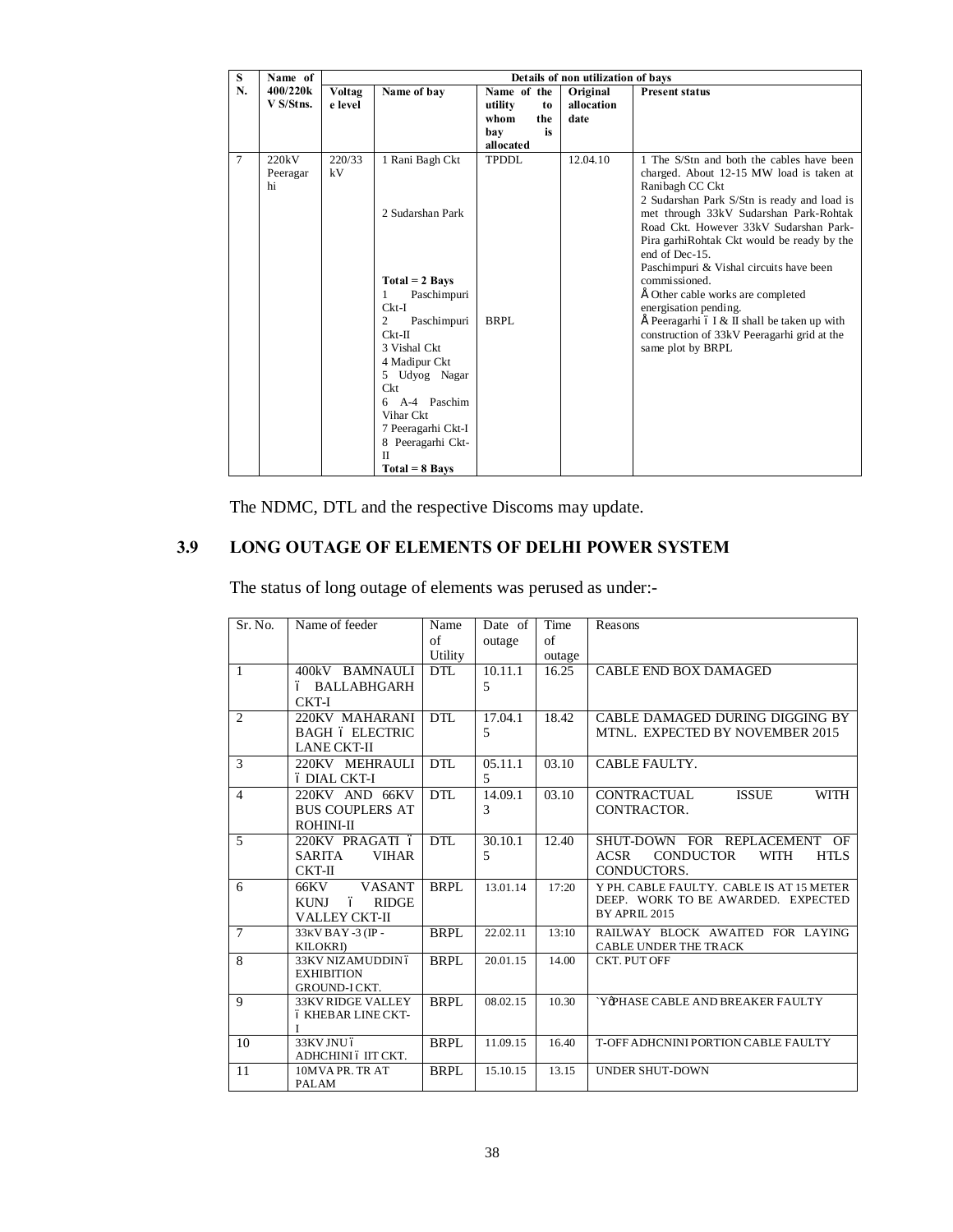| Sr. No. | Name of feeder                         | Name<br>of     | Date of<br>outage | Time<br>of | <b>Reasons</b>          |
|---------|----------------------------------------|----------------|-------------------|------------|-------------------------|
|         |                                        | <b>Utility</b> |                   | outag      |                         |
|         |                                        |                |                   | e          |                         |
| 12      | 20MVA PR. TR.-III AT<br>C-DOT          | <b>BRPL</b>    | 12.11.15          | 06.53      | <b>UNDER BREAK-DOWN</b> |
| 13      | 33KV BAY-1 (IP ó<br><b>KILOKARI</b> )  | BRPL           | 19.11.15          | 19.20      | <b>JUMPER SNAPPED</b>   |
| 14      | 66KV MUNDKA ó<br>NANGLOICKT.           | <b>BRPL</b>    | 09.05.15          | 13.17      | <b>CKT. PUT OFF</b>     |
| 15      | 20MVA PR. TR.-II AT<br><b>BINDAPUR</b> | <b>BRPL</b>    | 16.11.15          | 17.05      | <b>UNDER BREAK-DOWN</b> |
| 16      | 33KV REWARLLINE 6                      | <b>BRPL</b>    | 17.11.15          | 17.00      | CABLE END BOX FAULTY    |
|         | MAYAPURI ó METAL                       |                |                   |            |                         |
| 17      | FORGING CKT.<br>66KV HARSH VIHAR ó     | <b>BYPL</b>    | 27.10.15          | 19.28      | `BøPHASE CABLE FAULTY   |
|         | <b>GONDA CKT-II</b>                    |                |                   |            |                         |
| 18      | 66KV GAZIPUR ó                         | <b>BYPL</b>    | 18.11.15          | 20.49      | `YøPHASE CABLE FAULTY   |
|         | VIVEK VIHAR CKT-II                     |                |                   |            |                         |
| 19      | 33KV SHAKARPUR ó                       | <b>BYPL</b>    | 19.11.15          | 04.42      | SINGLE CABLE FAULTY     |
|         | KAILASH NAGAR ó                        |                |                   |            |                         |
|         | (T-OFF) PARSHV                         |                |                   |            |                         |
|         | NATH METRO MALL                        |                |                   |            |                         |
|         | <b>CKT</b>                             |                |                   |            |                         |

### **Utilities may update the status.**

### **4 COMMERCIAL ISSUES.**

### **4.1 INTRASTATE UI ACCOUNT**

The latest position of payment of Intrastate UI/ DSM accounts (As on 23.11.2015 upto Week no ó

22/15-16 ) is as under:-

|                |                                                                  | Amount in Rs. Crores                                     |  |  |  |
|----------------|------------------------------------------------------------------|----------------------------------------------------------|--|--|--|
| <b>UTILITY</b> | <b>AMOUNT IN RUPEES CRORES</b><br><b>RECEIVABLE BY UTILITIES</b> | <b>PAYABLE BY UTILITY (position</b><br>as on 23.11.2015) |  |  |  |
| <b>TPDDL</b>   |                                                                  | 3.1950867                                                |  |  |  |
| <b>BRPL</b>    |                                                                  | 74.2942288                                               |  |  |  |
| <b>BYPL</b>    |                                                                  | 71.7984844                                               |  |  |  |
| <b>NDMC</b>    | 0.4687928                                                        |                                                          |  |  |  |
| <b>MES</b>     |                                                                  | 0.4130377                                                |  |  |  |
| <b>IPGCL</b>   |                                                                  | 0.0439335                                                |  |  |  |
| <b>PPCL</b>    |                                                                  |                                                          |  |  |  |
| <b>BTPS</b>    |                                                                  |                                                          |  |  |  |
| <b>TOTAL</b>   | 0.4687928                                                        | 149.7447711                                              |  |  |  |

Note: As on date, no payment is due from NRLDC in respect of weekly/ DSM accounts.

Substantial amount of dues are payable by BRPL and BYPL in the tune of Rs. 74.294 Cr and 71.798 Cr respectively. Besides these, the dues of Rs 3.19Cr are payable by TPDDL. MES, BTPS and IPGCL are also having dues payable by them. All utilities are requested to pay the dues so that lengthy legal proceedings can be obviated.

Further, DERC in its order dated 29.12.2014 had directed SLDC to take appropriate action to recover dues from BRPL for which SLDC is left with no other option than to initiate legal proceedings.